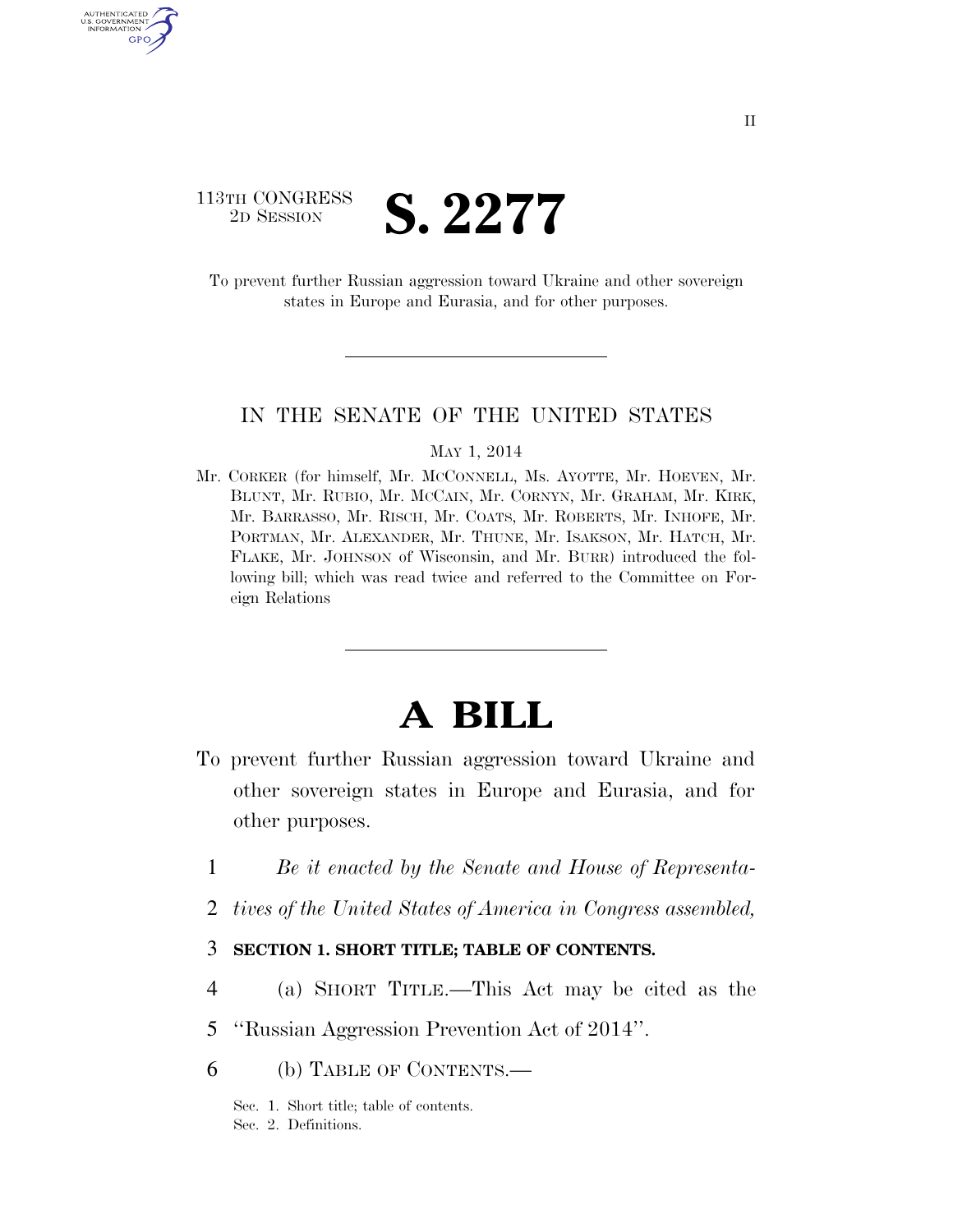#### TITLE I—REINVIGORATING THE NATO ALLIANCE

- Sec. 101. Strengthening United States assistance and force posture in Europe and Eurasia.
- Sec. 102. United States efforts to strengthen the NATO alliance.
- Sec. 103. Expanded support for Poland and the Baltic states.
- Sec. 104. Accelerating implementation of European and NATO missile defense efforts.
- Sec. 105. Strengthened United States-German cooperation on global and European security issues.

#### TITLE II—DETERRING FURTHER RUSSIAN AGGRESSION IN EUROPE

- Sec. 201. United States policy toward Russian aggression in Europe.
- Sec. 202. Sanctions to address continuing aggression of the Russian Federation toward Ukraine.
- Sec. 203. Additional sanctions in the event of increased aggression by the Russian Federation toward Ukraine or other countries.
- Sec. 204. Limitation on Russian access to United States oil and gas technology.
- Sec. 205. Diplomatic measures with respect to the Russian Federation.
- Sec. 206. Support for Russian democracy and civil society organizations.

#### TITLE III—HARDENING UKRAINE AND OTHER EUROPEAN AND EURASIAN STATES AGAINST RUSSIAN AGGRESSION

- Sec. 301. Military assistance for Ukraine.
- Sec. 302. Sense of Congress on intelligence sharing with Ukraine.
- Sec. 303. Major non-NATO ally status for Ukraine, Georgia, and Moldova.
- Sec. 304. Expanded security force training, assistance and defense cooperation with key non-NATO states.
- Sec. 305. Expediting natural gas exports.
- Sec. 306. European and Eurasian energy independence.
- Sec. 307. Crimea annexation nonrecognition.
- Sec. 308. Support for democracy and civil society organizations in countries of the former Soviet Union.
- Sec. 309. Expanded broadcasting in countries of the former Soviet Union.

#### 1 **SEC. 2. DEFINITIONS.**

- 2 In this Act:
- 3 (1) ALIEN.—The term ''alien'' has the meaning
- 4 given that term in section 101(a) of the Immigration
- 5 and Nationality Act  $(8 \text{ U.S.C. } 1101(a))$ .
- 6 (2) APPROPRIATE CONGRESSIONAL COMMIT-
- 7 TEES.—The term ''appropriate congressional com-
- 8 mittees'' means—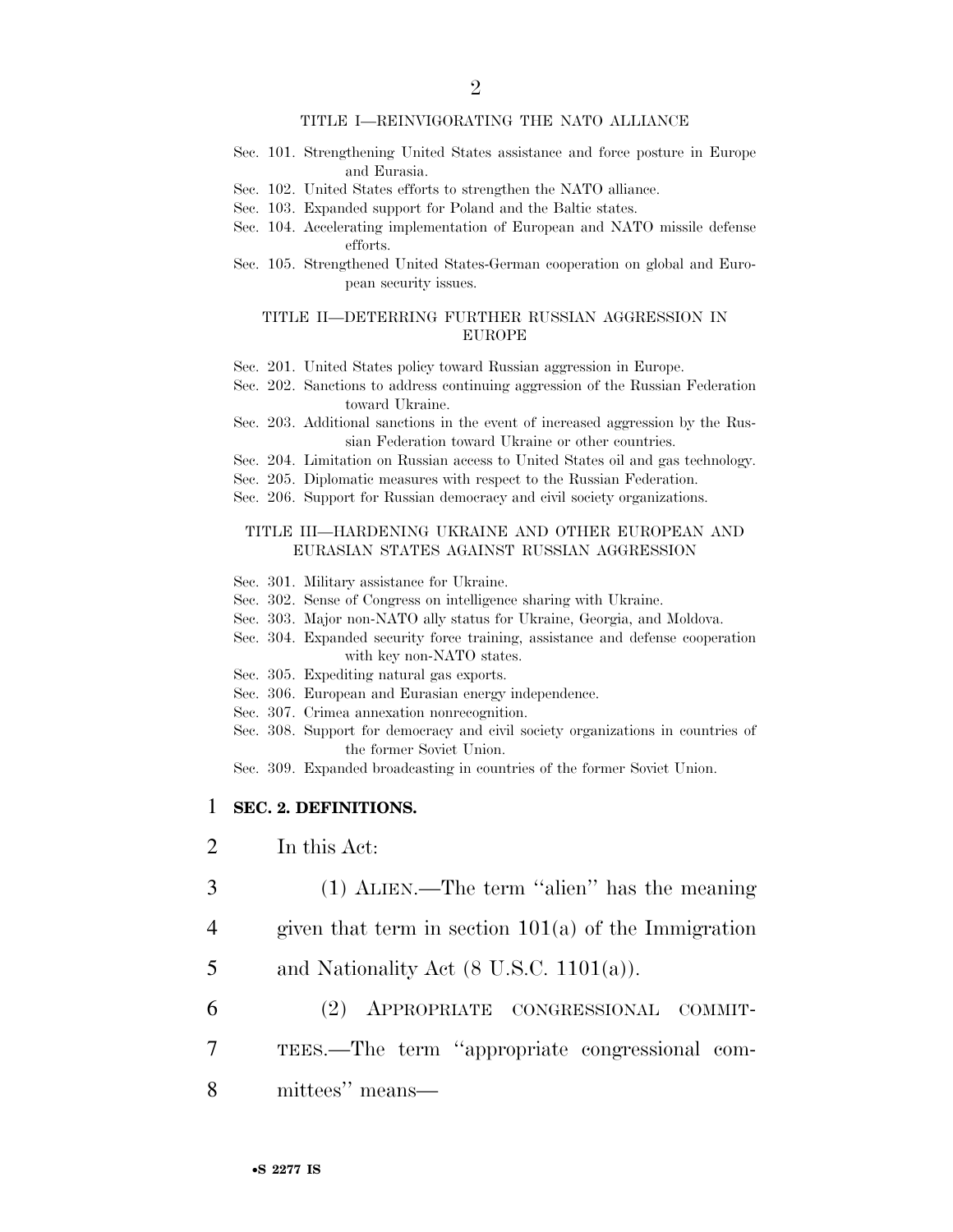| $\mathbf{1}$   | (A) the Committee on Foreign Relations,                                          |
|----------------|----------------------------------------------------------------------------------|
| $\overline{2}$ | the Committee on Appropriations, the Com-                                        |
| 3              | mittee on Armed Services, and the Select Com-                                    |
| $\overline{4}$ | mittee on Intelligence of the Senate; and                                        |
| 5              | (B) the Committee on Foreign Affairs, the                                        |
| 6              | Committee on Appropriations, the Committee                                       |
| 7              | on Armed Services, and the Permanent Select                                      |
| 8              | Committee on Intelligence of the House of Rep-                                   |
| 9              | resentatives.                                                                    |
| 10             | (3) CORRESPONDENT ACCOUNT; PAYABLE-                                              |
| 11             | THROUGH ACCOUNT.—The terms "correspondent ac-                                    |
| 12             | count" and "payable-through account" have the                                    |
| 13             | meanings given those terms in section 5318A of title                             |
| 14             | 31, United States Code.                                                          |
| 15             | (4) DOMESTIC FINANCIAL INSTITUTION.—The                                          |
| 16             | term "domestic financial institution" means a finan-                             |
| 17             | cial institution that is a United States person.                                 |
| 18             | (5) FINANCIAL INSTITUTION.—The term "fi-                                         |
| 19             | nancial institution" means a financial institution                               |
| 20             | specified in subparagraph $(A)$ , $(B)$ , $(C)$ , $(D)$ , $(E)$ ,                |
| 21             | $(F)$ , $(G)$ , $(H)$ , $(I)$ , $(J)$ , $(K)$ , $(M)$ , $(N)$ , $(R)$ , or $(Y)$ |
| 22             | of section $5312(a)(2)$ of title 31, United States                               |
| 23             | Code.                                                                            |
| 24             | (6) NATO.—The term "NATO" means the                                              |

North Atlantic Treaty Organization.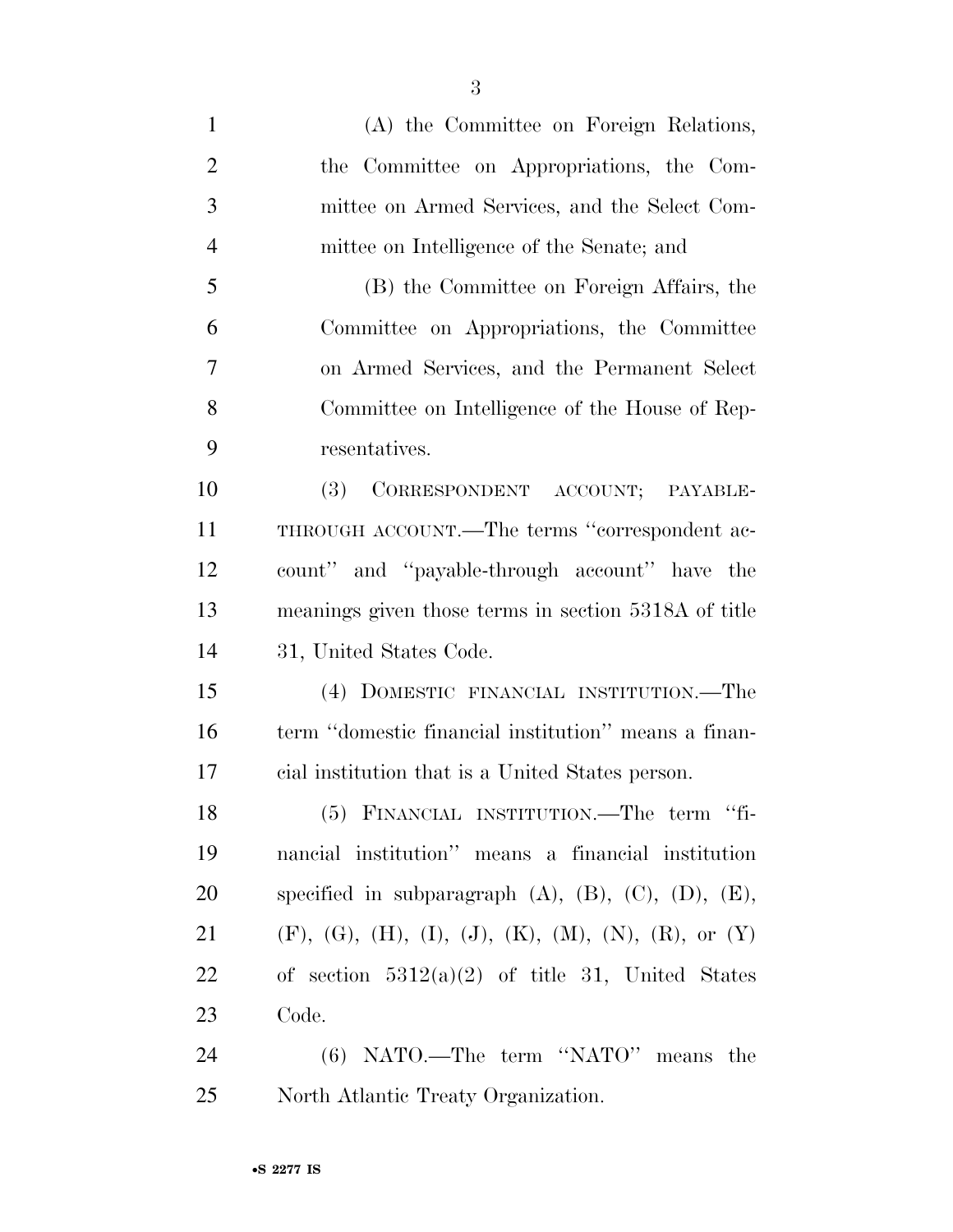| $\mathbf{1}$   | (7) RUSSIAN FINANCIAL INSTITUTION.—The           |
|----------------|--------------------------------------------------|
| $\overline{2}$ | term "Russian financial institution" means—      |
| 3              | (A) a financial institution organized under      |
| $\overline{4}$ | the laws of the Russian Federation or any juris- |
| 5              | diction within the Russian Federation, includ-   |
| 6              | ing a foreign branch of such an institution;     |
| 7              | (B) a financial institution substantially        |
| 8              | owned or controlled by one or more citizens of   |
| 9              | the Russian Federation; and                      |
| 10             | (C) a financial institution owned, in whole      |
| 11             | or in part, or controlled by the Government of   |
| 12             | the Russian Federation.                          |
| 13             | (8) SENIOR RUSSIAN OFFICIAL.—The<br>term         |
| 14             | "senior Russian official" means-                 |
| 15             | (A) the President of the Russian Federa-         |
| 16             | tion;                                            |
| 17             | (B) any immediate advisor of the President       |
| 18             | of the Russian Federation;                       |
| 19             | (C) any other senior official of the Govern-     |
| 20             | ment of the Russian Federation, including the    |
| 21             | Prime Minister, any deputy prime minister, and   |
| 22             | any federal minister; and                        |
| 23             | (D) any immediate advisor to such an offi-       |
| 24             | cial.                                            |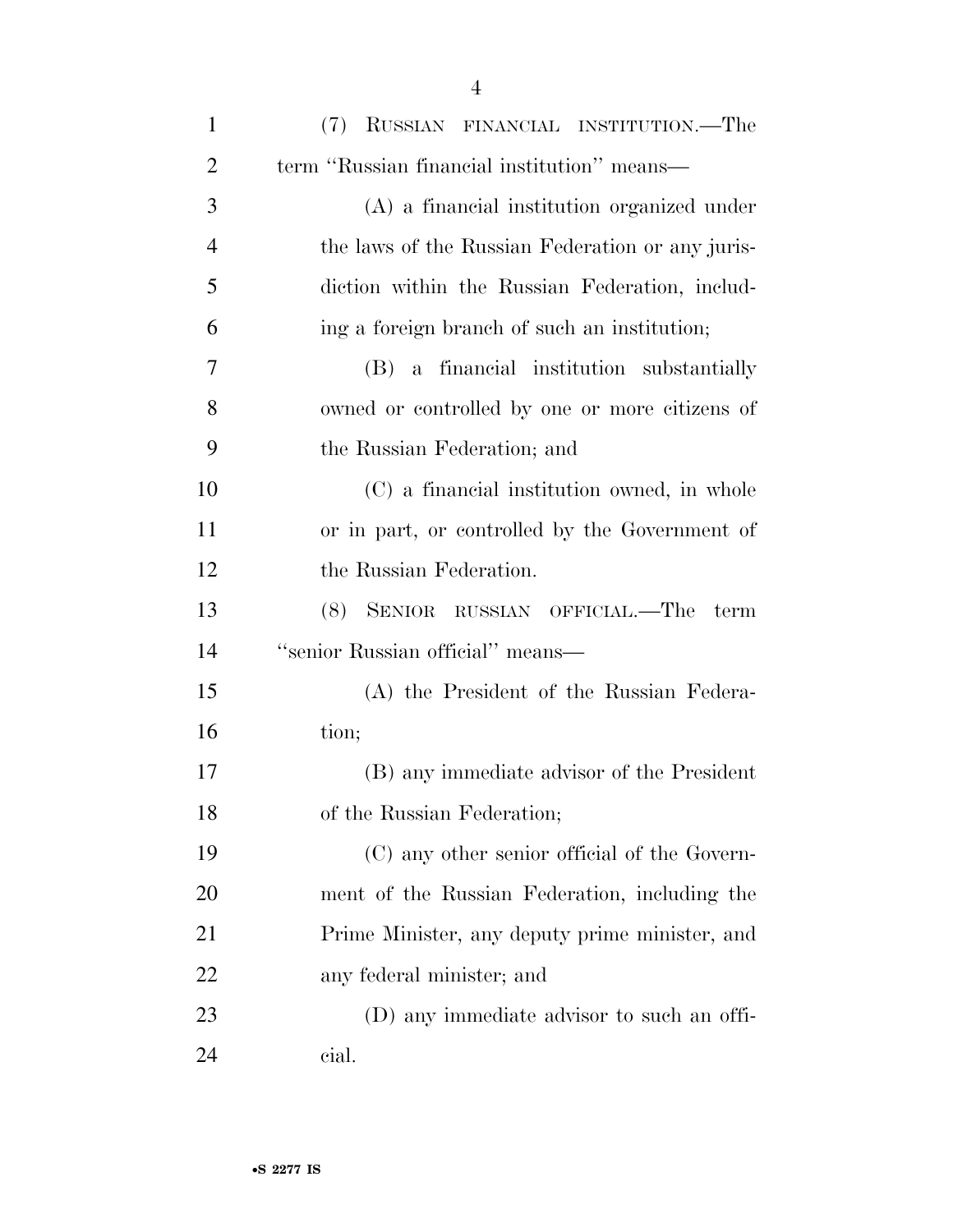| $\mathbf{1}$   | (9) SENIOR EXECUTIVE.—The term "senior ex-                 |
|----------------|------------------------------------------------------------|
| $\overline{2}$ | ecutive" means a member of the board, chief execu-         |
| 3              | tive officer, chief operating officer, chief financial of- |
| $\overline{4}$ | ficer, secretary, treasurer, general counsel, or chief     |
| 5              | information officer, or the functional equivalent          |
| 6              | thereof, of an entity.                                     |
| 7              | (10) UNITED STATES PERSON.—The<br>term                     |
| 8              | "United States person" means-                              |
| 9              | (A) a United States citizen or an alien law-               |
| 10             | fully admitted for permanent residence to the              |
| 11             | United States; or                                          |
| 12             | (B) an entity organized under the laws of                  |
| 13             | the United States or of any jurisdiction within            |
| 14             | the United States, including a foreign branch of           |
| 15             | such an entity.                                            |
| 16             | <b>TITLE I-REINVIGORATING THE</b>                          |
| 17             | <b>NATO ALLIANCE</b>                                       |
| 18             | SEC. 101. STRENGTHENING UNITED STATES ASSISTANCE           |
| 19             | AND FORCE POSTURE IN EUROPE AND EUR-                       |
| <b>20</b>      | ASIA.                                                      |
| 21             | (a) STRATEGIC FRAMEWORK.—                                  |
| 22             | $(1)$ IN GENERAL.—Not later than 180 days                  |
| 23             | after the date of the enactment of this Act, the Sec-      |
| 24             | retary of Defense, with concurrence by the Secretary       |
| 25             | of State, shall develop and submit to the appropriate      |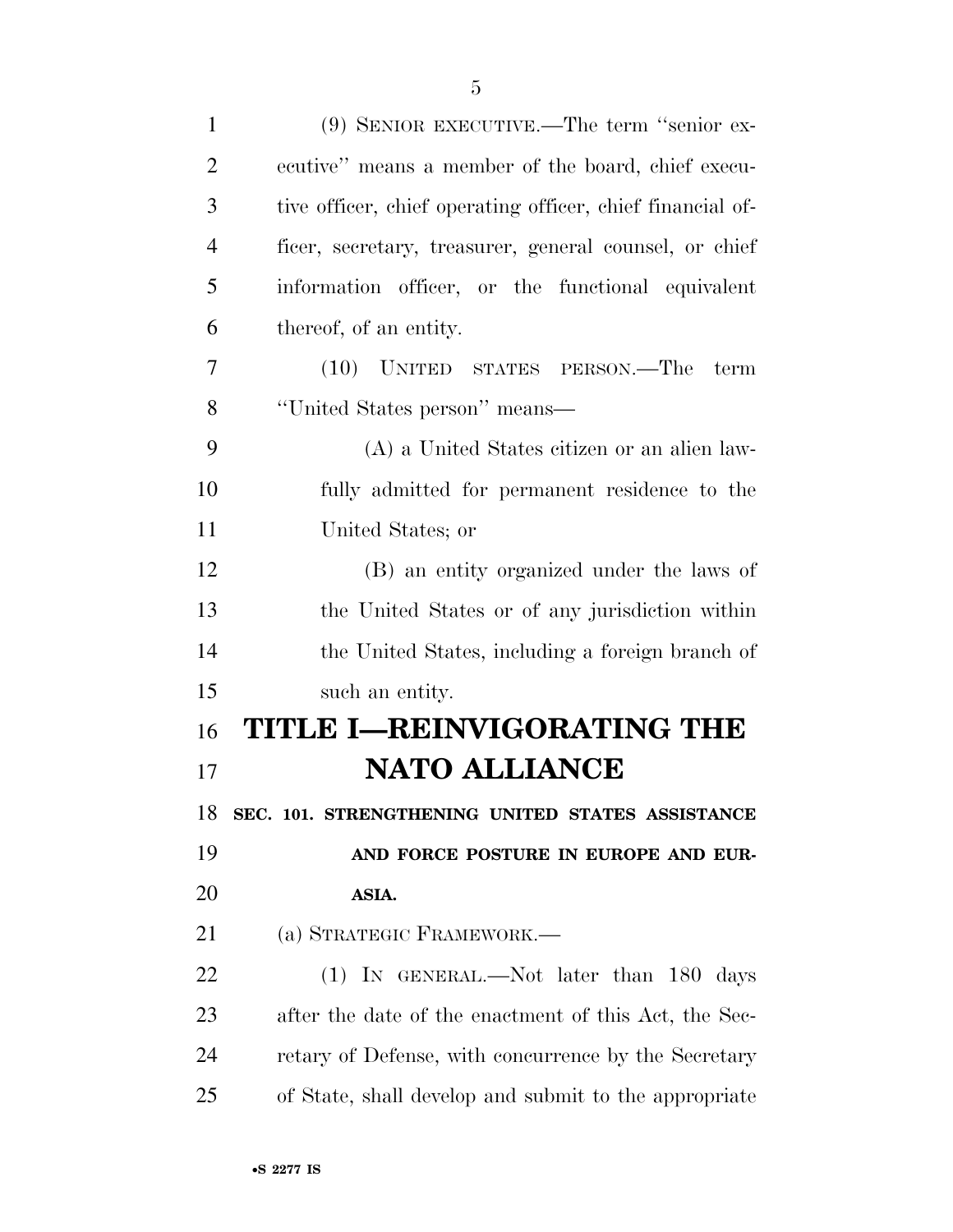| $\mathbf{1}$   | congressional committees a strategic framework for   |
|----------------|------------------------------------------------------|
| $\overline{2}$ | United States security assistance and cooperation in |
| 3              | Europe and Eurasia.                                  |
| $\overline{4}$ | (2) ELEMENTS.—The strategic framework re-            |
| 5              | quired by paragraph (1) shall include—               |
| 6              | $(A)$ an evaluation of the extent to which           |
| 7              | the threat to security and stability in Europe       |
| 8              | and Eurasia is a threat to the national security     |
| 9              | of the United States and the security interests      |
| 10             | of the NATO alliance;                                |
| 11             | (B) an identification of the primary objec-          |
| 12             | tives, priorities, and desired end-states of         |
| 13             | United States security assistance and coopera-       |
| 14             | tion programs in Europe and Eurasia and an           |
| 15             | assessment of the resources required to achieve      |
| 16             | such objectives, priorities, and end-states;         |
| 17             | (C) a methodology for assessing the effec-           |
| 18             | tiveness of United States security assistance        |
| 19             | and cooperation programs in such regions in          |
| 20             | making progress towards such objectives, prior-      |
| 21             | ities, and end-states, including an identification   |
| 22             | of key measures for such progress; and               |
| 23             | (D) criteria for bilateral and multilateral          |
| 24             | partnerships in such regions.                        |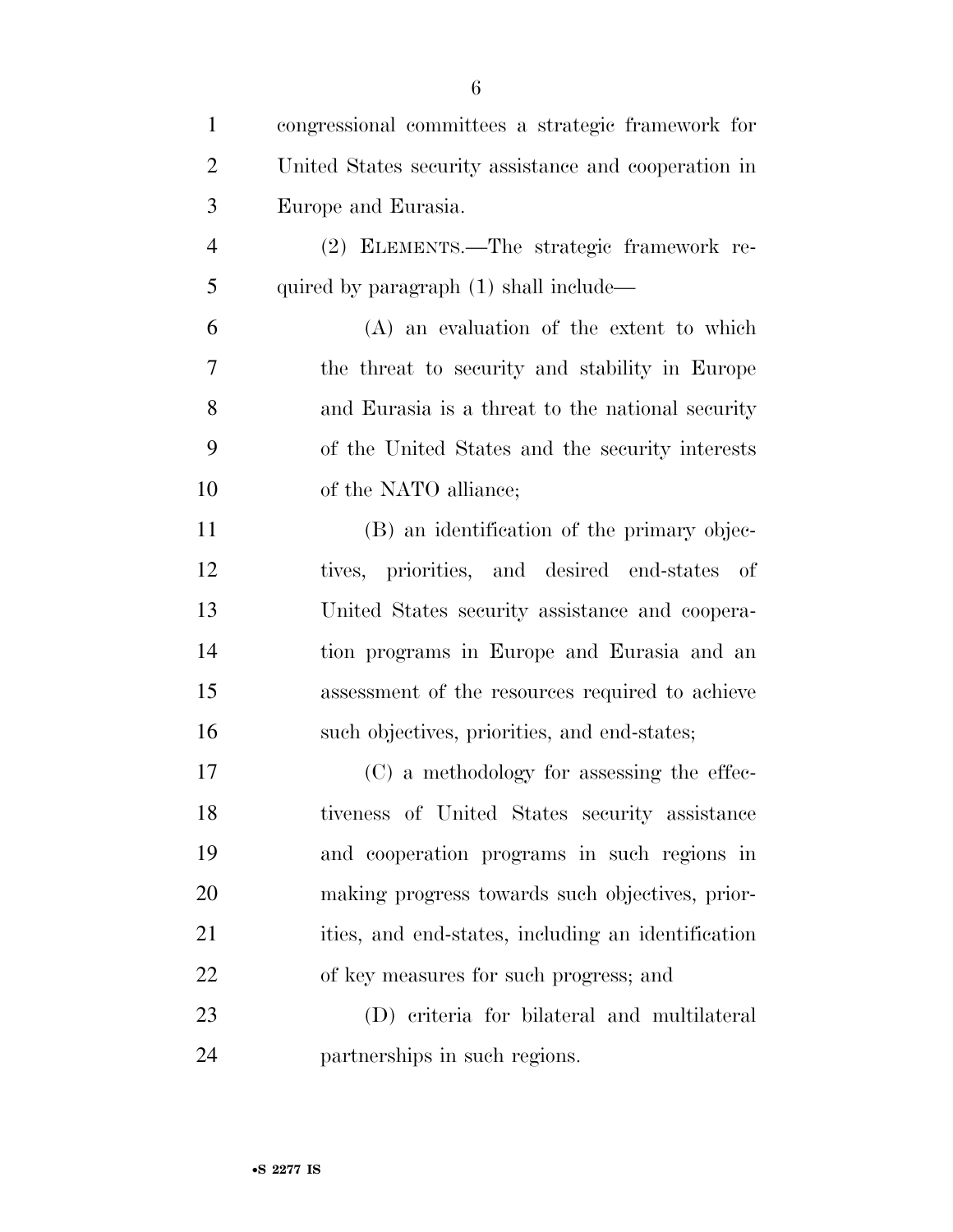(b) IMMEDIATE HALT TO CURRENT AND PLANNED REDEPLOYMENTS FROM EUROPE.—The President, con- sistent with the President's responsibilities as Commander in Chief, including ensuring the readiness of the United States Armed Forces, shall immediately halt, for a 180- day period beginning on the date of the enactment of this Act, all current and planned redeployments of combat forces from Europe, other than redeployments of forces for which replacement forces are already in place or are planned to be in place, with the intent to maintain force numbers at current levels for the 180-day period begin-ning on the date of the enactment of this Act.

 (c) PLAN FOR ENHANCING THE ABILITY OF THE UNITED STATES MILITARY TO RESPOND TO CRISES IN EUROPE AND EURASIA.—Not later than 90 days after the date of the enactment of this Act, the President, con- sistent with the President's responsibilities as Commander in Chief, including ensuring the readiness of the United States Armed Forces, shall identify, and develop a plan to correct, any deficiencies in the ability of the Armed Forces to rapidly and fully respond, in coordination with other NATO allies, to foreseeable contingencies in Europe and Eurasia, including the ability to execute current United States European Command contingency plans.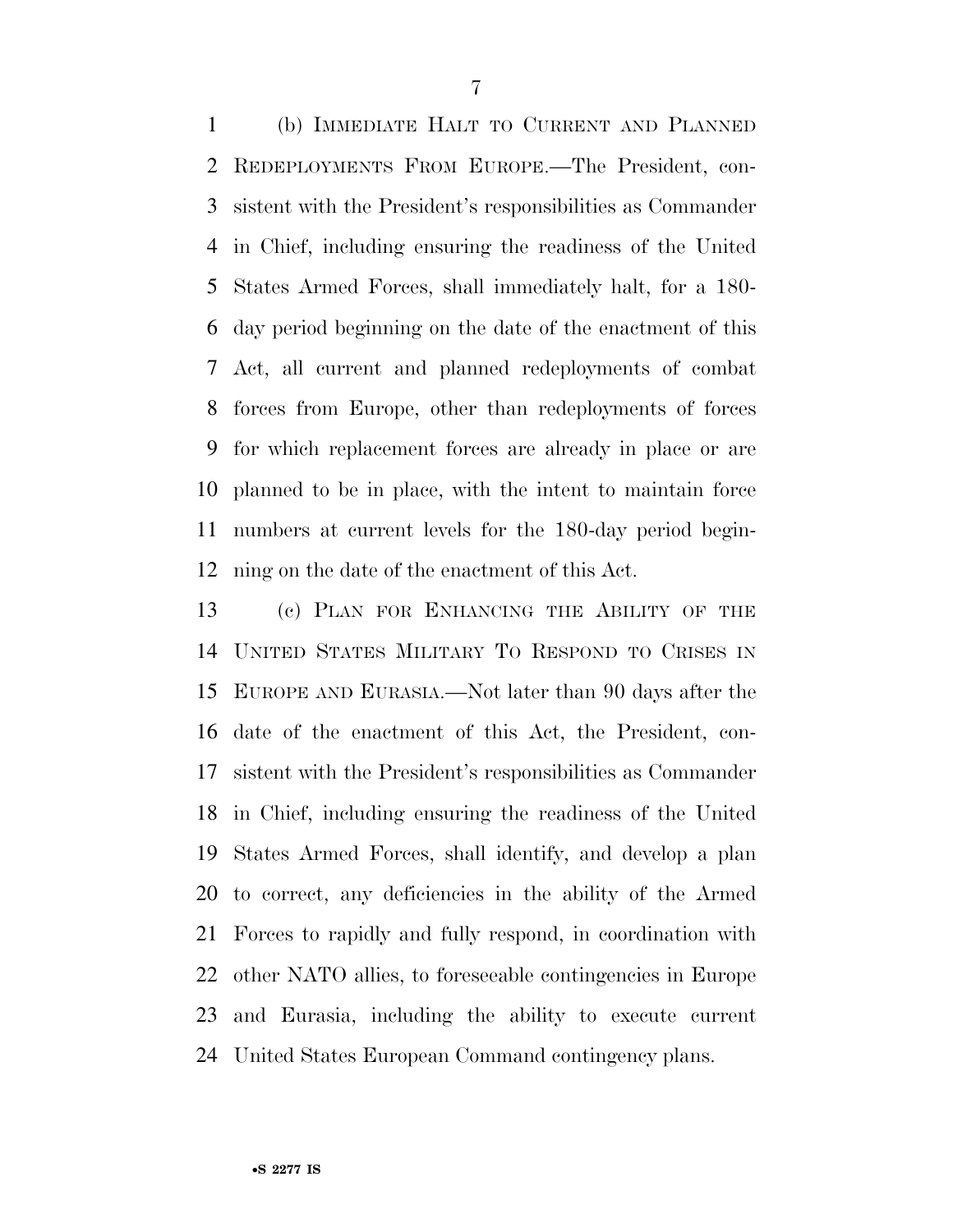(d) REPORT.—Not later than 120 days after the date of the enactment of this Act, and every 180 days there- after, the President shall submit to the appropriate con- gressional committees a report detailing the specific defi- ciencies identified, the plan for correcting such defi- ciencies, including a cost estimate, and the status of cor- rective actions being undertaken pursuant to the plan re-quired by subsection (c).

## **SEC. 102. UNITED STATES EFFORTS TO STRENGTHEN THE NATO ALLIANCE.**

 (a) IN GENERAL.—The President shall direct the United States Permanent Representative on the Council of the North Atlantic Treaty Organization (in this Act re- ferred to as the ''United States Permanent Representative to NATO''), to use the voice, vote, and influence of the United States to—

 (1) reaffirm the United States commitment to 18 the NATO Alliance, including its Article V commit- ment to all NATO member-states, regardless of size or duration of membership;

 (2) strengthen NATO's capabilities to deter and, as needed, to rapidly and appropriately re- spond, including through the use of military force as necessary, to security crises, including any crisis in Europe and Eurasia created by efforts of any state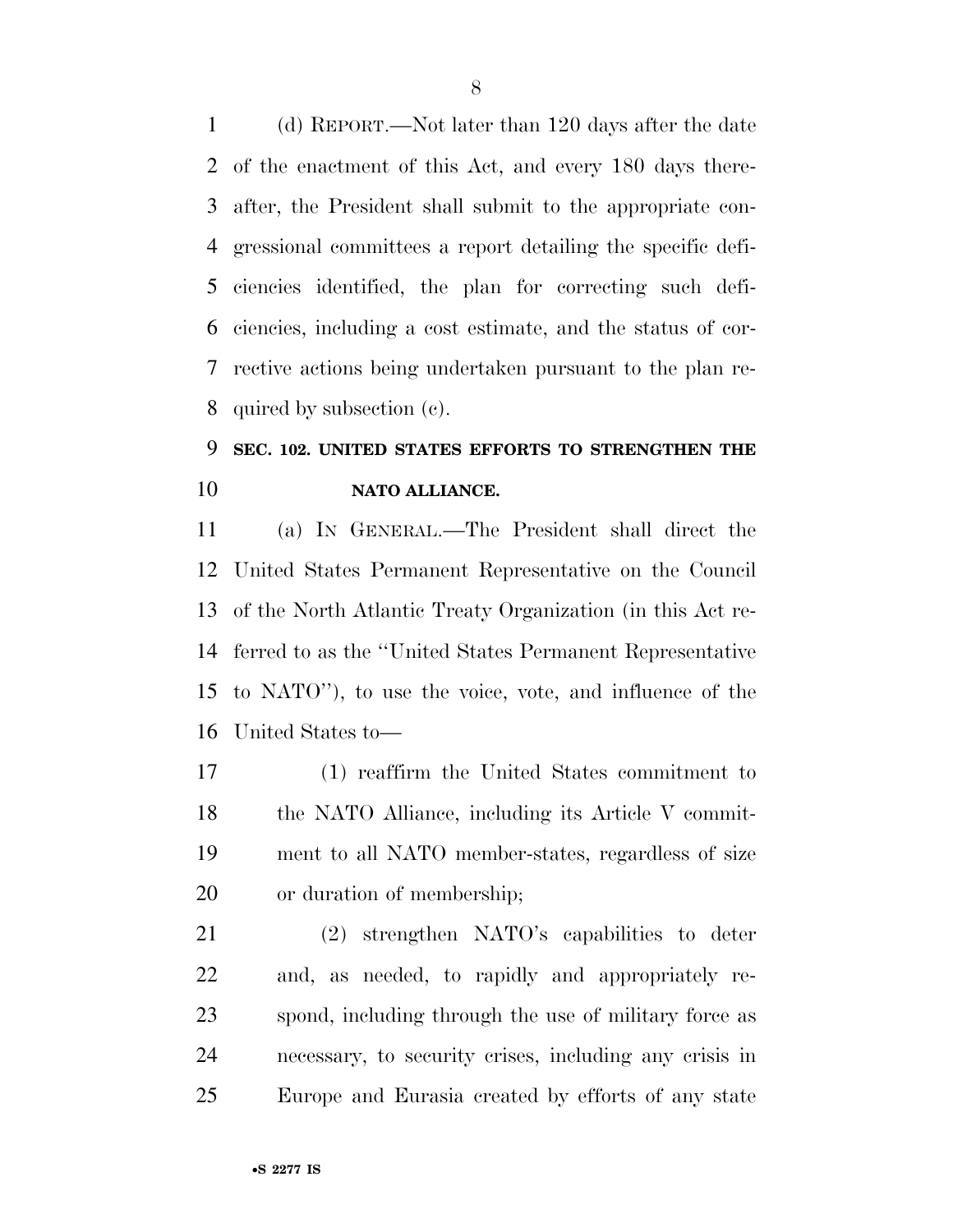to undermine the territorial, economic, or political sovereignty or integrity of any NATO member-state; (3) call on all NATO member-states to make substantial progress towards meeting the Alliance's defense spending requirements and national capa- bility targets and seek to ensure that such progress is in fact made; and

 (4) encourage NATO member-states to work to- gether to achieve energy independence for NATO member-states and other NATO partners in Europe and Eurasia.

 (b) SENSE OF CONGRESS.—It is the sense of Con- gress that the NATO Alliance represents the single most successful collective security agreement of the modern era and that a strong and revitalized NATO is critical to maintaining peace and security in Europe and Eurasia and ensuring that the Russian Federation plays an appro-priate role in the region.

#### **SEC. 103. EXPANDED SUPPORT FOR POLAND AND THE BAL-**

### **TIC STATES.**

(a) PLAN.—

22 (1) IN GENERAL.—Not later than 30 days after the date of the enactment of this Act, the President shall submit to the appropriate congressional com-mittees a plan, including a cost estimate, for sub-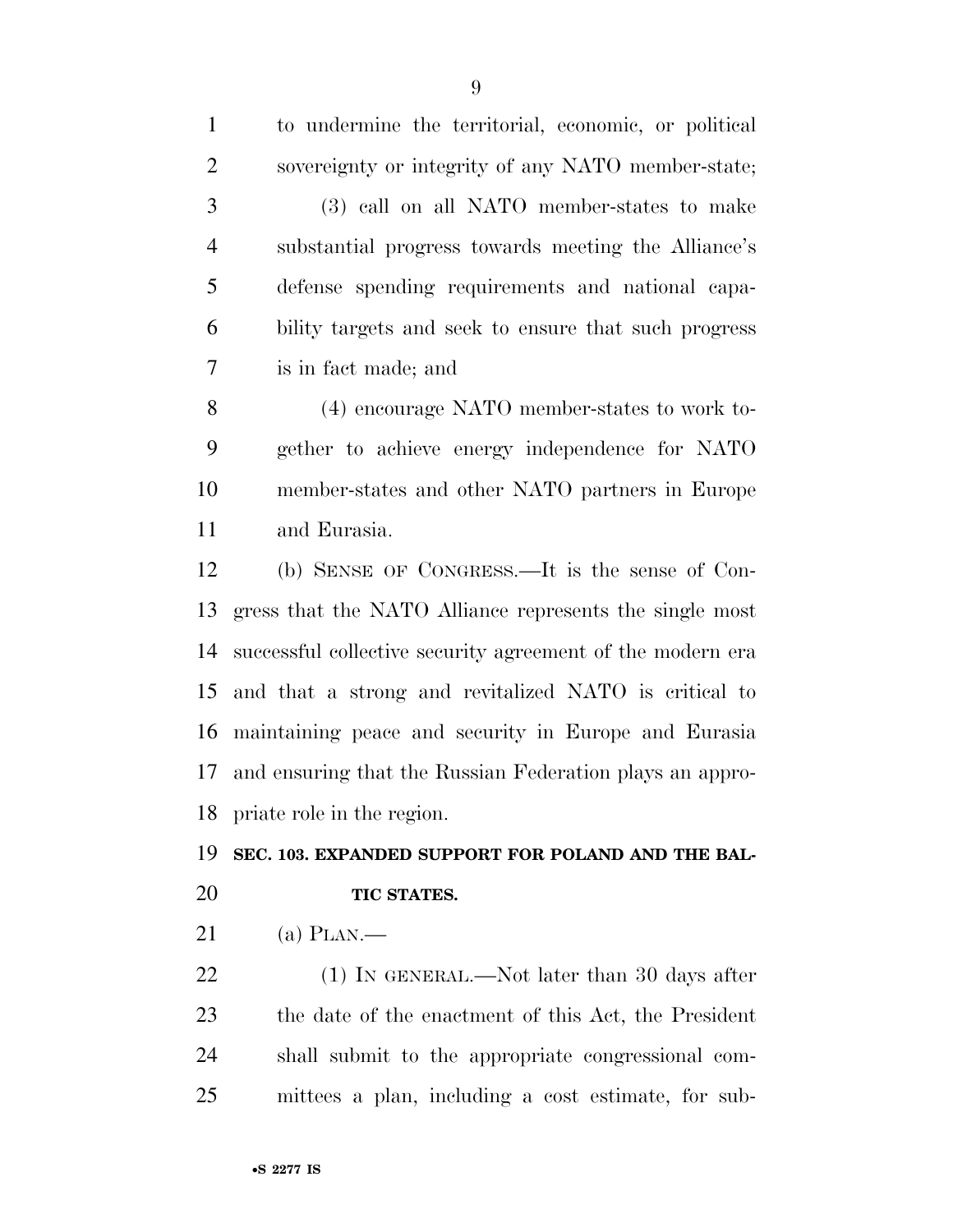| $\mathbf{1}$   | stantially increasing United States and NATO sup-         |
|----------------|-----------------------------------------------------------|
| $\overline{2}$ | port for the armed forces of the Republics of Poland,     |
| 3              | Estonia, Lithuania, and Latvia, and other NATO            |
| $\overline{4}$ | member-states as determined by the President, in-         |
| 5              | cluding substantially increasing—                         |
| 6              | (A) the complement of forward-based                       |
| 7              | NATO forces in those states, through appro-               |
| 8              | priate bilateral agreements; and                          |
| 9              | (B) security assistance, including the pro-               |
| 10             | vision of defense articles, services, and training        |
| 11             | by the United States and NATO in those                    |
| 12             | states.                                                   |
| 13             | (2) IMPLEMENTATION.—Not later than 60 days                |
| 14             | after the date of the enactment of this Act, the          |
| 15             | President shall begin implementation of the plan re-      |
| 16             | quired under paragraph (1).                               |
| 17             | (b) REPORT.—Not later than 90 days after the date         |
| 18             | of the enactment of this Act, and every 180 days there-   |
| 19             | after, the President shall submit to the appropriate con- |
| 20             | gressional committees a report detailing the specific ef- |
| 21             | forts being undertaken and planned to be undertaken by    |
| 22             | the United States Government to implement the plan re-    |
| 23             | quired by subsection (a).                                 |
| 24             | (c) AUTHORIZATION OF APPROPRIATIONS.—There is             |

authorized to be appropriated to the Secretary of State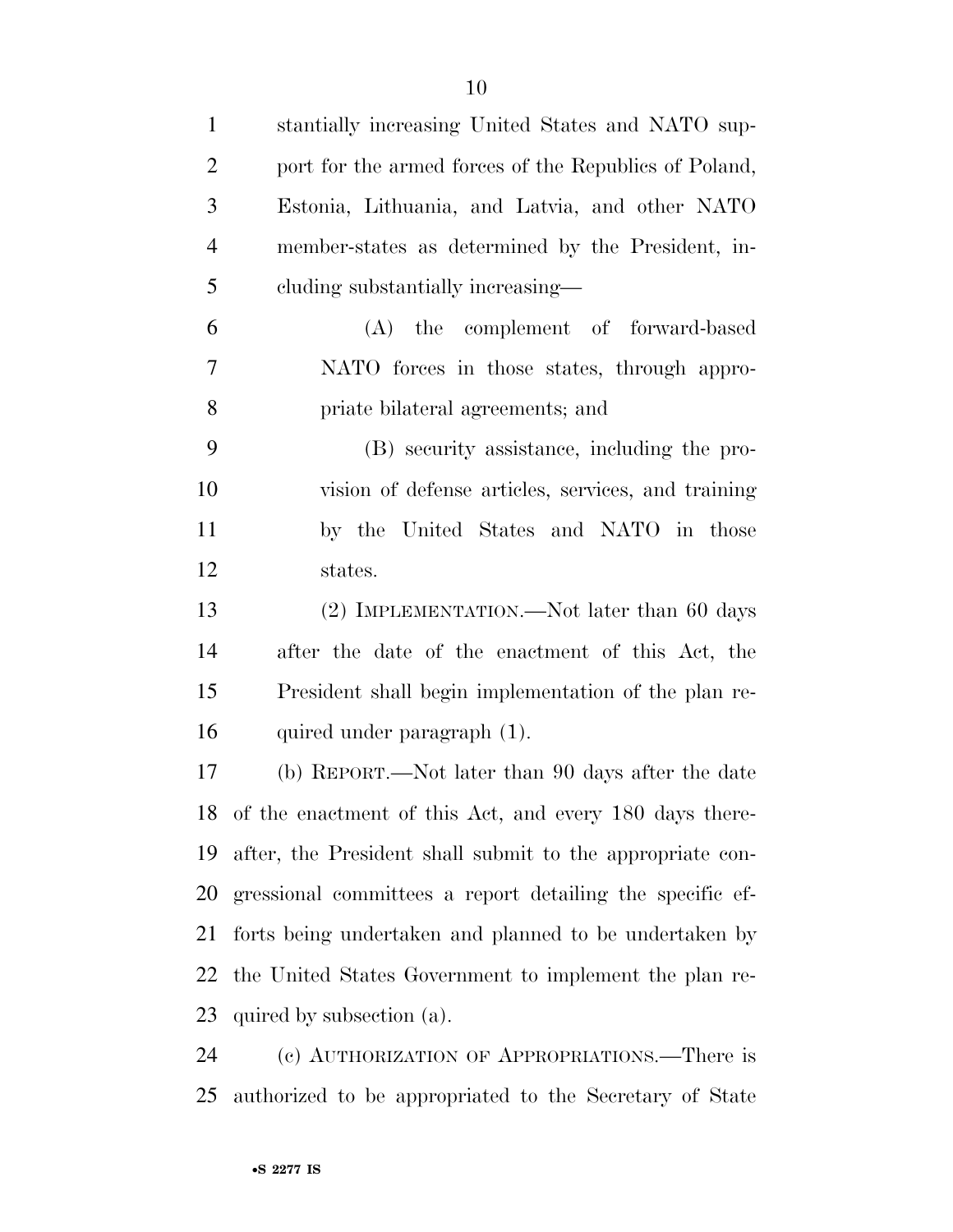\$50,000,000 for each of fiscal years 2014 through 2017 to carry out the activities described under subsection (a). (d) AUTHORITY FOR USE OF FUNDS.—Funds au- thorized to be appropriated pursuant to subsection (c) for the provision of defense articles, services, and training may be used to procure such assistance from the United States Government or other appropriate sources.

 (e) PERMANENT BASING OF NATO FORCES IN PO- LAND AND THE BALTIC STATES.—The President shall di- rect the United States Permanent Representative to NATO to use the voice, vote, and influence of the United States to seek consideration by NATO of the wisdom and efficacy of permanently basing NATO forces on a rota- tional basis in the Republics of Poland, Estonia, Latvia, and Lithuania, and other NATO member-states as deter-mined by the President.

#### **SEC. 104. ACCELERATING IMPLEMENTATION OF EUROPEAN**

### **AND NATO MISSILE DEFENSE EFFORTS.**

(a) PLAN.—

20 (1) IN GENERAL.—Not later than 30 days after the date of the enactment of this Act, the President shall submit to the appropriate congressional com-mittees a plan, including a cost estimate, for—

 (A) accelerating the implementation of phase three of the European Phased Adaptive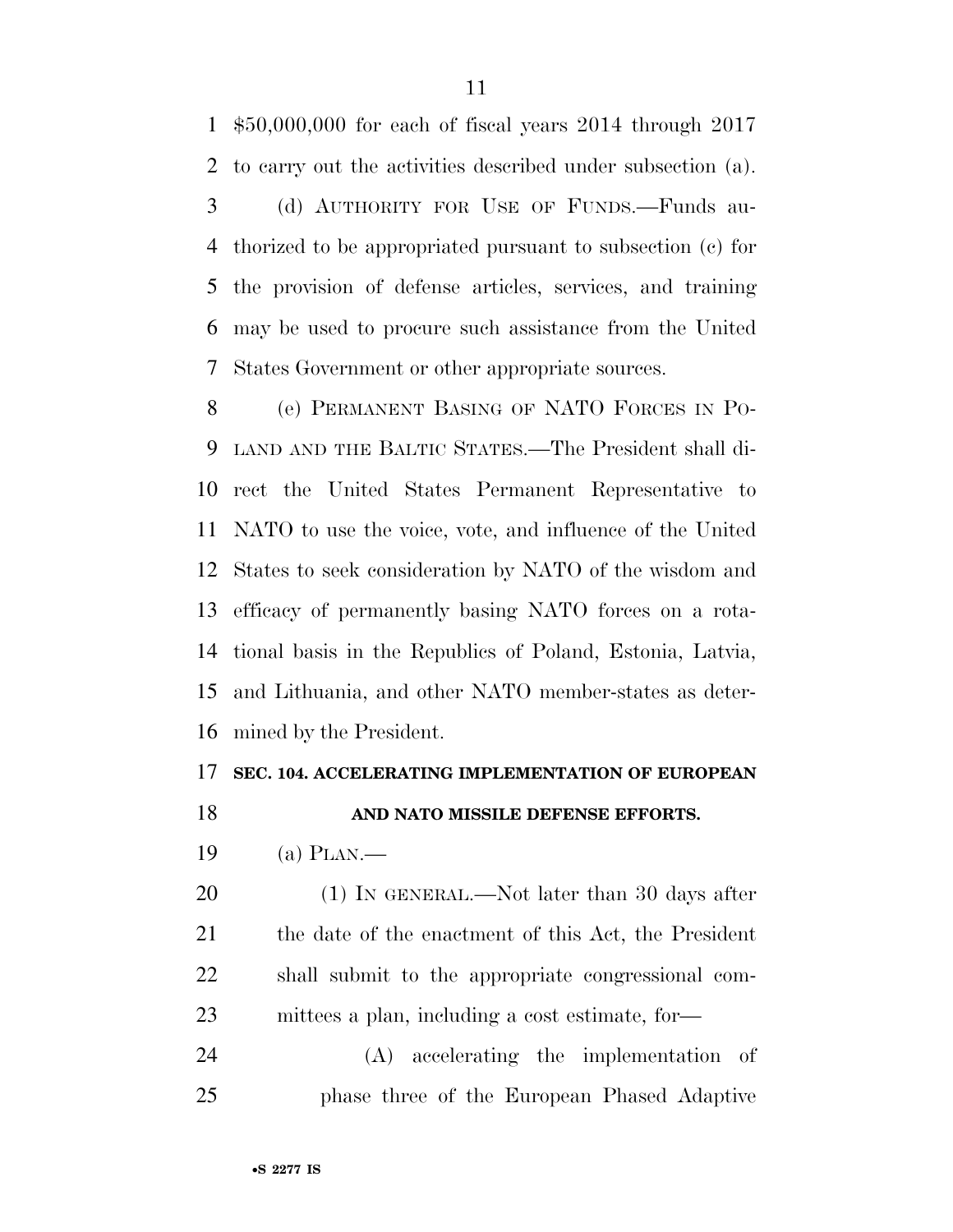| $\mathbf{1}$   | Approach for Europe-based missile defense, in             |
|----------------|-----------------------------------------------------------|
| $\overline{2}$ | order to complete such implementation of phase            |
| 3              | three by no later than the end of calendar year           |
| $\overline{4}$ | 2016, or providing alternative capabilities to            |
| 5              | protect key NATO allies in Europe and Eur-                |
| 6              | asia, including, as appropriate, provision of PA-         |
| $\overline{7}$ | TRIOT, Terminal High Altitude Area Defense,               |
| 8              | or other missile defense systems; and                     |
| 9              | (B) accelerating NATO's development of                    |
| 10             | an alliance missile defense capability and its ex-        |
| 11             | pansion of current missile defense command,               |
| 12             | control, and communications capabilities to pro-          |
| 13             | tect NATO European and Eurasian popu-                     |
| 14             | lations, territory, and forces against increasing         |
| 15             | missile threats.                                          |
| 16             | (2) IMPLEMENTATION.—Not later than 60 days                |
| 17             | after the date of the enactment of this Act, the          |
| 18             | President shall begin implementation of the plan          |
| 19             | under paragraph $(1)$ .                                   |
| 20             | (b) REPORT.—Not later than 90 days after the date         |
| 21             | of the enactment of this Act, and every 180 days there-   |
| 22             | after, the President shall submit to the appropriate con- |
| 23             | gressional committees a report detailing the specific ef- |

forts being undertaken and planned to be undertaken by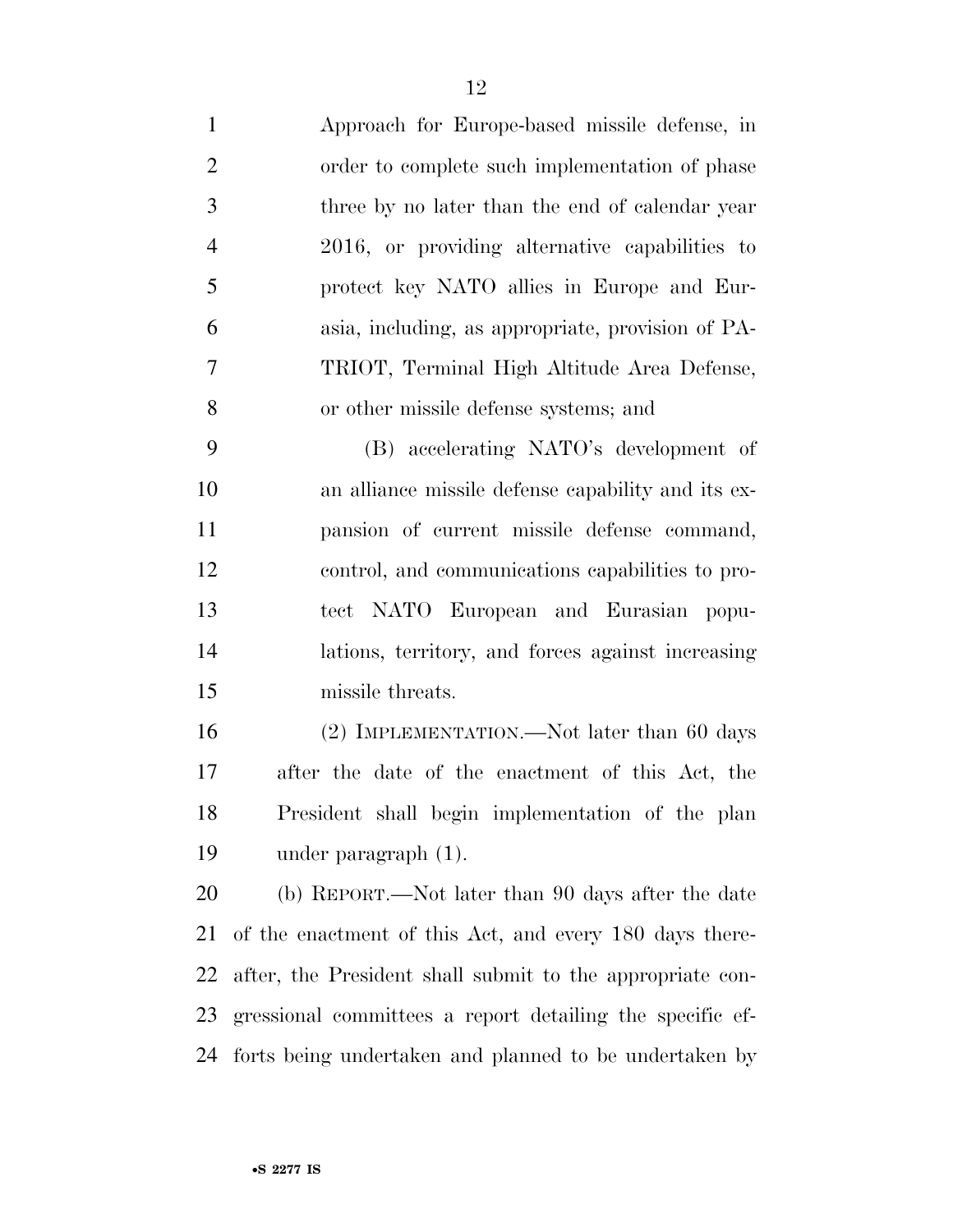the United States to implement the plan required by sub-section (a).

## **SEC. 105. STRENGTHENED UNITED STATES-GERMAN CO- OPERATION ON GLOBAL AND EUROPEAN SE-CURITY ISSUES.**

 (a) POLICY.—It is the policy of the United States Government to work closely with the Government of the Federal Republic of Germany on issues related to global and European security, particularly in light of ongoing events in Europe and Eurasia.

 (b) UNITED STATES-GERMAN GLOBAL AND EURO- PEAN SECURITY WORKING GROUP.—The President shall establish a United States-German Global and European Security Working Group to focus on areas of mutual con- cern, including addressing the ongoing situation in Ukraine and to increase the political, economic, and mili- tary cooperation between the two states, including addi-tional intelligence sharing between the two states.

 (c) REGULAR MEETINGS.—The working group re- quired to be established under subsection (b) shall meet not less than annually at the Secretary level or above, semi-annually at the Deputy Secretary level or above, and quarterly at the Assistant Secretary level or above.

 (d) AUTHORIZATION OF APPROPRIATIONS.—There is authorized to be appropriated to the Secretary of State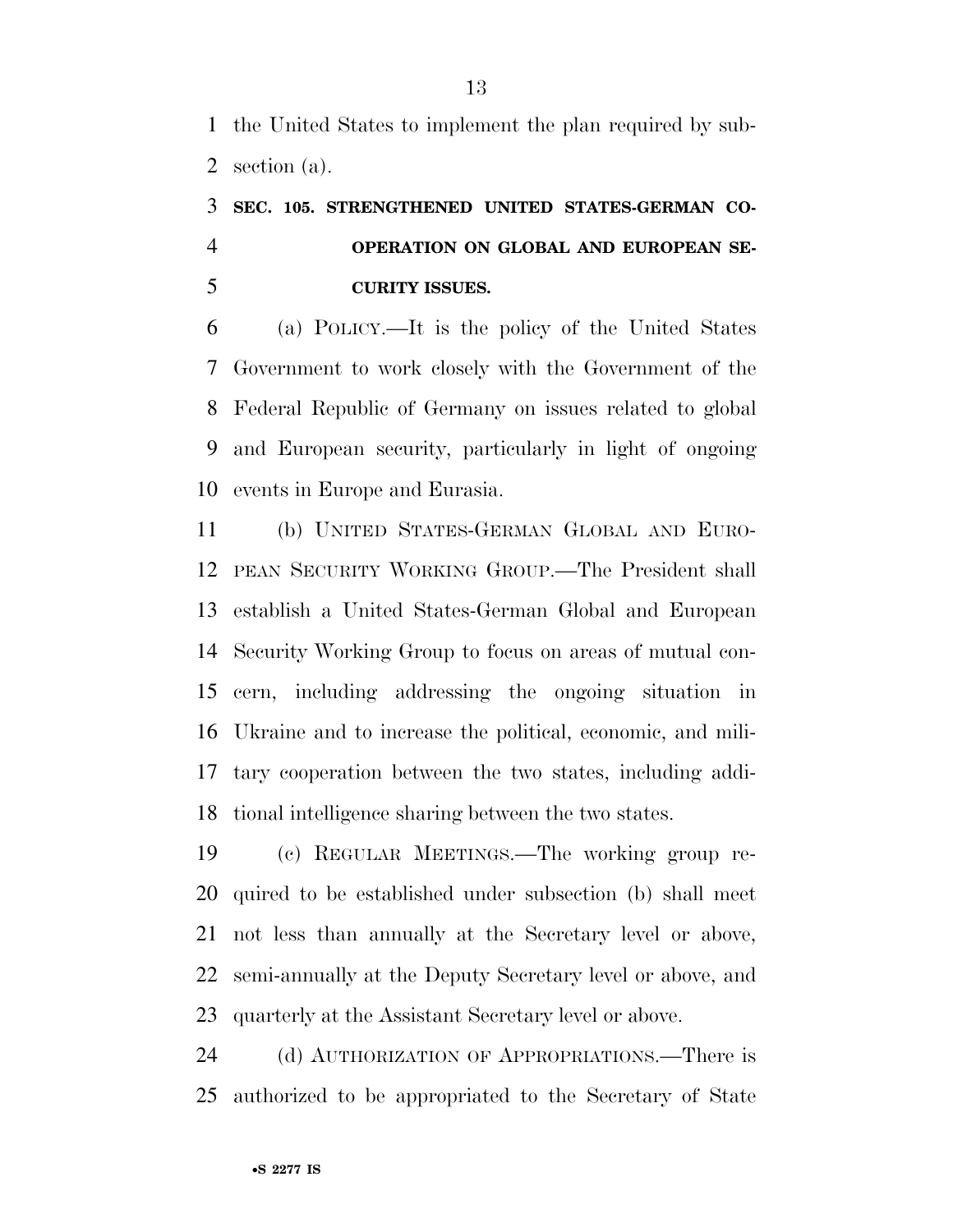\$5,000,000 for each of fiscal years 2015 through 2017 to carry out the activities described under subsections (b) and (c).

 (e) REPORT.—Not later than 180 days after the date of the enactment of this Act, and annually thereafter, the President shall submit to the appropriate congressional committees a report on the meetings of the working group required to be established under subsection (b), including a description of the specific issues discussed and decisions made by the working group, and its efforts to improve, expand, and deepen the relationship between the United States Government and the Government of the Federal Republic of Germany.

## **TITLE II—DETERRING FURTHER RUSSIAN AGGRESSION IN EU-ROPE**

**SEC. 201. UNITED STATES POLICY TOWARD RUSSIAN AG-**

**GRESSION IN EUROPE.** 

It is the policy of the United States—

 (1) to use all appropriate elements of United States national power, in coordination with United States allies, to protect the independence, sov- ereignty, and territorial and economic integrity of Ukraine and other sovereign states in Europe and Eurasia from Russian aggression;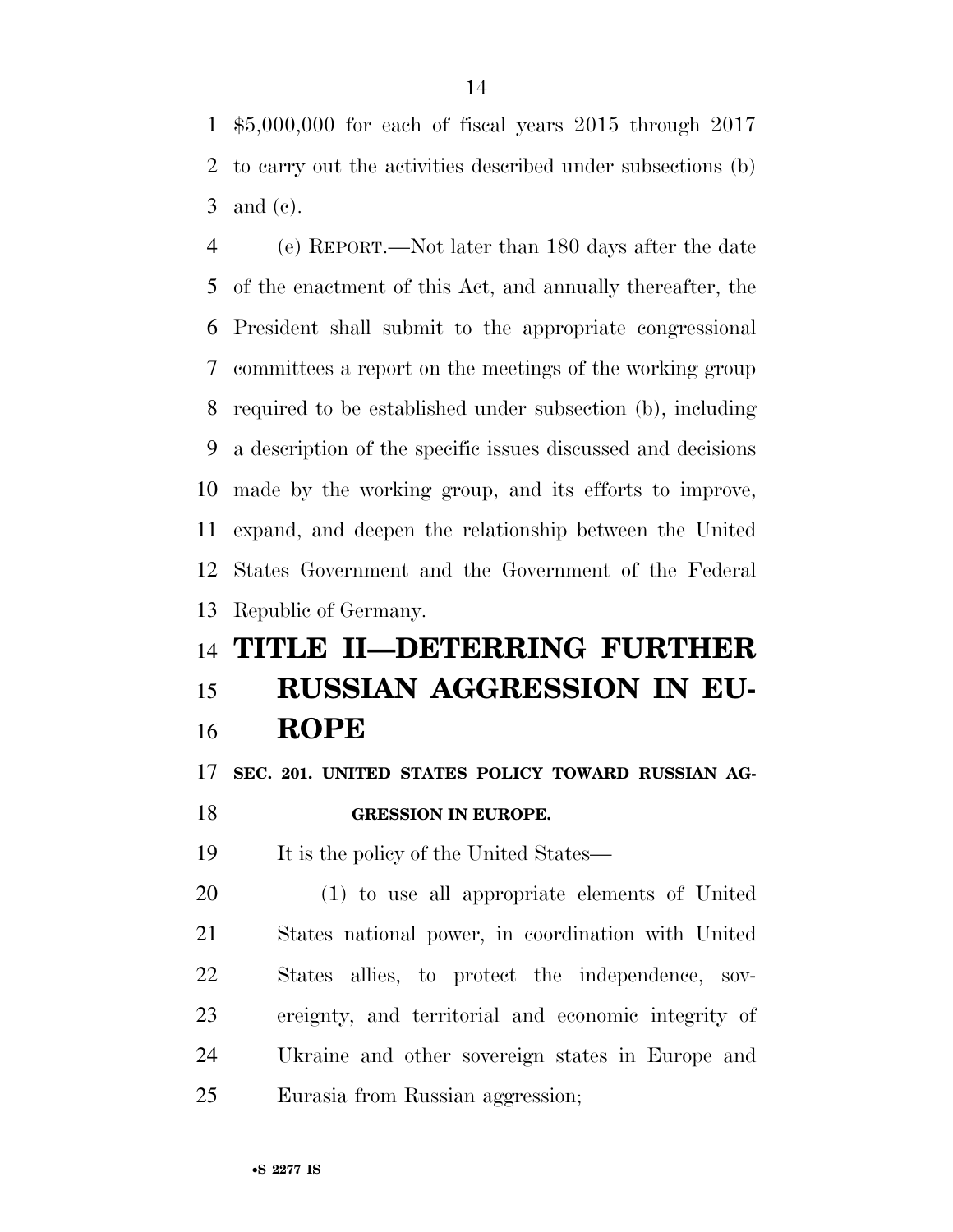(2) to actively work to deter further Russian aggression toward Ukraine and other sovereign states in Europe and Eurasia by imposing costs on the Russia Federation for its ongoing activities, as well as to make clear the consequences for further aggressive activities; (3) to work with United States partners in the European Union, NATO, and at the United Nations to ensure that all states, including the Russian Fed- eration, recognize and not undermine, nor seek to undermine, the independence, sovereignty, or terri- torial or economic integrity of Ukraine and other sovereign states in Europe and Eurasia; (4) to condemn the continuing and long-stand- ing pattern and practice by the Government of the Russian Federation of physical and economic aggres- sion toward various countries in Europe and Eur- asia; (5) to condemn the unjustified military inter- vention of the Russian Federation in the Crimea re- gion of Ukraine and its concurrent occupation of that region, as well as any other form of political, economic, or military aggression toward Ukraine and other sovereign states in Europe and Eurasia, in-cluding the unnecessary and destabilizing presence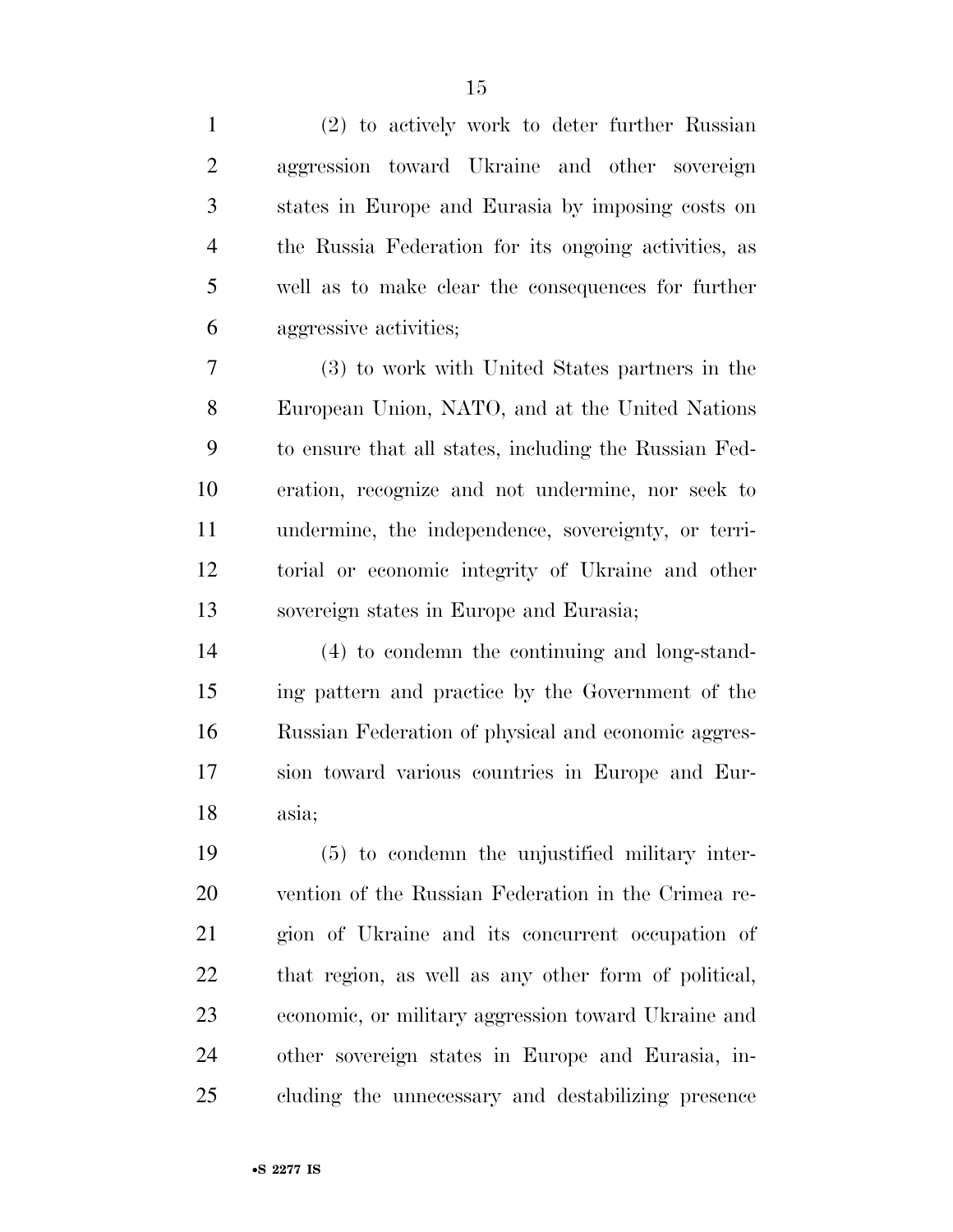of tens of thousands of Russian troops along the Ukrainian border;

 (6) to condemn economic extortion by the Gov- ernment of the Russian Federation against the gov- ernments and people of Ukraine, Moldova, Lith- uania, Georgia, and other countries in the region de- signed to obstruct closer ties between the European Union and the countries of the Eastern Partnership and to reduce the harmful consequences of such ex-tortion;

 (7) to reaffirm the commitment of the United States to, and to remind Russia of its ongoing obli- gations under, and commitment to, the 1994 Buda- pest Memorandum on Security Assurances, which was executed jointly with the Russian Federation and the United Kingdom and explicitly secures the independence, sovereignty, and territorial integrity and borders of Ukraine;

 (8) to not recognize the unlawful referendum 20 that took place in Crimea on March 16, 2014, or the Russian Federation's illegal annexation of Crimea, including to not recognize any de jure or de facto sovereignty of the Russian Federation over Crimea, its airspace, or its territorial waters, and to call for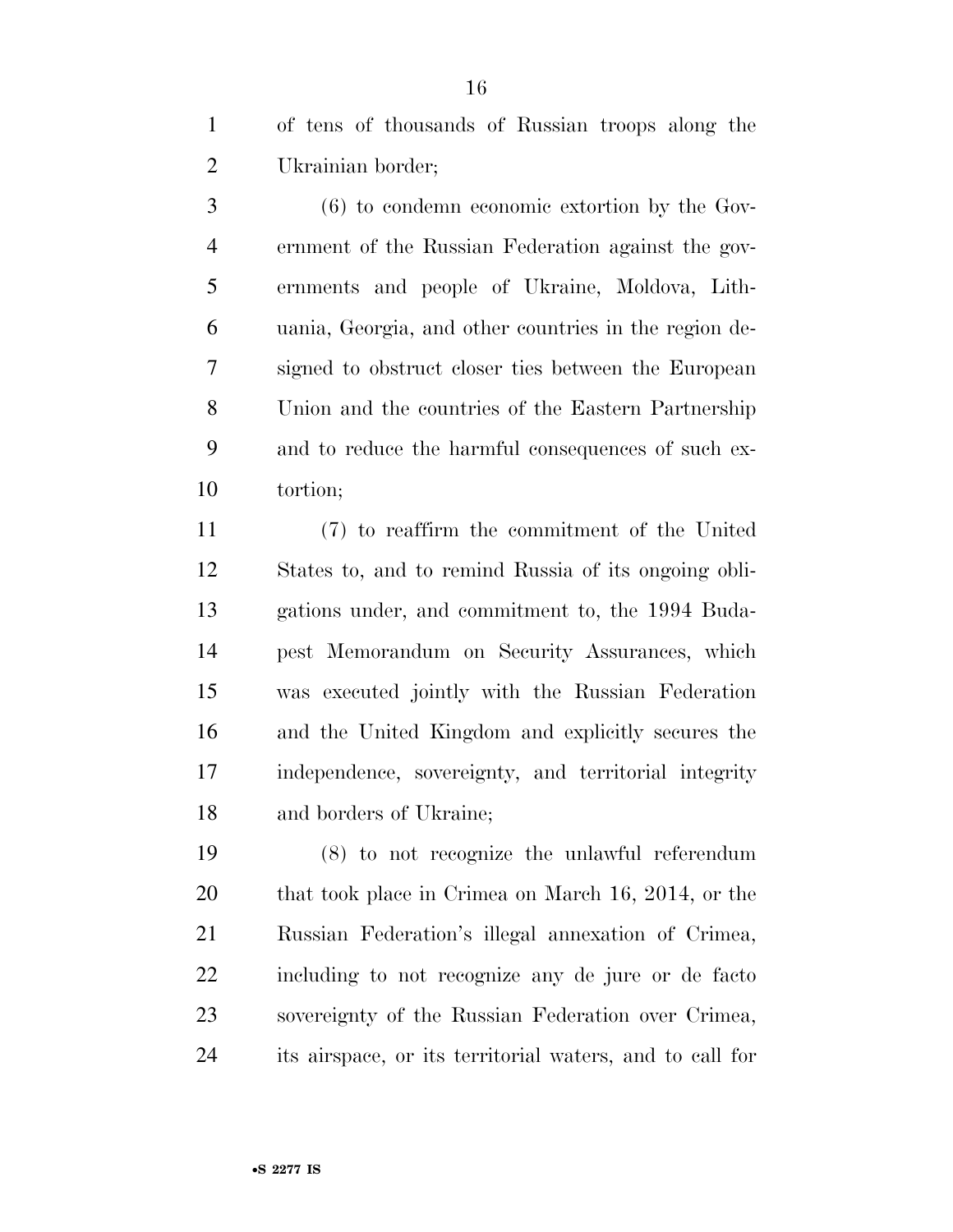| $\mathbf{1}$   | the immediate reversal of the Russian Federation's    |
|----------------|-------------------------------------------------------|
| $\overline{2}$ | illegal annexation of Crimea;                         |
| 3              | $(9)$ to condemn the unjustified activities of        |
| $\overline{4}$ | agents of the Russian Federation in eastern Ukraine   |
| 5              | seeking to foment civil unrest and disturbance;       |
| 6              | (10) to support the people of Ukraine, Moldova,       |
| 7              | and Georgia in their desire to forge closer ties with |
| 8              | Europe, including signing an Association Agreement    |
| 9              | with the European Union as a means to address en-     |
| 10             | demic<br>corruption, consolidate democracy,<br>and    |
| 11             | achieve sustained prosperity;                         |
| 12             | (11) to enhance and extend United States secu-        |
| 13             | rity cooperation with, security assistance to, and    |
| 14             | military exercises conducted with, states in Europe   |
| 15             | and Eurasia, including NATO member countries,         |
| 16             | NATO aspirants, and appropriate Eastern Partner-      |
| 17             | ship countries;                                       |
| 18             | $(12)$ to reaffirm United States defense commit-      |
| 19             | ments to its treaty allies under Article V of the     |
| <b>20</b>      | North Atlantic Treaty;                                |
| 21             | (13) that the continued participation of the          |
| <u>22</u>      | Russian Federation in the Group of Eight $(G-8)$      |
| 23             | states and its receipt of assistance from the World   |
| 24             | Bank Group should be conditioned on the Govern-       |
| 25             | ment of the Russian Federation respecting the terri-  |
|                |                                                       |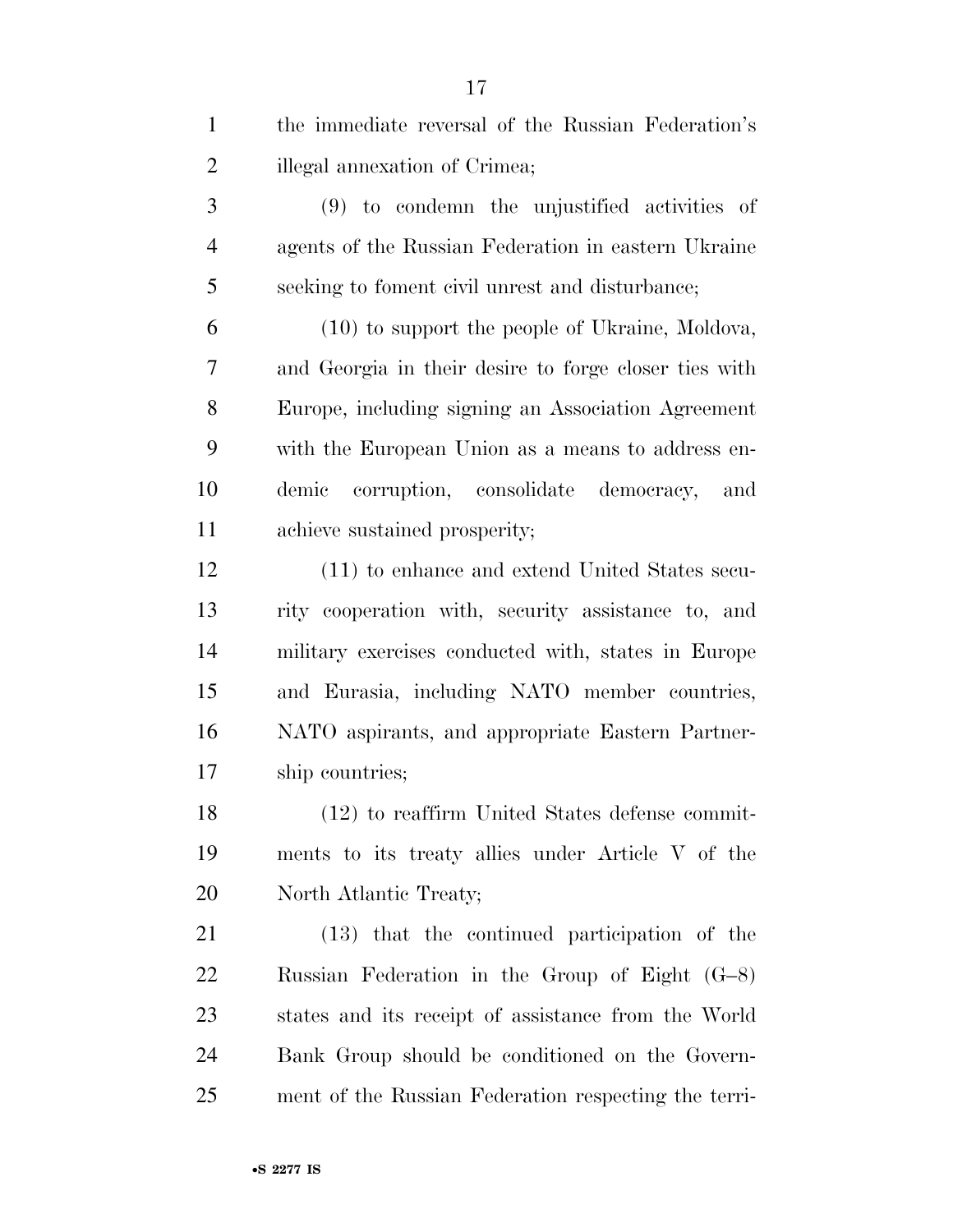torial integrity of its neighbors and accepting and adhering to the norms and standards of free, demo-cratic societies;

 (14) to support the people of Ukraine and Moldova in their efforts to conduct free and fair elections, including the Presidential elections in Ukraine in May 2014 and the parliamentary elec- tions in Moldova in November 2014, as well as any subsequent elections;

 (15) to support the May 2012 NATO Chicago Summit Declaration's statement that ''[i]n accord- ance with Article 10 of the Washington Treaty, NATO's door will remain open to all European de- mocracies which share the values of our Alliance, which are willing and able to assume the responsibil- ities and obligations of membership, which are in a position to further the principles of the Treaty, and whose inclusion can contribute to security in the North Atlantic area,'' particularly those cases where the aspirant is able to meet appropriate defense spending commitments and prepared to contribute to ongoing and future contingency operations; and

23 (16) to explore ways for the United States Gov- ernment to assist the countries of Europe and Eur-asia to diversify their energy sources and achieve en-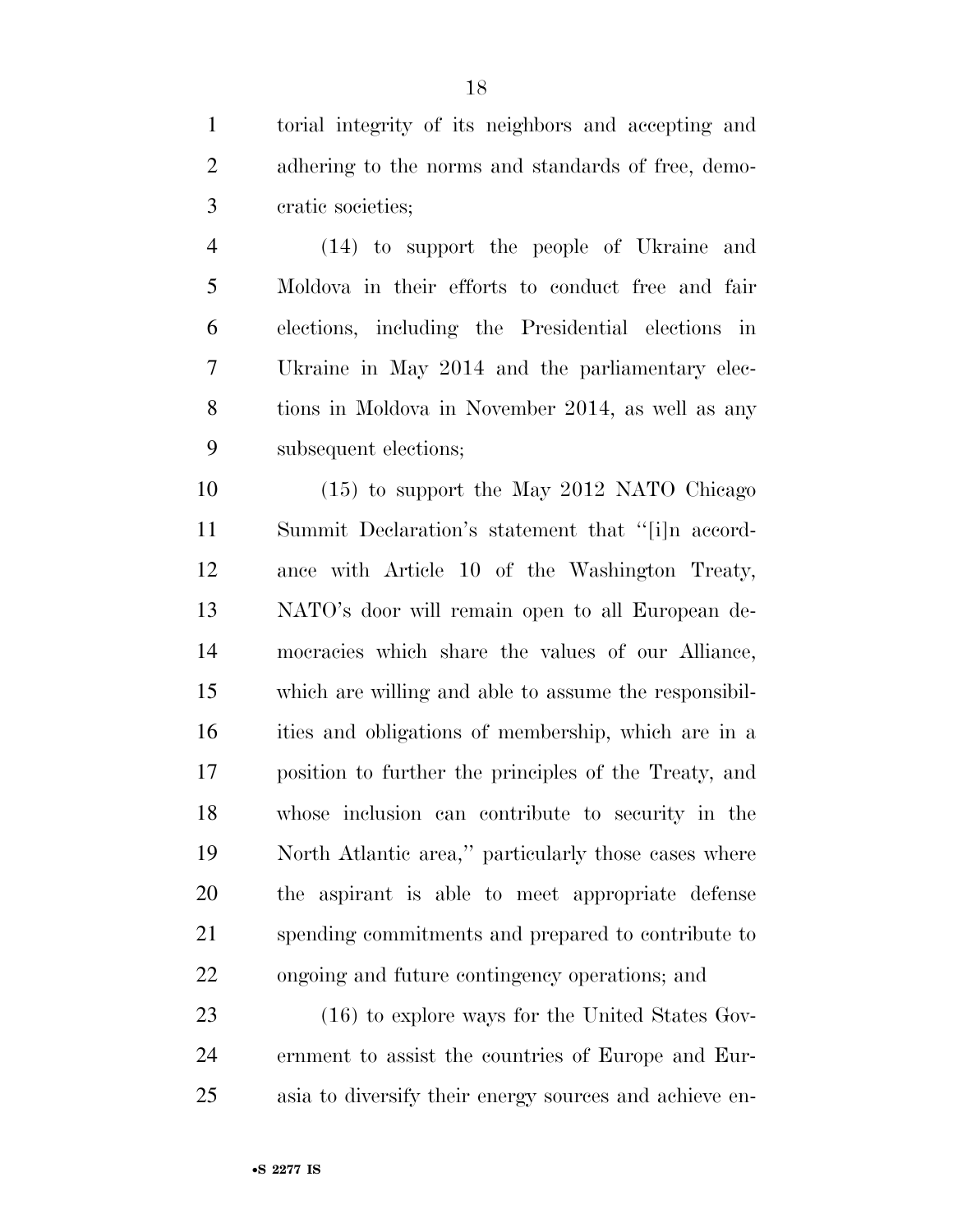| $\mathbf{1}$   | ergy security, including through the development of |
|----------------|-----------------------------------------------------|
| $\overline{2}$ | a transatlantic energy strategy.                    |
| 3              | SEC. 202. SANCTIONS TO ADDRESS CONTINUING AGGRES-   |
| $\overline{4}$ | SION OF THE RUSSIAN FEDERATION TOWARD               |
| 5              | <b>UKRAINE.</b>                                     |
| 6              | (a) IMPOSITION OF SANCTIONS.—                       |
| 7              | (1) IMPOSITION OF SANCTIONS IF RUSSIAN              |
| 8              | FORCES DO NOT WITHDRAW FROM CRIMEA.—If the          |
| 9              | armed forces of the Russian Federation have not     |
| 10             | withdrawn from Crimea (other than military forces   |
| 11             | present on military bases subject to agreements in  |
| 12             | force between the Government of the Russian Fed-    |
| 13             | eration and the Government of Ukraine) by not later |
| 14             | than the date that is 7 days after the date of the  |
| 15             | enactment of this Act, the President shall impose   |
| 16             | the sanctions described in subsection (b) with re-  |
| 17             | spect to-                                           |
| 18             | (A) any official or agent of the Govern-            |
| 19             | ment of the Russian Federation, and any close       |
| 20             | associate or family member of an official of the    |
| 21             | Government of the Russian Federation, that          |
| 22             | the President determines is responsible for, par-   |
| 23             | ticipating in, complicit in, or responsible for or- |
| 24             | dering, controlling, or otherwise directing—        |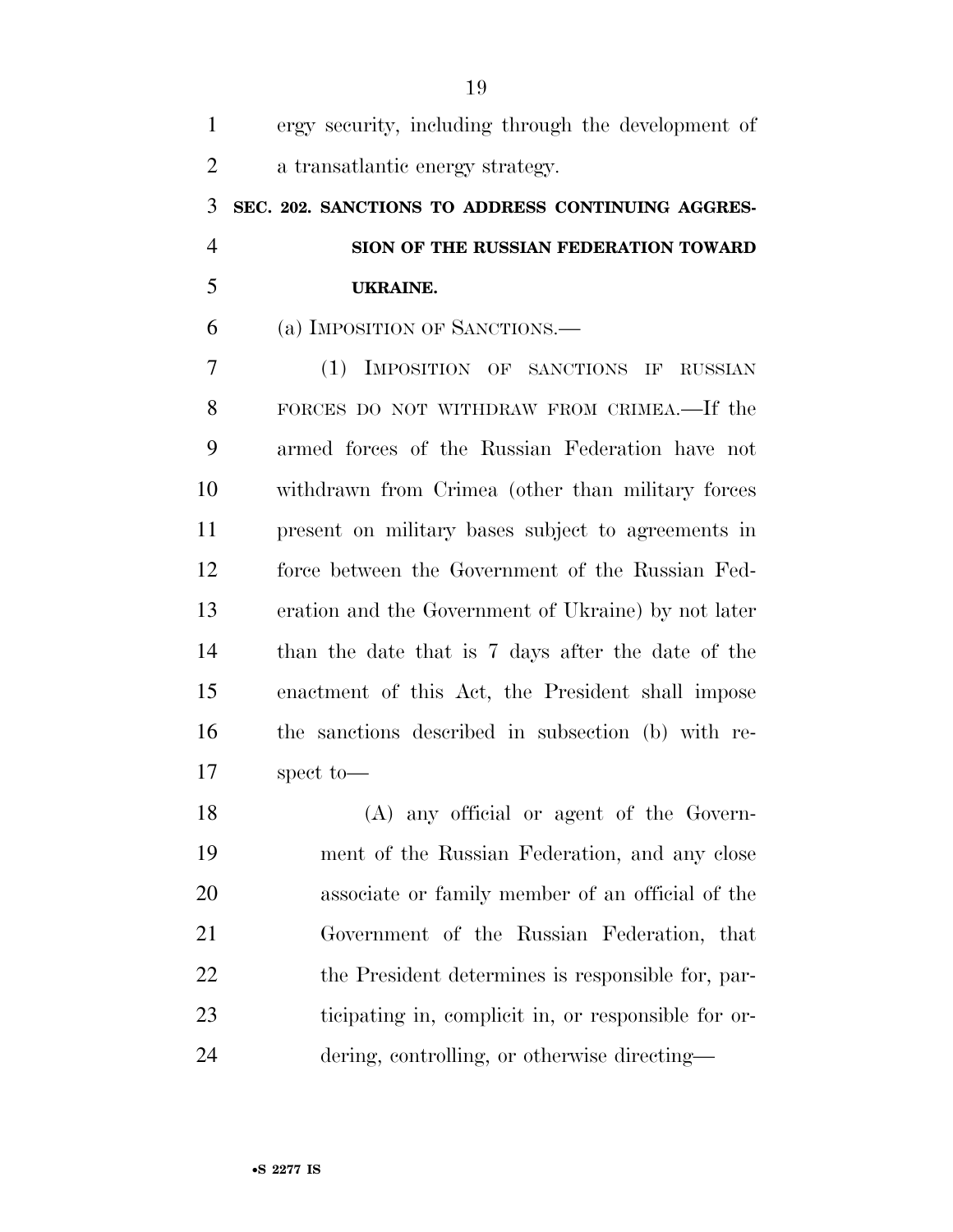| $\mathbf{1}$   | (i) violations of the territorial integ-        |
|----------------|-------------------------------------------------|
| $\mathbf{2}$   | rity and sovereignty of Ukraine beginning       |
| 3              | in February 2014; or                            |
| $\overline{4}$ | (ii) acts of significant corruption in          |
| 5              | the Russian Federation, including the ex-       |
| 6              | propriation of private or public assets for     |
| 7              | personal gain, corruption related to govern-    |
| 8              | ment contracts or the extraction of natural     |
| 9              | resources, bribery, or the facilitation or      |
| 10             | transfer of the proceeds of corruption to       |
| 11             | foreign jurisdictions;                          |
| 12             | (B) any individual that the President de-       |
| 13             | termines sponsored or provided financial, mate- |
| 14             | rial, or technological support for, or goods or |
| 15             | services in support of, the commission of acts  |
| 16             | described in subparagraph $(A)$ ;               |
| 17             | (C) any individual or entity with respect to    |
| 18             | which sanctions were imposed before the date of |
| 19             | the enactment of this Act pursuant to-          |
| 20             | (i) authority provided under any Ex-            |
| 21             | ecutive order relating to violations of the     |
| 22             | territorial integrity and sovereignty of        |
| 23             | Ukraine beginning in February 2014; or          |
| 24             | (ii) authority provided under section 8         |
| 25             | or 9 of the Support for the Sovereignty,        |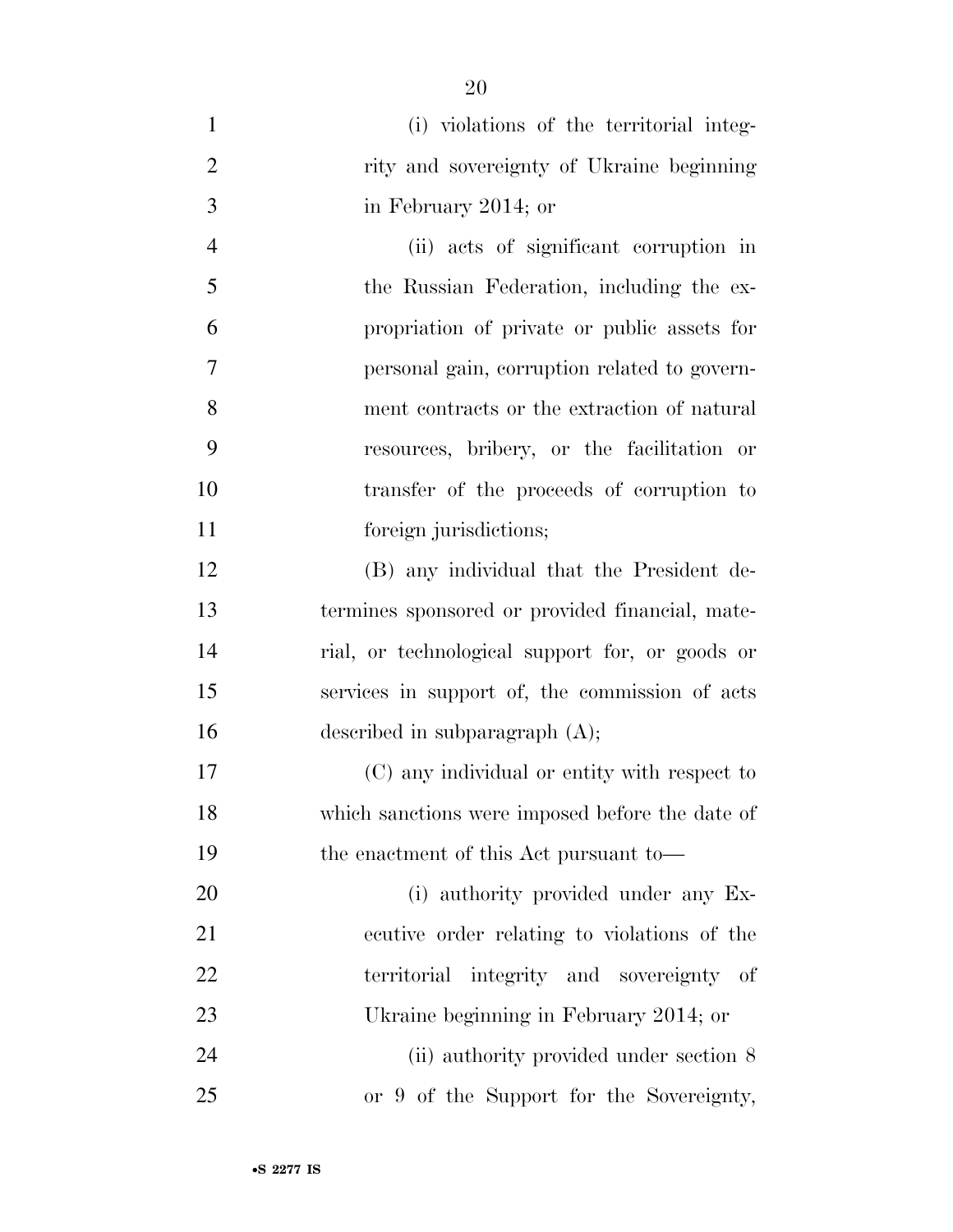Integrity, Democracy, and Economic Sta-2 bility of Ukraine Act of 2014 (Public Law 3  $113-95$ ; (D) any entity owned or controlled by an entity described in subparagraph (C) that is owned or controlled by a citizen of the Russian Federation; and (E) any senior executive of an entity de- scribed in subparagraph (C) or (D) who is a citizen of the Russian Federation. (2) IMPOSITION OF SANCTIONS IF RUSSIAN FORCES DO NOT WITHDRAW FROM EASTERN BOR- DER OF UKRAINE OR DO NOT CEASE DESTABILIZING ACTIVITIES.—If the Government of the Russian Federation has not withdrawn substantially all of the armed forces of the Russian Federation from the immediate vicinity of the eastern border of Ukraine by not later than the date that is 7 days after the date of the enactment of this Act, or agents of the Russian Federation do not cease taking active meas- ures to destabilize the control of the Government of Ukraine over eastern Ukraine on or after that date (including through active support of efforts to un-lawfully occupy facilities of the Government of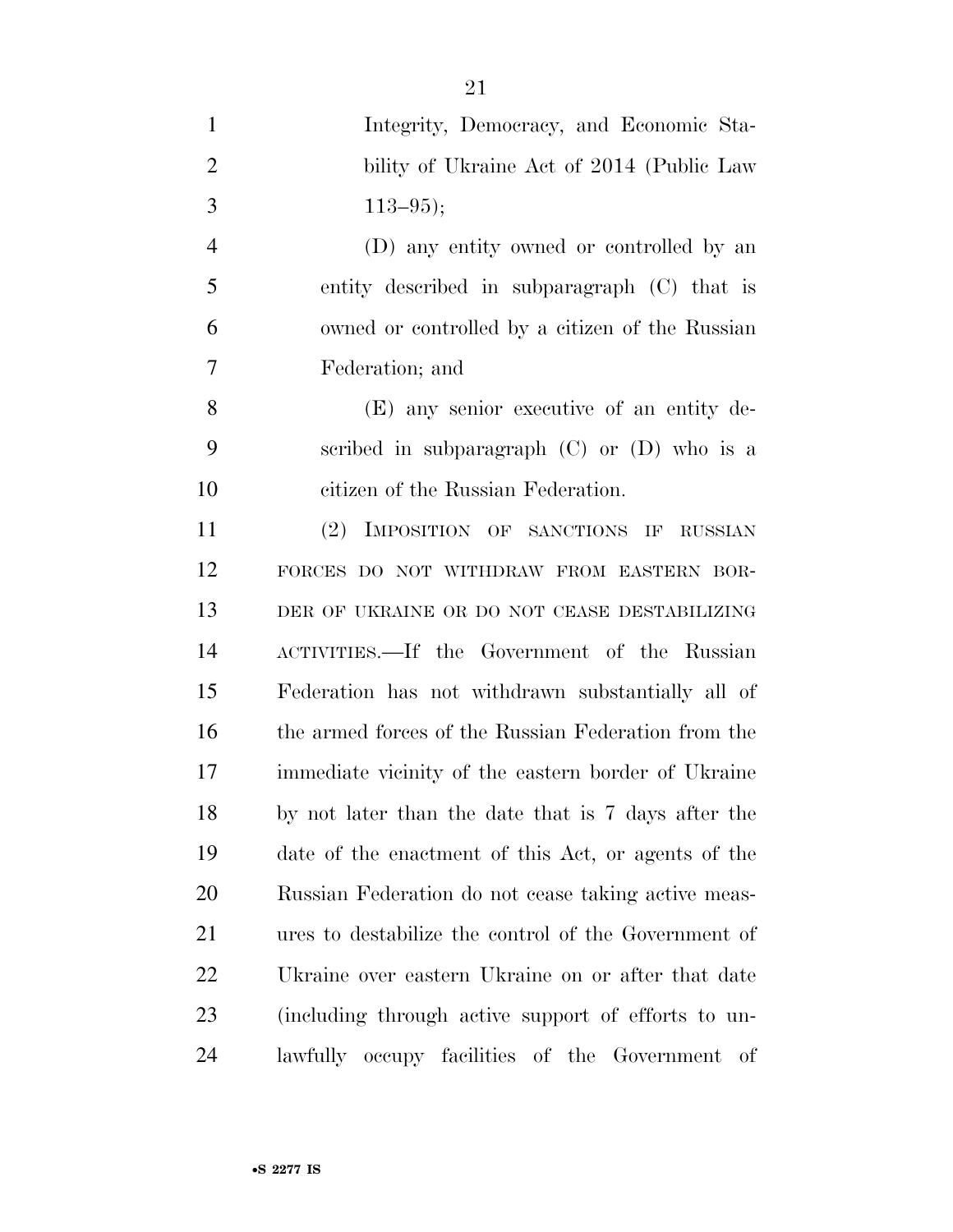| $\mathbf{1}$   | Ukraine), the President shall impose the sanctions |
|----------------|----------------------------------------------------|
| $\overline{2}$ | described in subsection (b) with respect to-       |
| 3              | $(A)$ Sberbank;                                    |
| $\overline{4}$ | (B) VTB Bank;                                      |
| 5              | (C) Vnesheconombank;                               |
| 6              | (D) Gazprombank;                                   |
| 7              | (E) Gazprom;                                       |
| 8              | (F) Novatek;                                       |
| 9              | $(G)$ Rosneft;                                     |
| 10             | (H) Rosoboronexport;                               |
| 11             | (I) any entity owned or controlled by an           |
| 12             | entity specified in any of subparagraphs $(A)$     |
| 13             | through (H) that is owned or controlled by a       |
| 14             | citizen of the Russian Federation; and             |
| 15             | (J) any senior executive of an entity speci-       |
| 16             | fied in any of subparagraphs $(A)$ through $(I)$   |
| 17             | who is a citizen of the Russian Federation.        |
| 18             | (b) SANCTIONS DESCRIBED.                           |
| 19             | (1) IN GENERAL.—The sanctions described in         |
| 20             | this subsection are the following:                 |
| 21             | (A) ASSET BLOCKING.—The exercise of all            |
| 22             | powers granted to the President by the Inter-      |
| 23             | national Emergency Economic Powers Act (50         |
| 24             | U.S.C. 1701 et seq.) to the extent necessary to    |
| 25             | block and prohibit all transactions in all prop-   |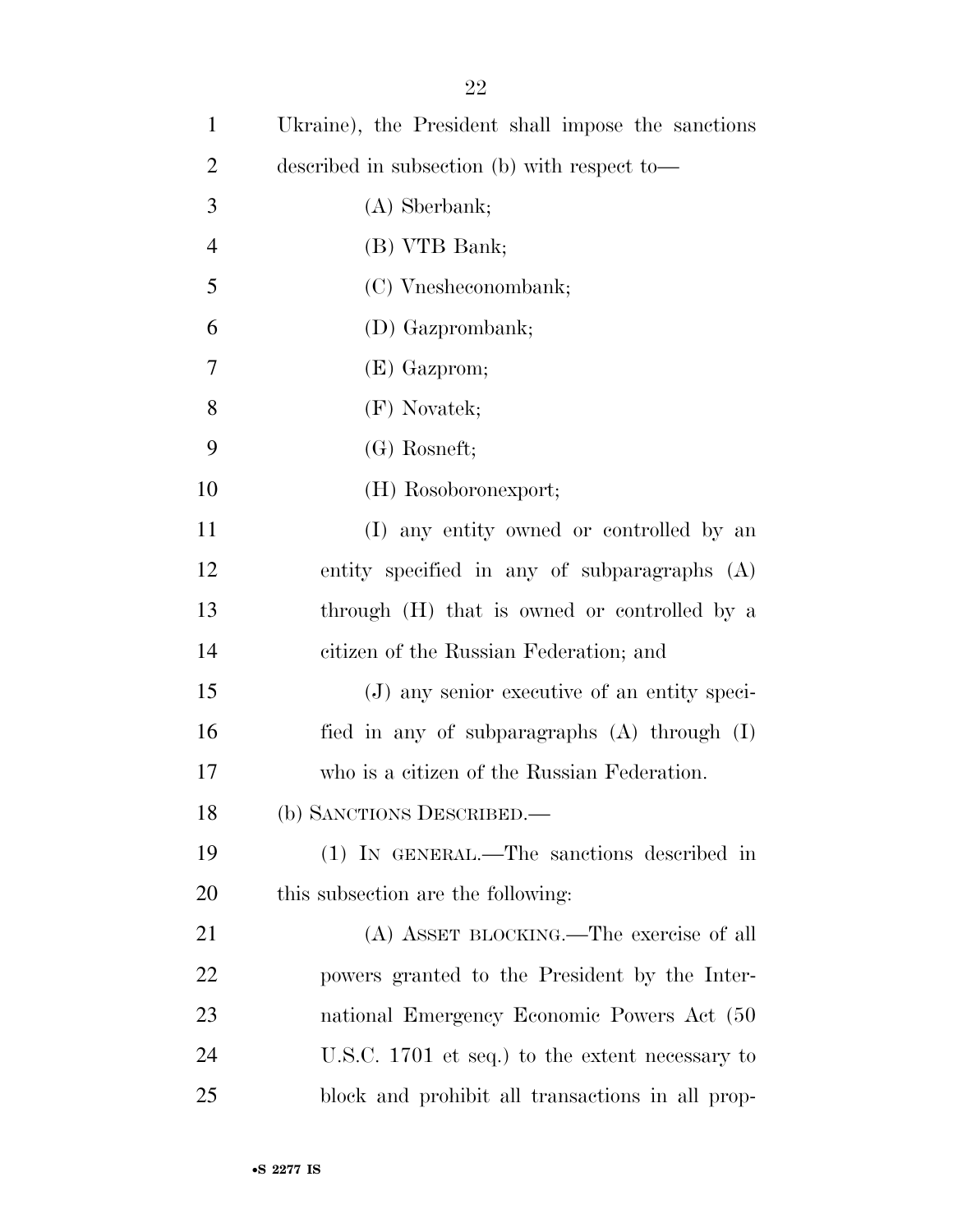| $\mathbf{1}$   | erty and interests in property of a person deter-       |
|----------------|---------------------------------------------------------|
| $\overline{2}$ | mined by the President to be subject to sub-            |
| 3              | section (a) if such property and interests in           |
| $\overline{4}$ | property are in the United States, come within          |
| 5              | the United States, or come within the posses-           |
| 6              | sion or control of a United States person.              |
| 7              | (B)<br>EXCLUSION<br><b>FROM</b><br>THE<br><b>UNITED</b> |
| 8              | STATES AND REVOCATION OF VISA OR OTHER                  |
| 9              | DOCUMENTATION.—In the case of an alien de-              |
| 10             | termined by the President to be subject to sub-         |
| 11             | section (a), denial of a visa to, and exclusion         |
| 12             | from the United States of, the alien, and rev-          |
| 13             | ocation in accordance with section $221(i)$ of the      |
| 14             | Immigration and Nationality Act (8 U.S.C.               |
| 15             | $(1201(i))$ , of any visa or other documentation of     |
| 16             | the alien.                                              |
| 17             | (2) PENALTIES.—A person that violates, at-              |
| 18             | tempts to violate, conspires to violate, or causes a    |
| 19             | violation of paragraph $(1)(A)$ or any regulation, li-  |
| 20             | cense, or order issued to carry out paragraph $(1)(A)$  |
| 21             | shall be subject to the penalties set forth in sub-     |
| 22             | sections (b) and (c) of section 206 of the Inter-       |
| 23             | national Emergency Economic Powers Act<br>(50)          |
| 24             | U.S.C. $1705$ to the same extent as a person that       |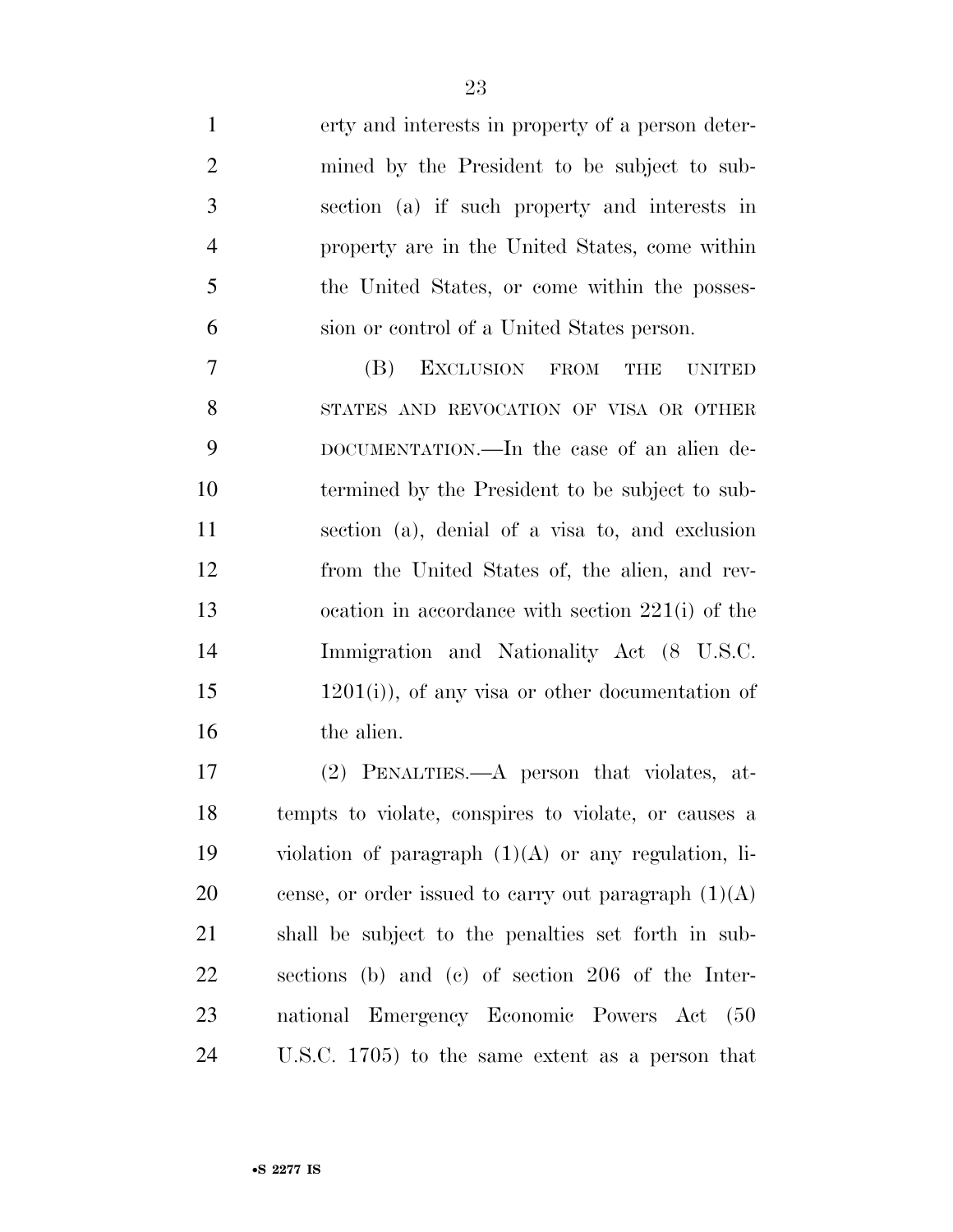| $\mathbf{1}$   | commits an unlawful act described in subsection (a)   |
|----------------|-------------------------------------------------------|
| $\overline{2}$ | of that section.                                      |
| 3              | (3) EXCEPTION RELATING TO THE IMPORTA-                |
| $\overline{4}$ | TION OF GOODS.-                                       |
| 5              | (A) IN GENERAL.—The requirement to                    |
| 6              | block and prohibit all transactions in all prop-      |
| $\overline{7}$ | erty and interests in property under paragraph        |
| 8              | $(1)(A)$ shall not include the authority to impose    |
| 9              | sanctions on the importation of goods.                |
| 10             | (B) GOOD DEFINED.—In this paragraph,                  |
| 11             | the term "good" has the meaning given that            |
| 12             | term in section 16 of the Export Administration       |
| 13             | Act of 1979 (50 U.S.C. App. 2415) (as contin-         |
| 14             | ued in effect pursuant to the International           |
| 15             | Emergency Economic Powers Act (50 U.S.C.              |
| 16             | 1701 et seq.).                                        |
| 17             | (4) EXCEPTION TO COMPLY WITH UNITED NA-               |
| 18             | HEADQUARTERS AGREEMENT. Sanctions<br><b>TIONS</b>     |
| 19             | under paragraph $(1)(B)$ shall not apply to an alien  |
| 20             | if admitting the alien into the United States is nec- |
| 21             | essary to permit the United States to comply with     |
| 22             | the Agreement regarding the Headquarters of the       |
| 23             | United Nations, signed at Lake Success June 26,       |
| 24             | 1947, and entered into force November 21, 1947,       |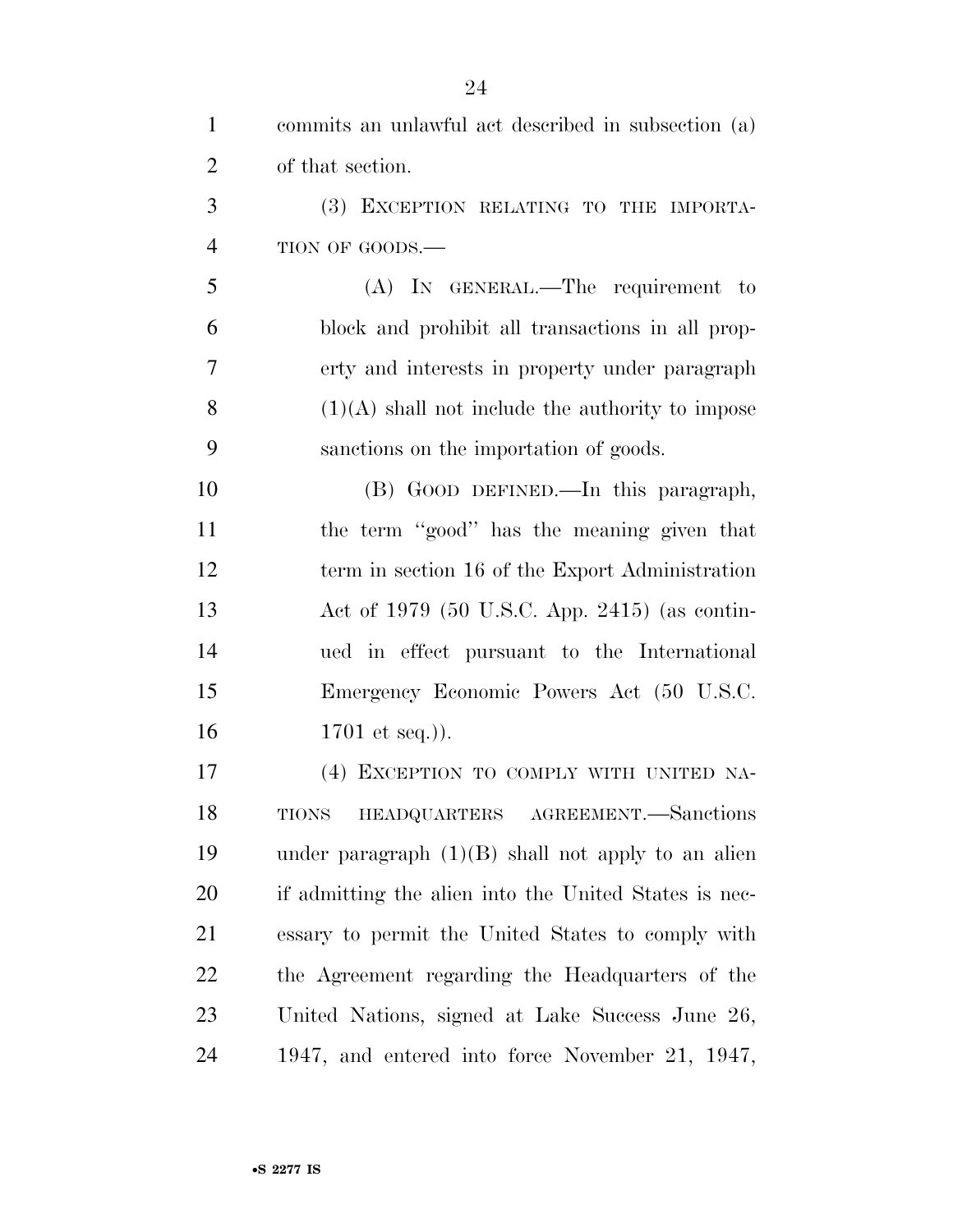| $\mathbf{1}$   | between the United Nations and the United States,           |
|----------------|-------------------------------------------------------------|
| $\overline{2}$ | or other applicable international obligations.              |
| 3              | (c) WAIVER.—The President may waive the applica-            |
| $\overline{4}$ | tion of sanctions under this section with respect to a per- |
| 5              | son or a transaction if the President—                      |
| 6              | $(1)$ determines that such a waiver is in the na-           |
| 7              | tional security interests of the United States; and         |
| 8              | $(2)$ on or before the date on which the waiver             |
| 9              | takes effect, submits a notice of and a justification       |
| 10             | for the waiver to —                                         |
| 11             | (A) the Committee on Foreign Relations                      |
| 12             | and the Committee on Banking, Housing, and                  |
| 13             | Urban Affairs of the Senate; and                            |
| 14             | (B) the Committee on Foreign Affairs and                    |
| 15             | Committee on Financial Services of the<br>the               |
| 16             | House of Representatives.                                   |
| 17             | (d) PUBLICATION OF LIST OF SANCTIONED PER-                  |
| 18             | sons.—Not later than 7 days after the imposition of sanc-   |
| 19             | tions pursuant to subsection (a), the President shall pub-  |
| 20             | lish a list of the persons with respect to which sanctions  |
| 21             | were imposed pursuant to that subsection.                   |
| 22             | (e) REGULATORY AUTHORITY.—The President shall               |
| 23             | issue such regulations, licenses, and orders as are nec-    |
| 24             | essary to carry out this section.                           |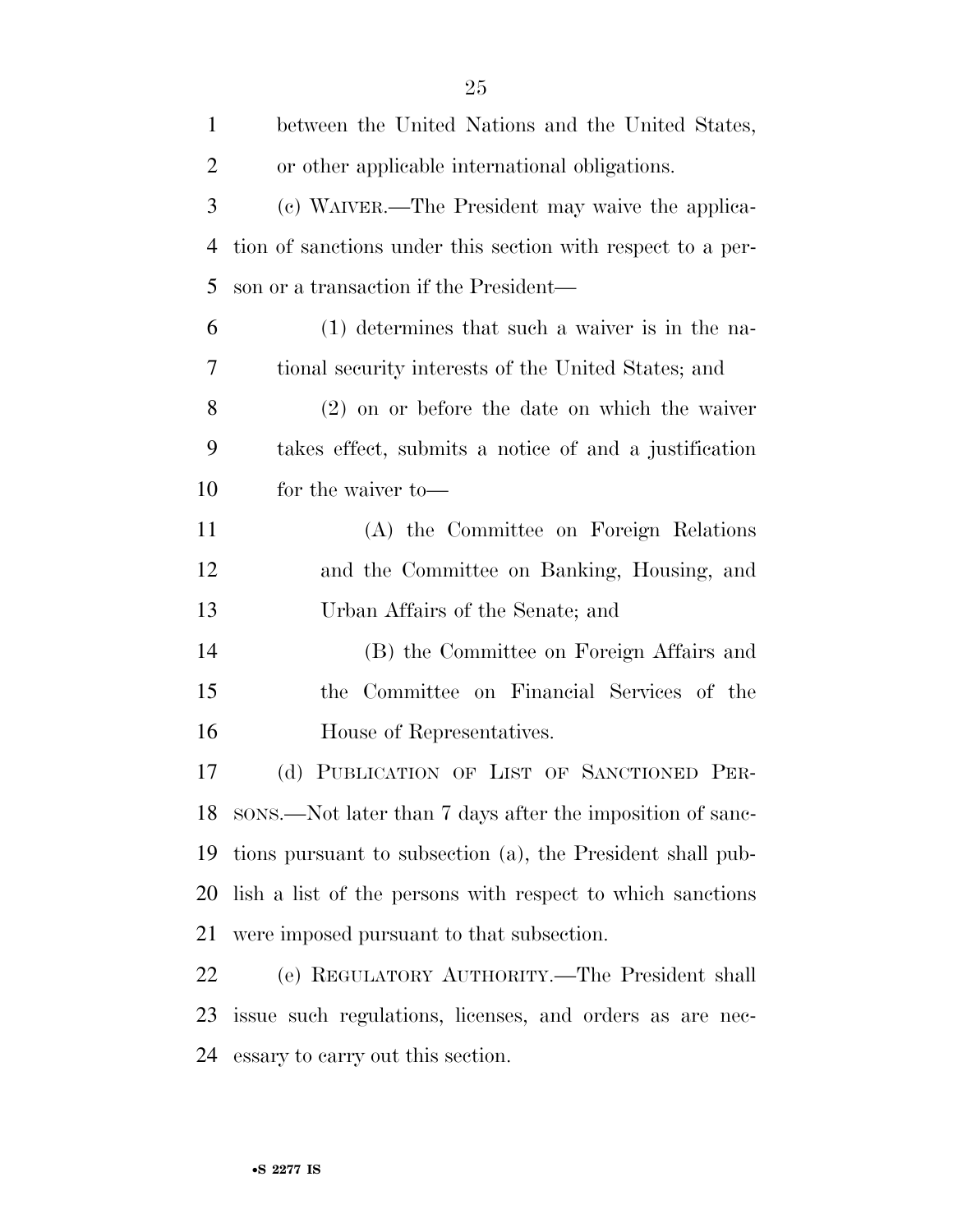|               | 1 SEC. 203. ADDITIONAL SANCTIONS IN THE EVENT OF IN- |                                               |  |  |
|---------------|------------------------------------------------------|-----------------------------------------------|--|--|
|               |                                                      | <b>CREASED AGGRESSION BY THE RUSSIAN FED-</b> |  |  |
| $\mathcal{R}$ |                                                      | ERATION TOWARD UKRAINE OR OTHER               |  |  |
|               | <b>COUNTRIES.</b>                                    |                                               |  |  |

 (a) IN GENERAL.—If the armed forces of the Russian Federation expand further into, or the Government of the Russian Federation annexes, the sovereign territory of Ukraine or any other country in Europe or Eurasia after the date of the enactment of this Act without the consent of the legally recognized government of that country—

| 11 | (1) all of the sanctions described in subsection   |
|----|----------------------------------------------------|
| 12 | (b) shall be imposed the following business day by |
| 13 | action of law with respect to-                     |
| 14 | (A) any senior Russian official;                   |
|    |                                                    |

- (B) any entity owned or controlled by a senior Russian official; and
- (C) any close associate of a senior Russian official that provides significant support or re-sources to that senior Russian official;

 (2) the sanctions described in subparagraphs (A) and (B) of subsection (b)(1) shall be imposed 22 the following business day by action of law on—

- (A) any entity—
- (i) organized under the laws of the Russian Federation or any jurisdiction 26 within the Russian Federation;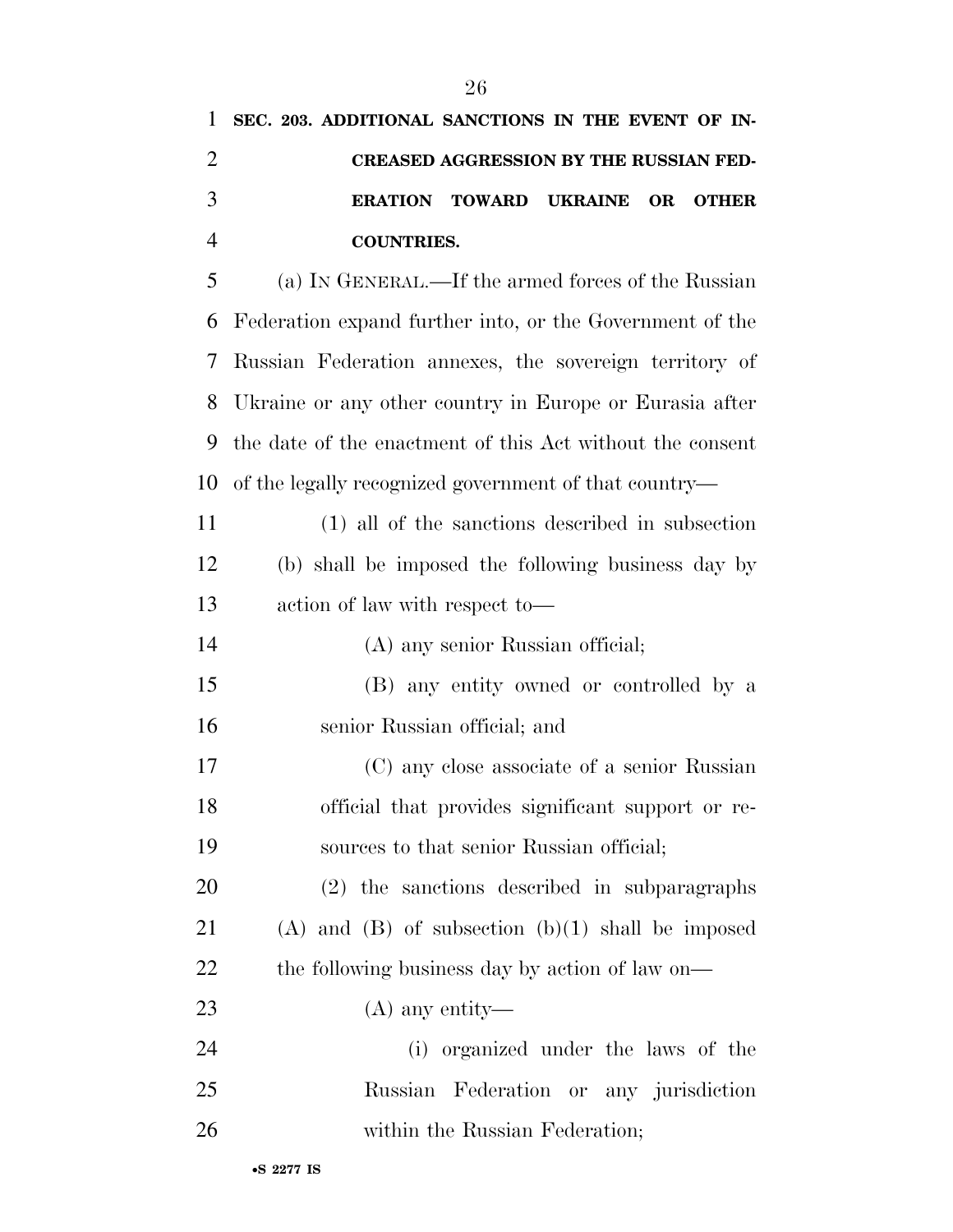| $\mathbf{1}$   | (ii) that is owned, in whole or in part,          |
|----------------|---------------------------------------------------|
| $\overline{2}$ | or controlled by—                                 |
| 3              | (I) the Government of the Rus-                    |
| $\overline{4}$ | sian Federation;                                  |
| 5              | (II) any person with respect to                   |
| 6              | which sanctions are imposed under                 |
| $\overline{7}$ | section $202$ ;                                   |
| 8              | (III) any person with respect to                  |
| 9              | which sanctions are imposed under                 |
| 10             | paragraph $(1)$ ; or                              |
| 11             | (IV) any person with respect to                   |
| 12             | which sanctions are imposed pursuant              |
| 13             | to an Executive order or any other                |
| 14             | provision of law in relation to viola-            |
| 15             | tions of the territorial integrity and            |
| 16             | sovereignty of Ukraine beginning in               |
| 17             | February 2014; and                                |
| 18             | (iii) that operates in the arms, de-              |
| 19             | fense, energy, financial services, metals, or     |
| 20             | mining sectors of the Russian Federation;         |
| 21             | and                                               |
| 22             | (B) any senior executive of an entity de-         |
| 23             | scribed in subparagraph $(A)$ who is a citizen of |
| 24             | the Russian Federation; and                       |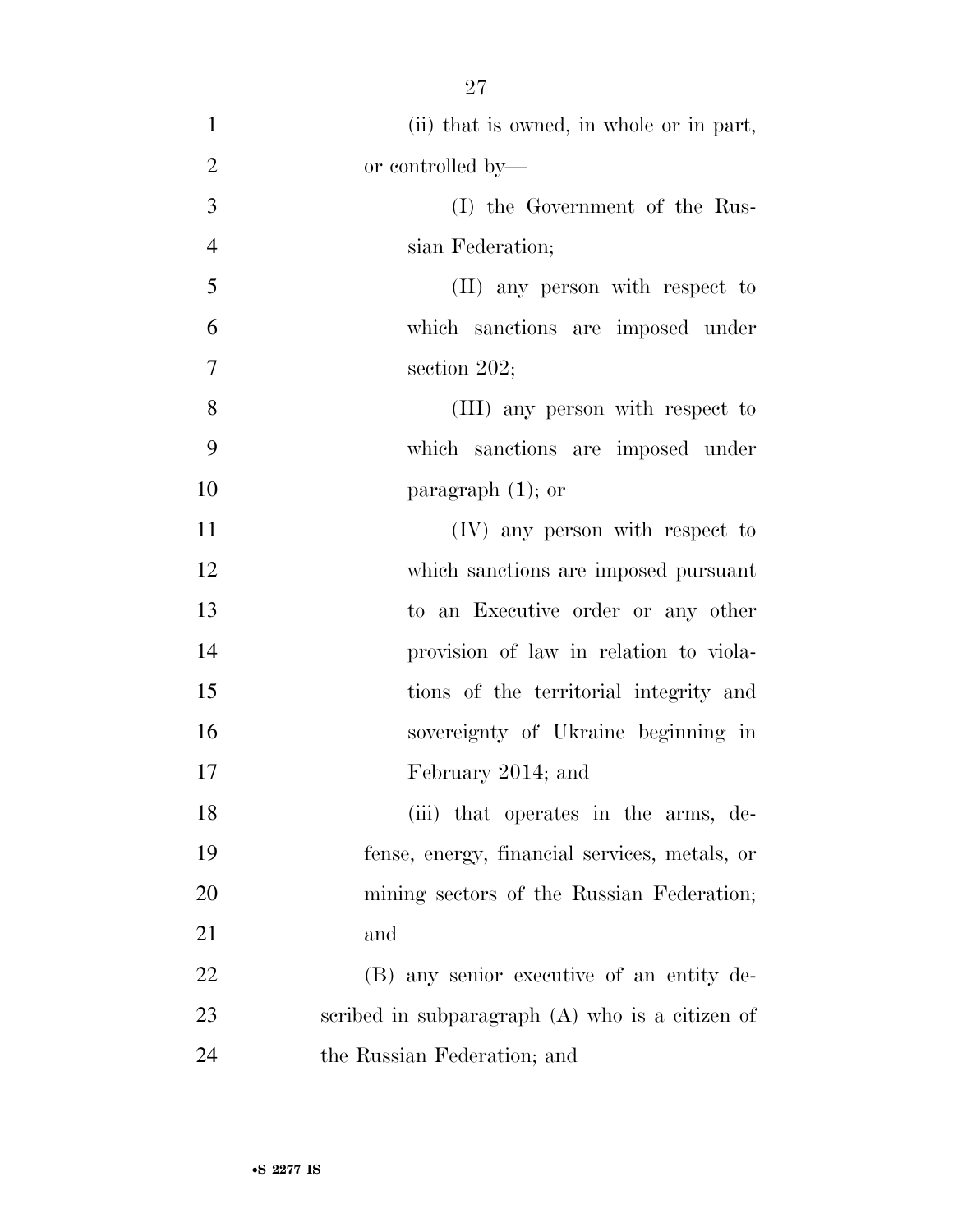| $\mathbf{1}$   | the President shall exercise all powers<br><b>(3)</b>          |
|----------------|----------------------------------------------------------------|
| $\overline{2}$ | granted to the President pursuant to the Inter-                |
| 3              | national Emergency Economic Powers Act (50                     |
| $\overline{4}$ | U.S.C. 1701 et seq.) to the extent necessary to pro-           |
| 5              | hibit any transaction by a domestic financial institu-         |
| 6              | tion with a Russian financial institution or with re-          |
| 7              | spect to an account held by a Russian financial in-            |
| 8              | stitution, other than routine interest and service             |
| 9              | fees.                                                          |
| 10             | (b) SANCTIONS DESCRIBED.—                                      |
| 11             | (1) IN GENERAL.—The sanctions described in                     |
| 12             | this subsection are the following:                             |
| 13             | (A) ASSET BLOCKING.—The exercise of all                        |
| 14             | powers granted to the President by the Inter-                  |
| 15             | national Emergency Economic Powers Act (50                     |
| 16             | U.S.C. 1701 et seq.) to the extent necessary to                |
| 17             | block and prohibit all transactions in all prop-               |
| 18             | erty and interests in property of a person deter-              |
| 19             | mined by the President to be subject to sub-                   |
| 20             | section (a) if such property and interests in                  |
| 21             | property are in the United States, come within                 |
| 22             | the United States, or come within the posses-                  |
| 23             | sion or control of a United States person.                     |
| 24             | <b>EXCLUSION</b><br>(B)<br><b>FROM</b><br>THE<br><b>UNITED</b> |
| 25             | STATES AND REVOCATION OF VISA OR OTHER                         |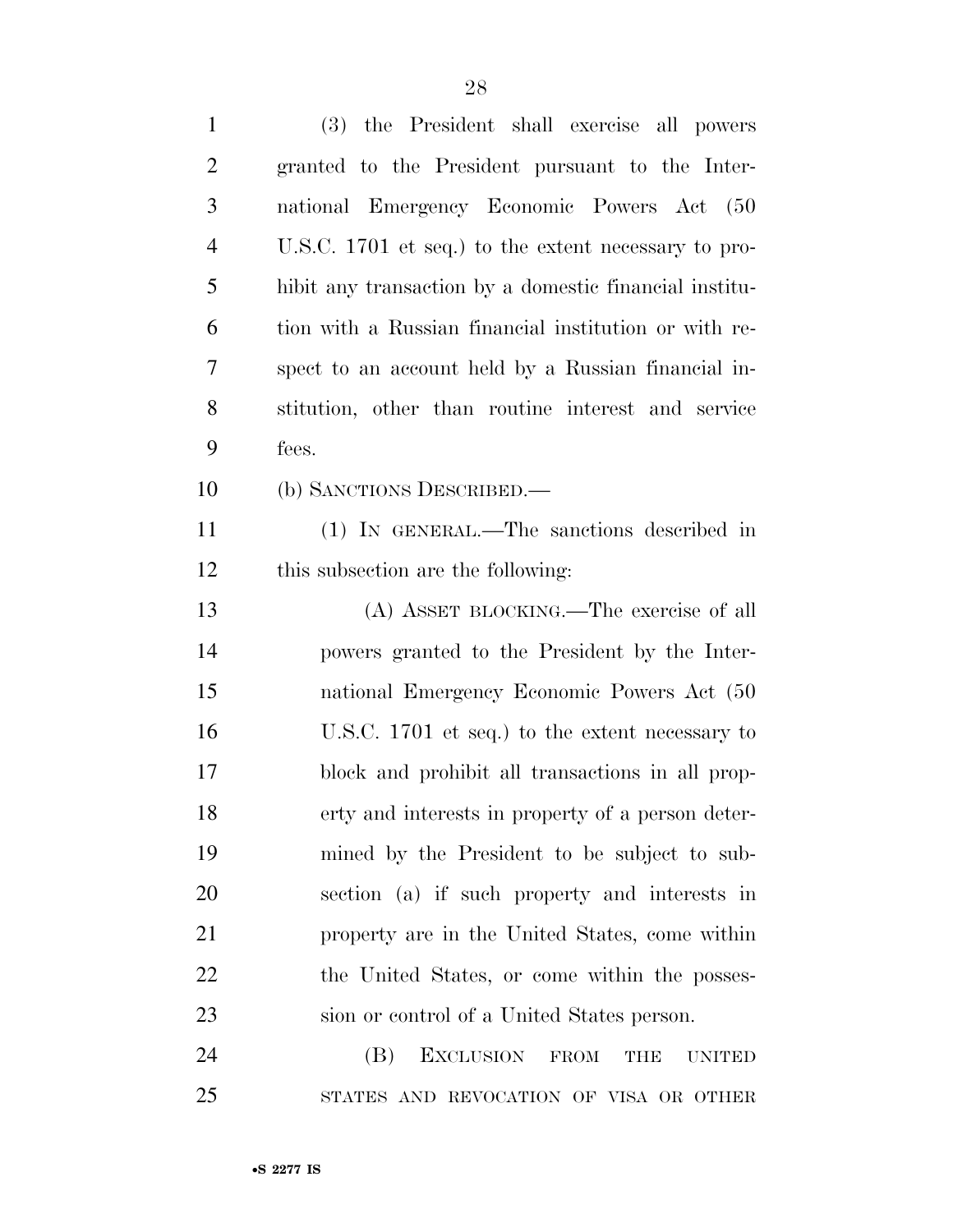DOCUMENTATION.—In the case of an alien de- termined by the President to be subject to sub- section (a), denial of a visa to, and exclusion from the United States of, the alien, and rev- ocation in accordance with section 221(i) of the Immigration and Nationality Act (8 U.S.C. 1201(i)), of any visa or other documentation of the alien.

 (C) SANCTIONS WITH RESPECT TO FOR- EIGN FINANCIAL INSTITUTIONS.—A prohibition on the opening, and a prohibition or the imposi- tion of strict conditions on the maintaining, in the United States of a correspondent account or a payable-through account by a foreign finan- cial institution that the President determines has knowingly conducted, on or after the date of the enactment of this Act, transactions with a person determined by the President to be sub-ject to subsection (a).

 (2) PENALTIES.—A person that violates, at- tempts to violate, conspires to violate, or causes a violation of subparagraph (A) or (C) of paragraph (1) or any regulation, license, or order issued to carry out either such subparagraph shall be subject to the penalties set forth in subsections (b) and (c)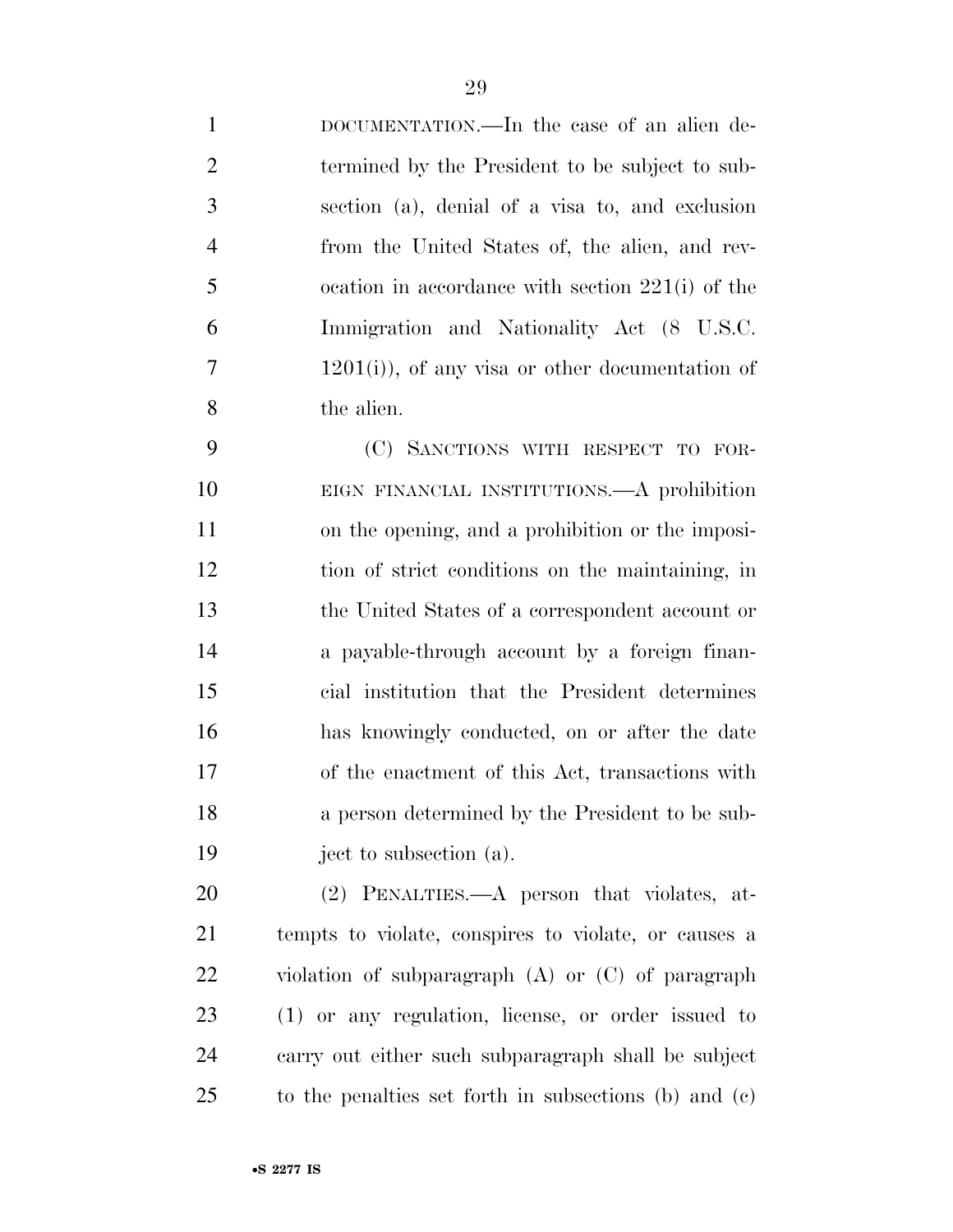| $\mathbf{1}$   | of section 206 of the International Emergency Eco-    |
|----------------|-------------------------------------------------------|
| $\overline{2}$ | nomic Powers Act (50 U.S.C. 1705) to the same ex-     |
| 3              | tent as a person that commits an unlawful act de-     |
| $\overline{4}$ | scribed in subsection (a) of that section.            |
| 5              | (3) EXCEPTION RELATING TO THE IMPORTA-                |
| 6              | TION OF GOODS.-                                       |
| 7              | (A) IN GENERAL.—The requirement to                    |
| 8              | block and prohibit all transactions in all prop-      |
| 9              | erty and interests in property under paragraph        |
| 10             | $(1)(A)$ shall not include the authority to impose    |
| 11             | sanctions on the importation of goods.                |
| 12             | (B) GOOD DEFINED.—In this paragraph,                  |
| 13             | the term "good" has the meaning given that            |
| 14             | term in section 16 of the Export Administration       |
| 15             | Act of 1979 (50 U.S.C. App. 2415) (as contin-         |
| 16             | ued in effect pursuant to the International           |
| 17             | Emergency Economic Powers Act (50 U.S.C.              |
| 18             | 1701 et seq.)).                                       |
| 19             | (4) EXCEPTION TO COMPLY WITH UNITED NA-               |
| 20             | HEADQUARTERS AGREEMENT. Sanctions<br><b>TIONS</b>     |
| 21             | under paragraph $(1)(B)$ shall not apply to an alien  |
| 22             | if admitting the alien into the United States is nec- |
| 23             | essary to permit the United States to comply with     |
| 24             | the Agreement regarding the Headquarters of the       |
| 25             | United Nations, signed at Lake Success June 26,       |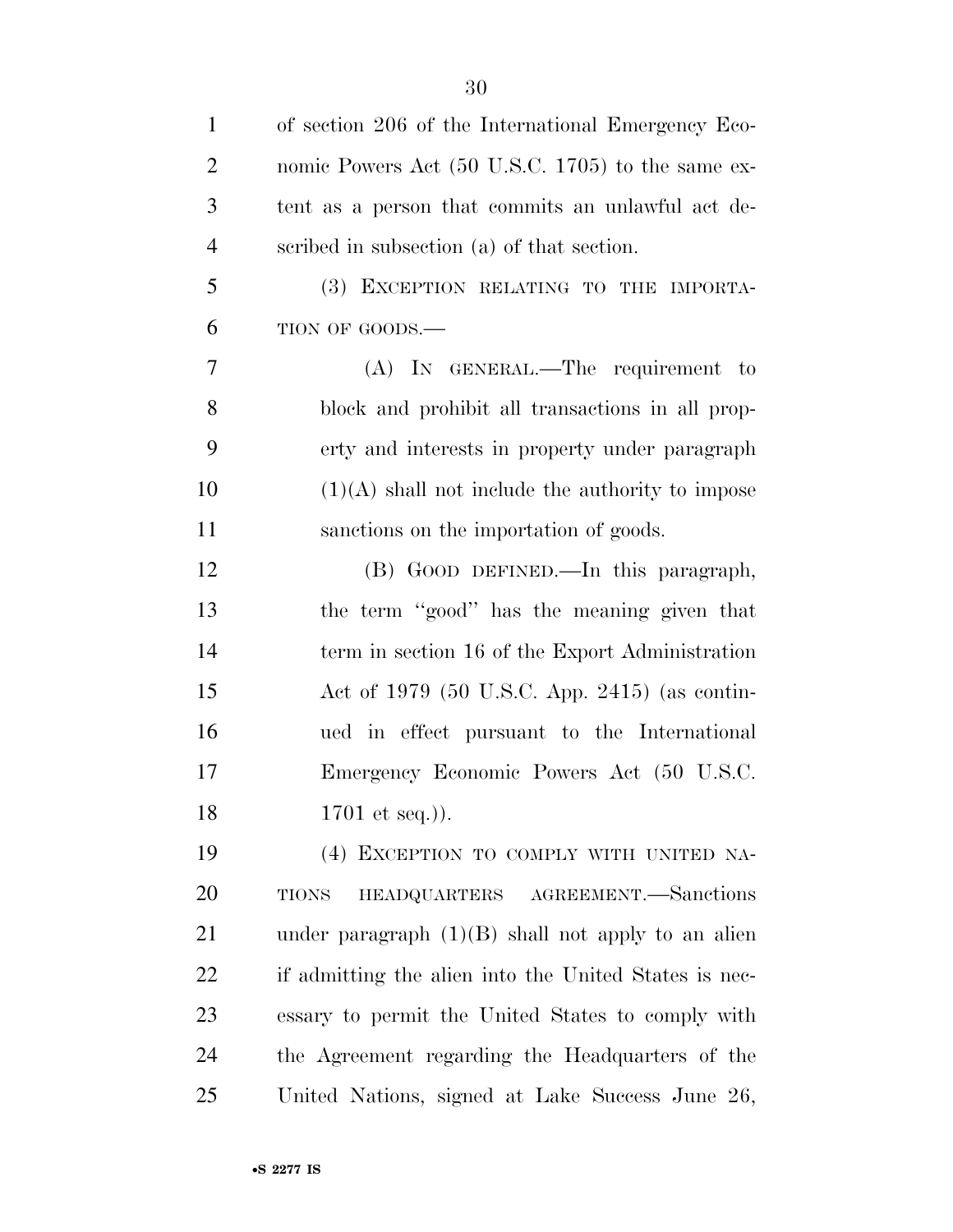| $\mathbf{1}$   | 1947, and entered into force November 21, 1947,            |
|----------------|------------------------------------------------------------|
| $\overline{2}$ | between the United Nations and the United States,          |
| 3              | or other applicable international obligations.             |
| $\overline{4}$ | (c) WAIVER.—The President may waive the applica-           |
| 5              | tion of sanctions under subsection (b) with respect to a   |
| 6              | person or transaction if the President—                    |
| 7              | (1) determines that such a waiver is in the vital          |
| 8              | national security interests of the United States; and      |
| 9              | $(2)$ on or before the date on which the waiver            |
| 10             | takes effect, submits a notice of and a justification      |
| 11             | for the waiver to-                                         |
| 12             | (A) the Committee on Foreign Relations                     |
| 13             | and the Committee on Banking, Housing, and                 |
| 14             | Urban Affairs of the Senate; and                           |
| 15             | (B) the Committee on Foreign Affairs and                   |
| 16             | the Committee on Financial Services of the                 |
| 17             | House of Representatives.                                  |
| 18             | (d) PUBLICATION OF LIST OF SANCTIONED PER-                 |
| 19             | sons.—Not later than 7 days after the imposition of sanc-  |
| 20             | tions pursuant to subsection (a), the President shall pub- |
| 21             | lish a list of the persons with respect to which sanctions |
| 22             | were imposed pursuant to that subsection.                  |
| 23             | (e) REGULATORY AUTHORITY.—The President shall              |
| 24             | issue such regulations, licenses, and orders as are nec-   |
| 25             | essary to carry out this section.                          |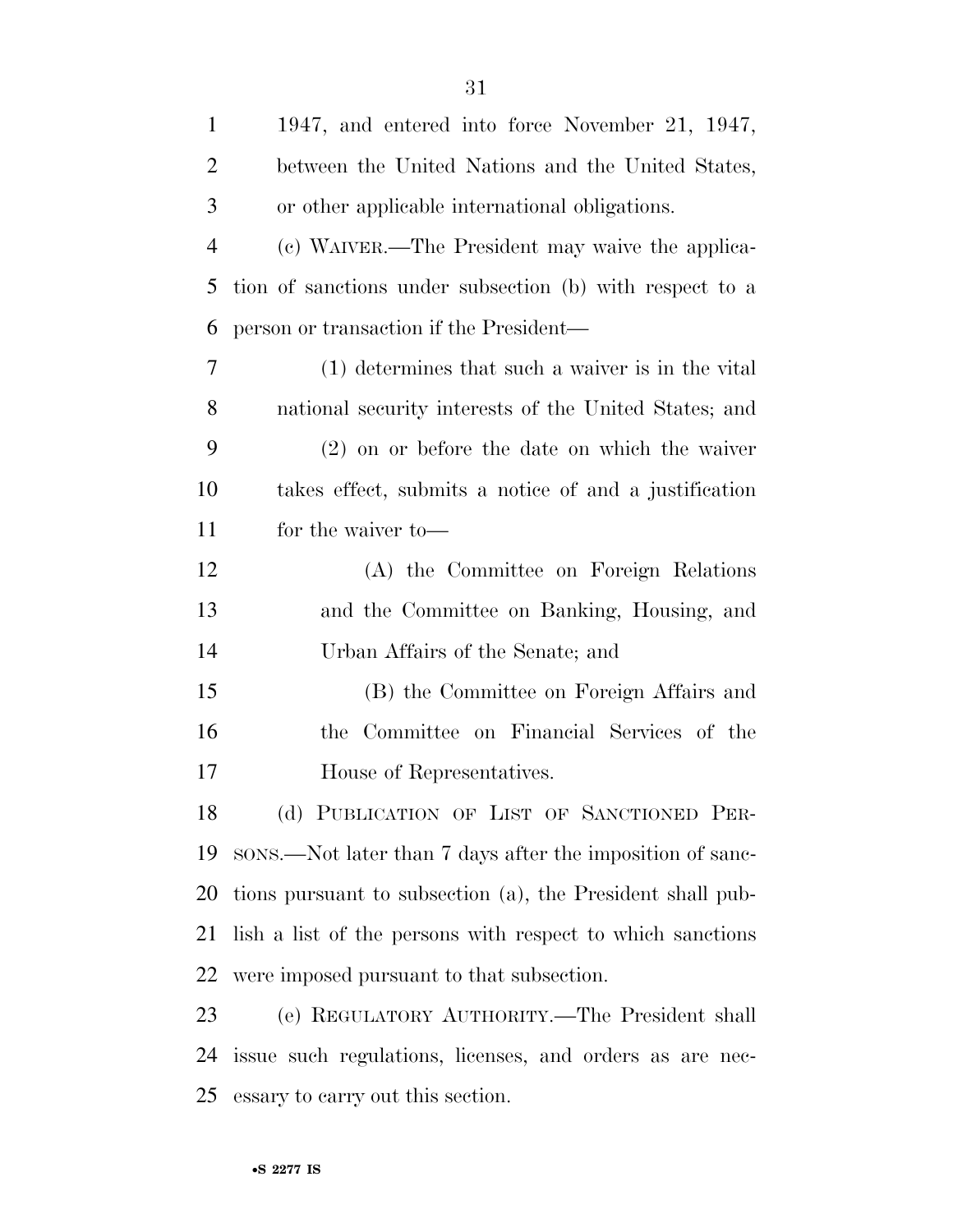### **SEC. 204. LIMITATION ON RUSSIAN ACCESS TO UNITED STATES OIL AND GAS TECHNOLOGY.**

 (a) IN GENERAL.—If the Government of the Russian Federation has not withdrawn substantially all of the armed forces of the Russian Federation from the imme- diate vicinity of the eastern border of Ukraine by not later than the date that is 30 days after the date of the enact- ment of this Act, or agents of the Russian Federation do not cease taking active measures to destabilize the control of the Government of Ukraine over eastern Ukraine on or after that date (including through active support of ef- forts to unlawfully occupy facilities of the Government of Ukraine), the Secretary of Commerce, in consultation with the Secretary of State, shall revise the Export Administra- tion Regulations under subchapter C of chapter VII of title 15, Code of Federal Regulations, to strictly limit the transfer or export by any United States person of any ad- vanced technology described in subsection (b) to any per- son in the Russian Federation or any citizen of the Rus-sian Federation.

 (b) ADVANCED TECHNOLOGY DESCRIBED.—Ad- vanced technology described in this subsection is advanced technology that—

 (1) is developed or controlled by a United States person and is not available from a person 26 that is not a United States person; and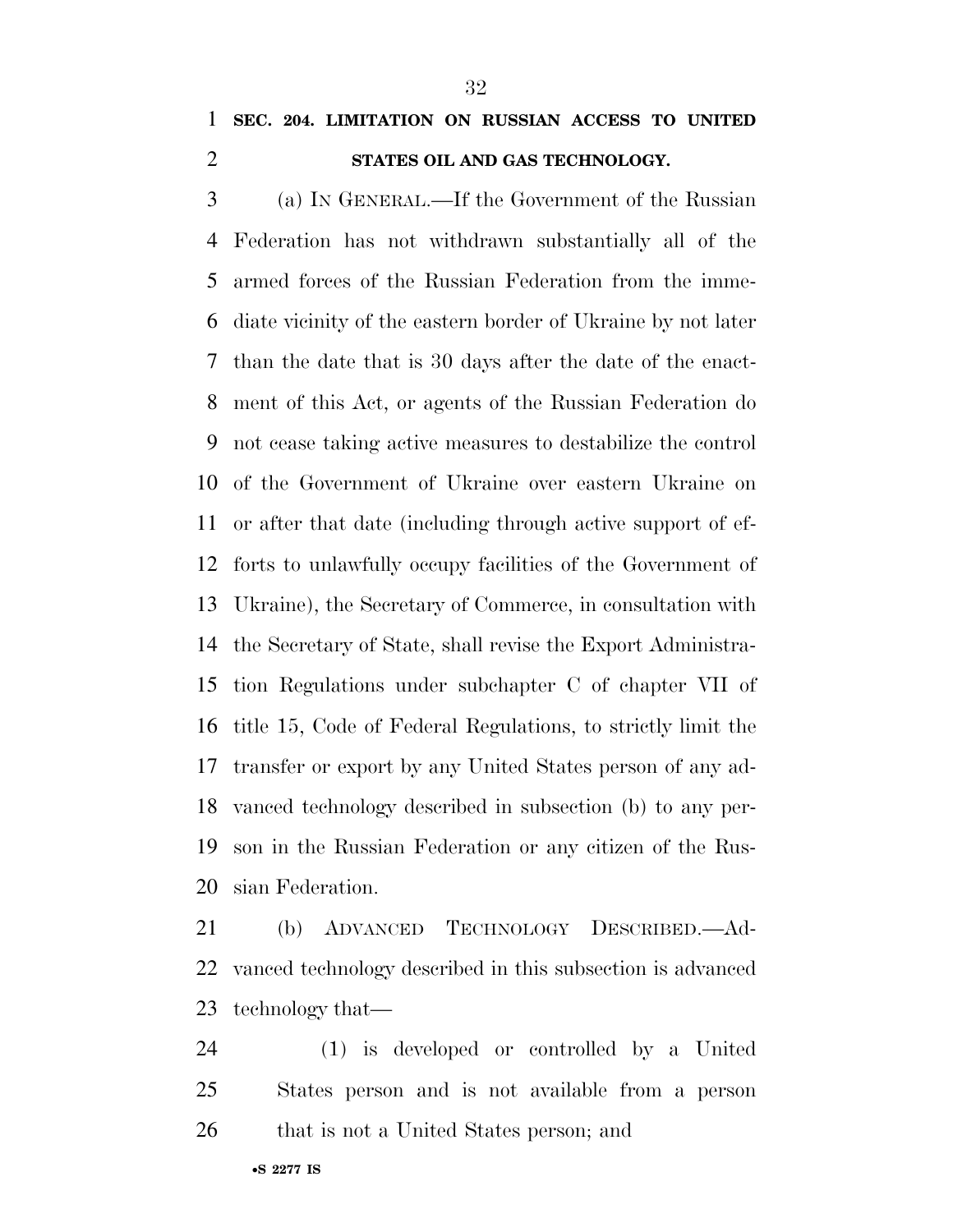(2) relates to the discovery, exploration, or ex- traction of onshore or offshore oil or natural gas de- posits, including the discovery, exploration, or ex-traction of oil or natural gas deposits in shale.

 (c) LIMITED EXCEPTION.—The President may au- thorize a transaction for the transfer or export by a United States person of an advanced technology described in subsection (b) if the President determines that such au- thorization is in the national security interests of the United States.

 (d) DURATION OF REGULATIONS.—The prohibition under subsection (a) shall remain in effect until such time as the President—

- (1) determines that such regulations are no longer warranted or appropriate; and
- (2) submits a notification of and justification for that determination to—

 (A) the Committee on Foreign Relations, the Committee on Appropriations, and the Committee on Energy and Natural Resources of 21 the Senate; and

 (B) the Committee on Foreign Affairs, the Committee on Appropriations, and the Com- mittee on Energy and Commerce of the House of Representatives.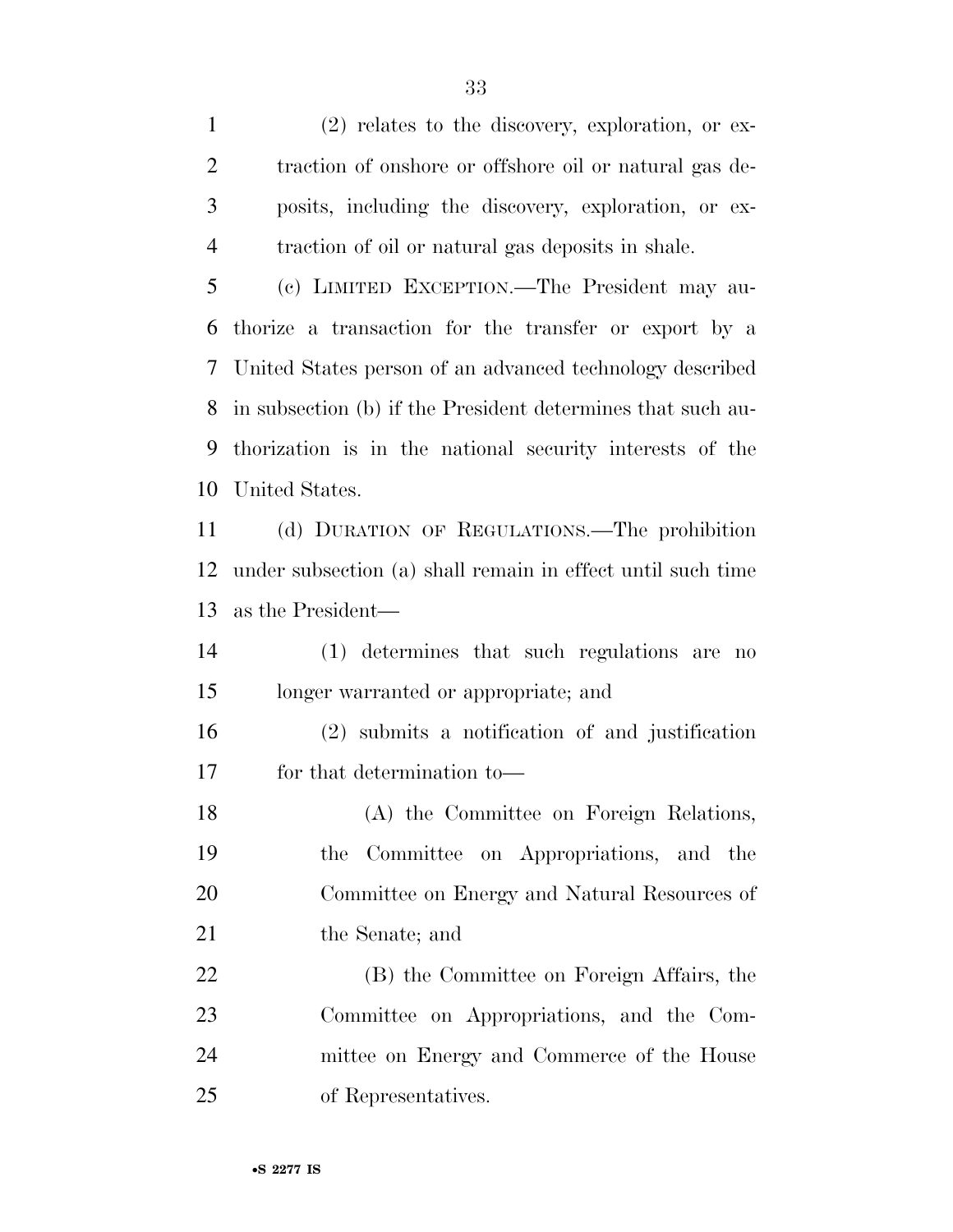(e) REGULATORY AUTHORITY.—The President shall issue such regulations, licenses, and orders as are nec-essary to carry out this section.

### **SEC. 205. DIPLOMATIC MEASURES WITH RESPECT TO THE RUSSIAN FEDERATION.**

 (a) LIMITING DEFENSE SALES AND DEFENSE IN- DUSTRIAL COOPERATION.—The Secretary of State, in co- ordination with the Secretary of Defense and the Sec- retary of Commerce, shall work with United States allies in Europe and around the world to strictly limit—

 (1) the sales of defense articles and services to the Government of the Russian Federation; and

 (2) the cooperation of the United States and its allies with the Government of the Russian Federa- tion on matters related to the production of defense articles and services by Russian entities.

 (b) DURATION OF LIMITS.—The diplomatic measures required to be instituted pursuant to subsection (a) shall remain in effect until such time as the President deter- mines in writing to the appropriate congressional commit- tees that such diplomatic measures are no longer war- ranted or appropriate, including a justification for such determination.

(c) NUCLEAR FORCE REDUCTION AGREEMENTS.—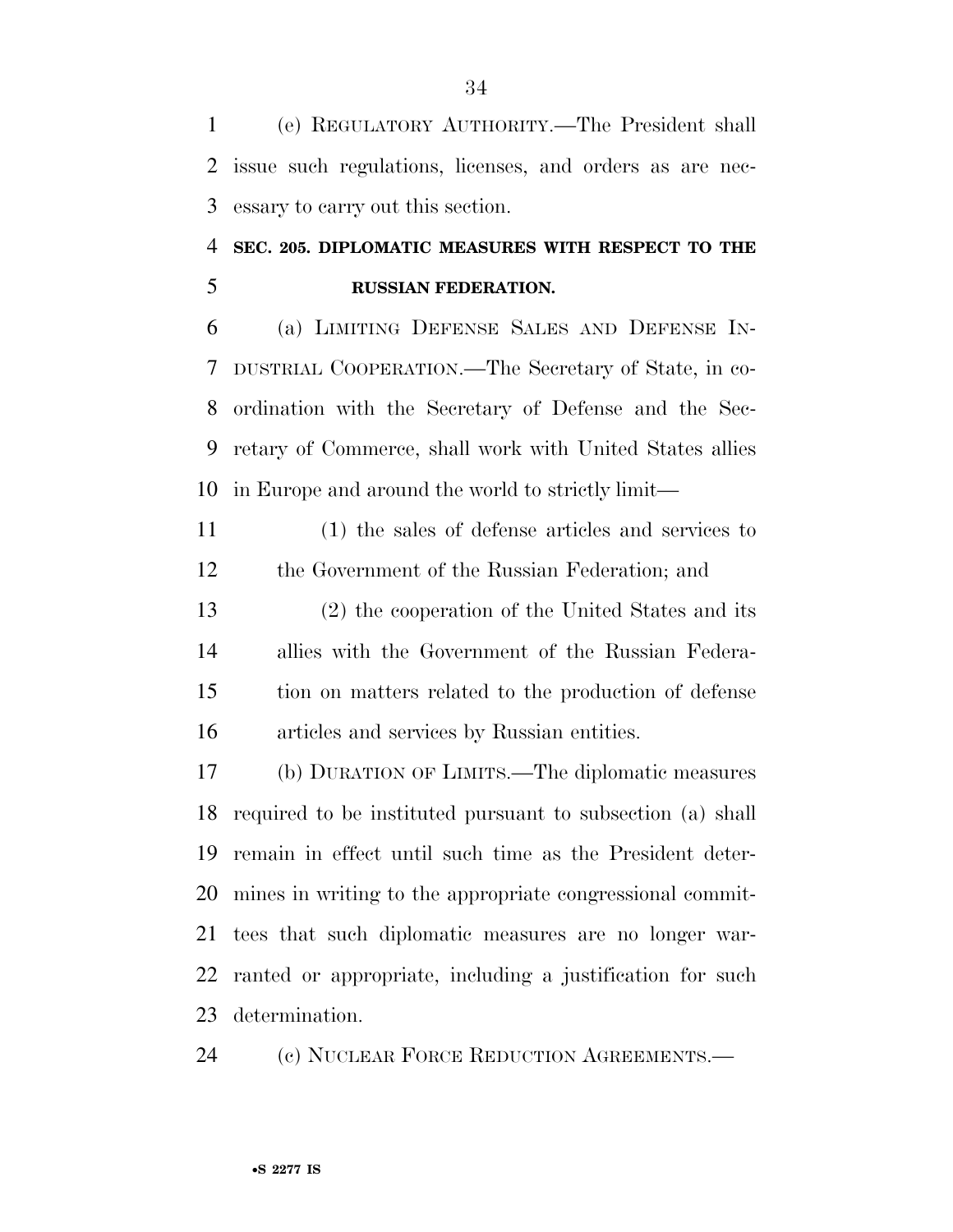(1) POLICY.—It is the policy of the United States to not engage in further negotiations with the Russian Federation to reduce nuclear forces until the Russian Federation is in full compliance with all existing bilateral nuclear agreements with the United States, including the Treaty Between the United States of America and the Union of Soviet Socialist Republics on the Elimination of Their In- termediate-Range and Shorter-Range Missiles, signed at Washington December 8, 1987, and en-11 tered into force June 1, 1988.

 (2) RESTRICTION.—Notwithstanding any other provision of law, the President shall not enter into any agreement with the Government of the Russian Federation with respect to the reduction of nuclear 16 forces except with the advice and consent of the Sen- ate pursuant to article II, section 2, clause 2 of the United States Constitution.

 (d) RESTRICTION ON FORCE POSTURE ADJUST- MENTS PURSUANT TO THE NEW START TREATY.—The President shall not take any steps to reduce the number of accountable deployed or non-deployed launchers under the Treaty between the United States of America and the Russian Federation on Measures for the Further Reduc-tion and Limitation of Strategic Offensive Arms, signed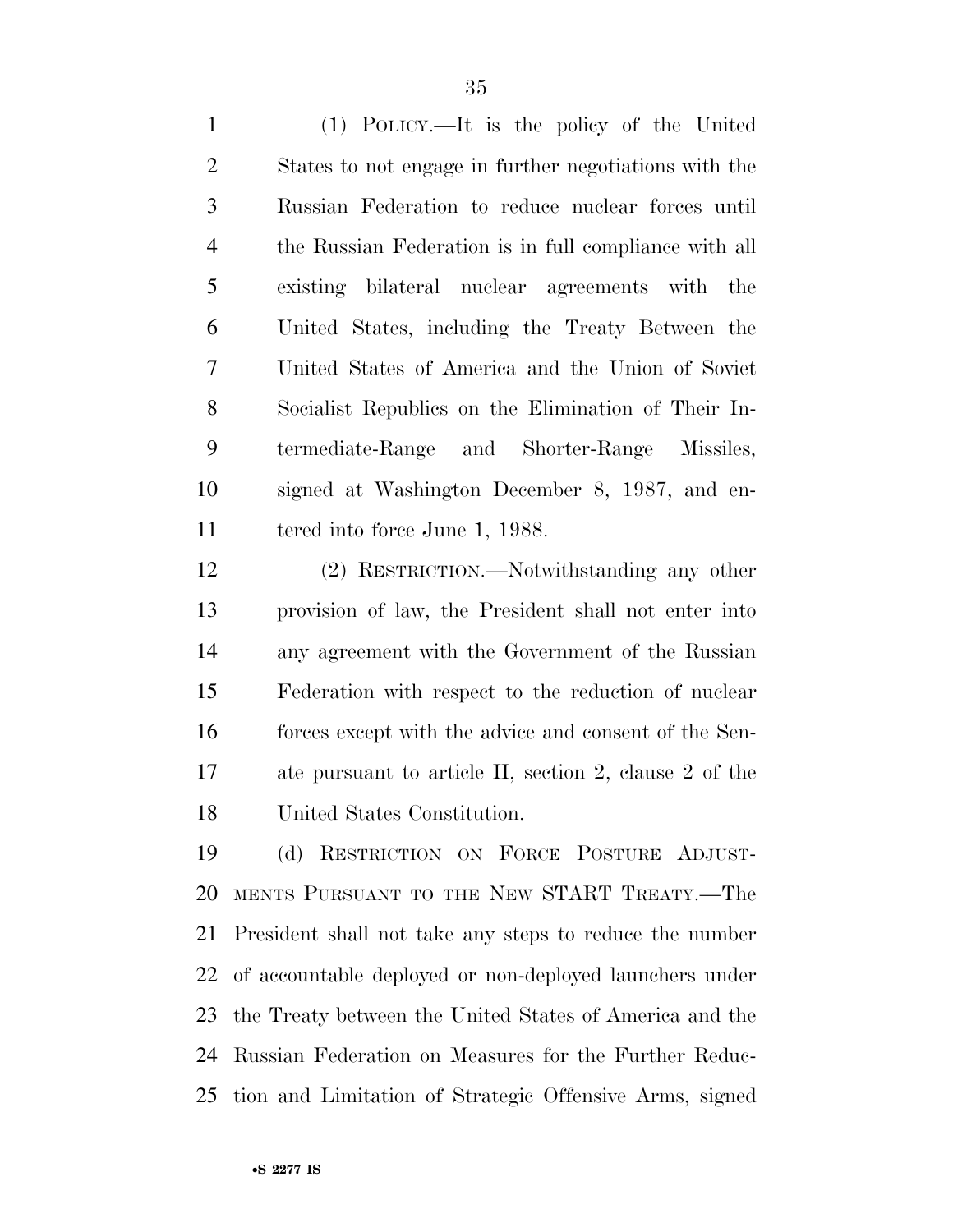at Prague April 8, 2010, and entered into force February 5, 2011 (commonly referred to as the ''New START Trea- ty''), while the armed forces of the Russian Federation remain prepositioned to strike Ukraine or are threatening the territorial integrity or sovereignty of Ukraine or an-other European or Eurasian state.

 (e) LIMITATIONS ON MISSILE DEFENSE COOPERA-TION.—

 (1) IN GENERAL.—The President shall not per- mit any sharing of sensitive United States missile defense information with the Government of the Russian Federation.

 (2) SPENDING LIMITATION.—No amounts may be obligated or expended to integrate into any United States or NATO common-funded missile de- fense system, including the NATO Air Defense Ground Environment, any standalone radar or mis- sile defense system manufactured, sold, or exported by a Russian entity or by any person or entity cur-20 rently sanctioned or designated under United States law for missile technology proliferation.

 (f) REPORT ON RUSSIAN VIOLATIONS OF INTER- NATIONAL AGREEMENTS.—Not later than 90 days after the date of the enactment of this Act, the President shall submit to the appropriate congressional committees a re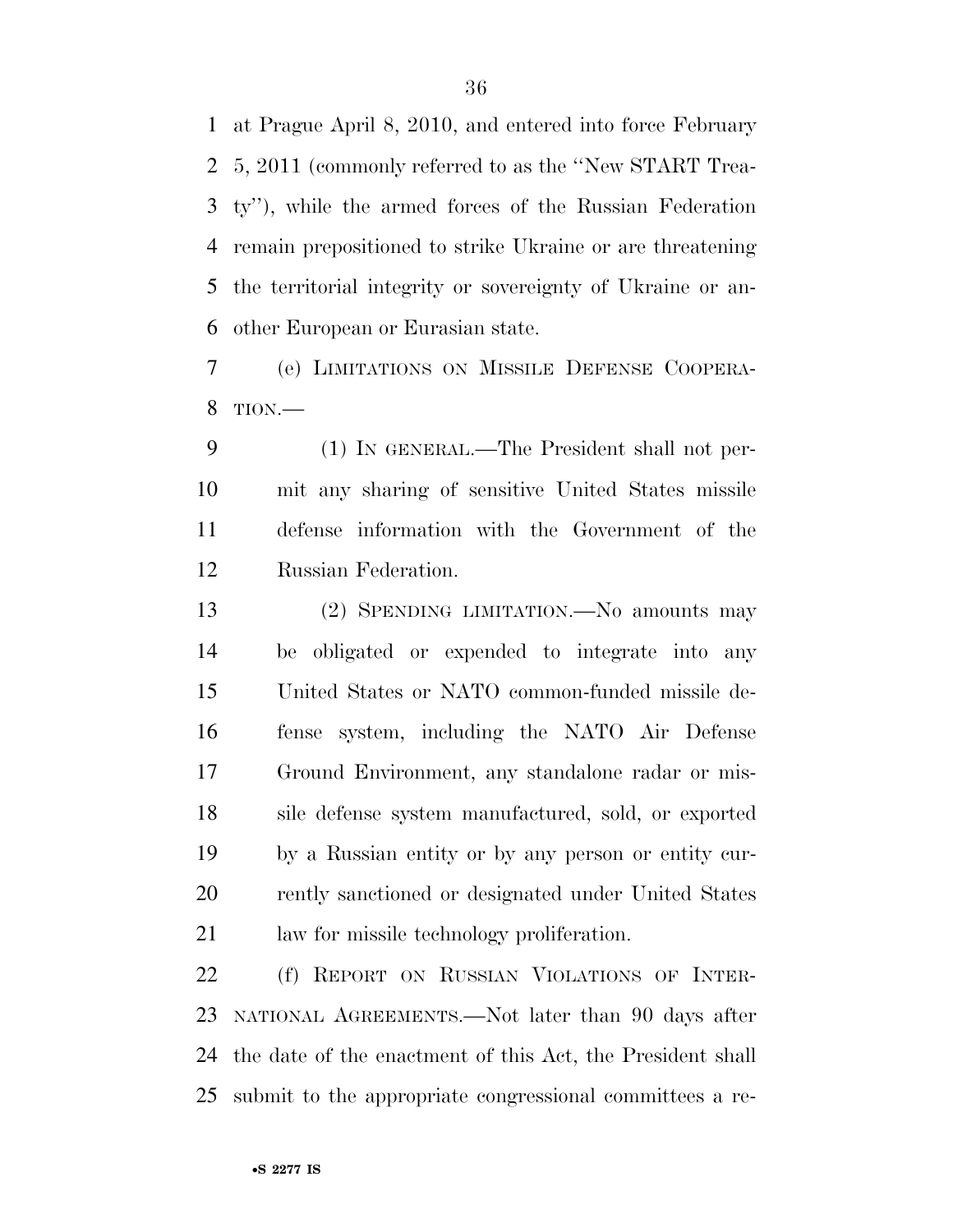port detailing any and all violations of international or bi- lateral arms control or other agreements by the Russian Federation since the entry into force of the Intermediate- Range Nuclear Forces Treaty, including any suspected or confirmed violations of that treaty and the implications of the Russian suspension of the Treaty on Conventional Forces in Europe, as well as any steps taken by the Presi- dent to hold the Russian Federation accountable for any such violations.

 (g) LIMITATIONS ON OPEN SKIES TREATY FLIGHTS.—The President shall not authorize any over- flights of the territory of the United States or United States Government facilities or installations by aircraft of the Russian Federation pursuant to the Treaty on Open Skies, signed at Helsinki March 24, 1992, and entered into force January 1, 2002, that employ any surveillance devices beyond those employed on such aircraft prior to January 1, 2014.

 (h) REPORT ON ALTERNATIVES TO RUSSIAN ROCKET ENGINES.—Not later than 180 days after the date of the enactment of this Act, the President shall submit to the appropriate congressional committees a report on alter- natives to the use of RD–180 rocket engines produced in the Russian Federation for national security launches and a recommendation on whether any domestic alternatives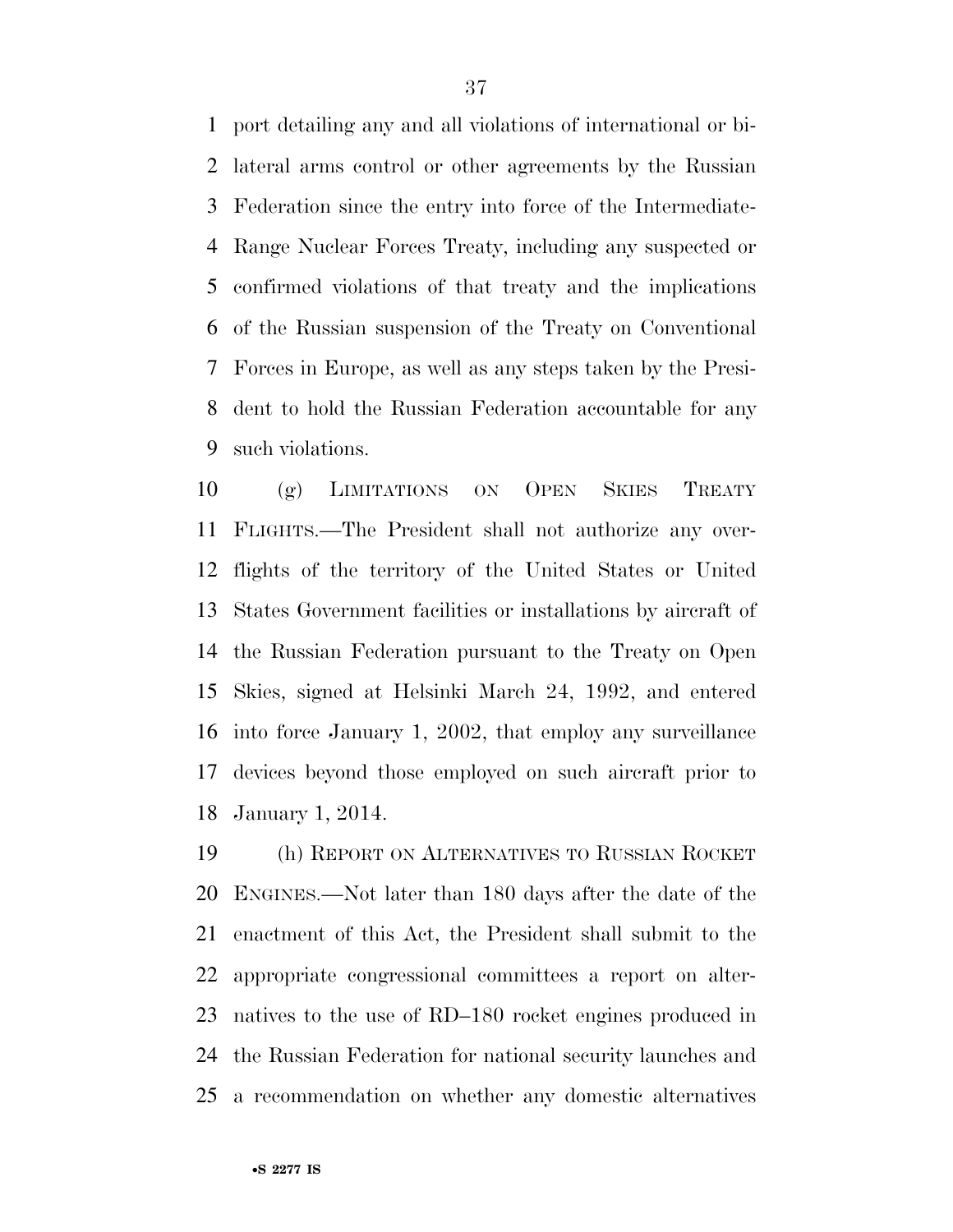to the use of such engines should be pursued in the next two fiscal years.

 (i) ADDITIONAL CONSULAR ACTIVITIES.—The Sec- retary of State shall prioritize and undertake efforts to identify and provide access to appropriate consular re- sources, including prioritized access to applications for ref- ugee and other appropriate immigration or travel status to the United States, for journalists and political and civil society activists and dissidents in the Russian Federation. (j) REPORT ON SIGNIFICANT CORRUPTION IN THE RUSSIAN FEDERATION AND THE EFFECTS OF SUCH COR-RUPTION.—

 (1) IN GENERAL.—Not later than 90 days after the date of the enactment of this Act, and every 90 days thereafter, the Secretary of State, in coordina-16 tion with the Secretary of the Treasury, shall submit to the appropriate congressional committees a report on significant corruption in the Russian Federation and the extent to which such corruption undermines political and economic development in the inde-pendent countries of the former Soviet Union.

 (2) REQUIRED ELEMENTS.—The report re- quired by paragraph (1) may contain a classified annex, but shall include in unclassified form the fol-lowing elements: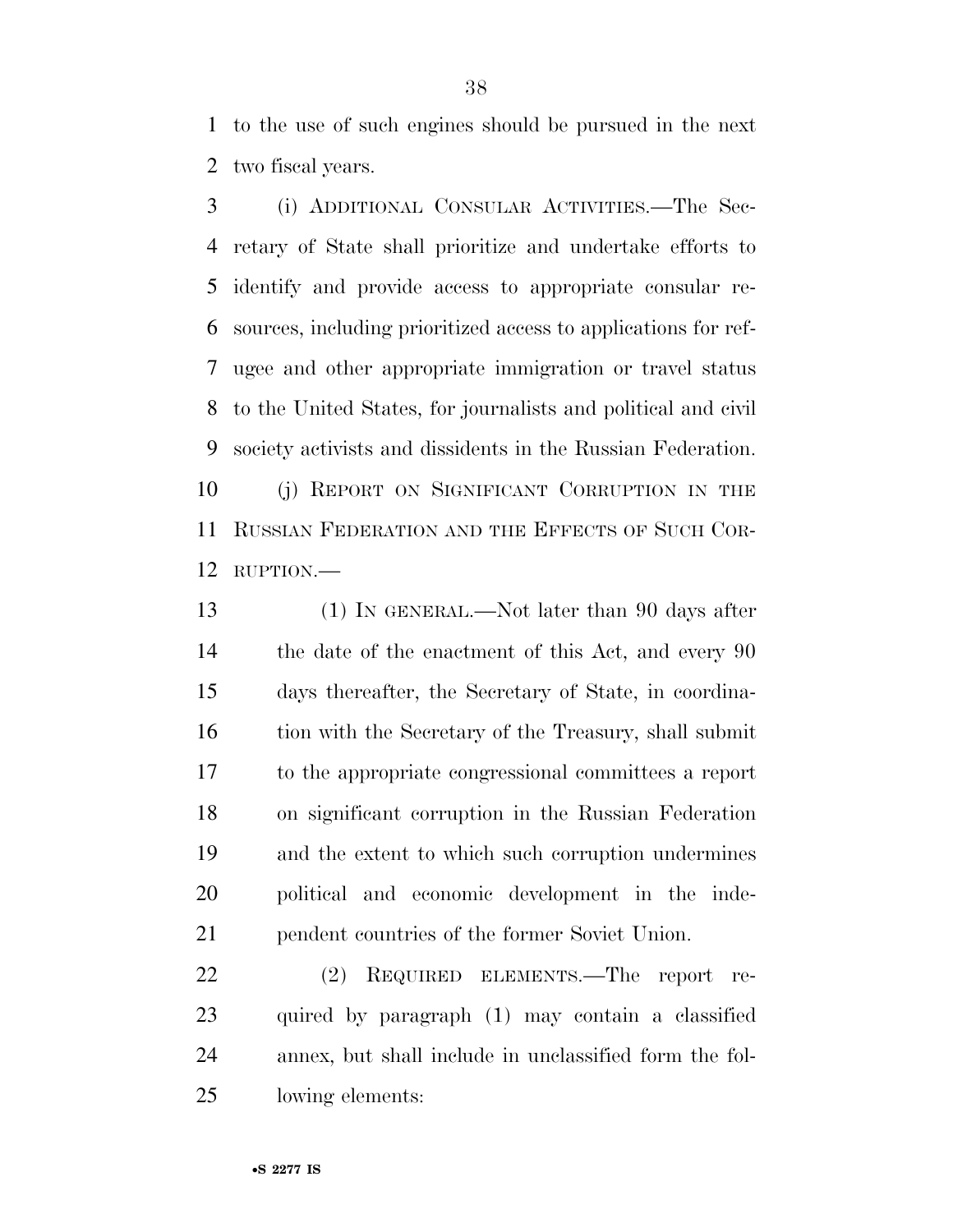| $\mathbf{1}$   | (A) A detailed description of corruption           |
|----------------|----------------------------------------------------|
| $\overline{2}$ | among senior officials of the Government of the    |
| 3              | Russian Federation and the connections be-         |
| $\overline{4}$ | tween such corruption and business leaders in      |
| 5              | the Russian Federation.                            |
| 6              | (B) A detailed description of how the Gov-         |
| 7              | ernment of the Russian Federation uses corrup-     |
| 8              | tion to sustain the power of specific individuals  |
| 9              | in government and business.                        |
| 10             | (C) An estimate in United States dollars of        |
| 11             | the personal net wealth of any senior Russian      |
| 12             | official, or a family member or close associate    |
| 13             | of such official, who is responsible for, or       |
| 14             | complicit in, or responsible for ordering, con-    |
| 15             | trolling, or otherwise directing, acts of signifi- |
| 16             | cant corruption in Russia, including the expro-    |
| 17             | priation of private or state assets for personal   |
| 18             | gain, corruption related to government con-        |
| 19             | tracts or the extraction of natural resources,     |
| 20             | bribery, or the facilitation or transfer of the    |
| 21             | proceeds of corruption to foreign jurisdictions.   |
| 22             | (D) An estimate in United States dollars           |
| 23             | of the amount of money derived from acts of        |
| 24             | significant corruption in the Russian Federa-      |
| 25             | tion that has been invested, laundered, or other-  |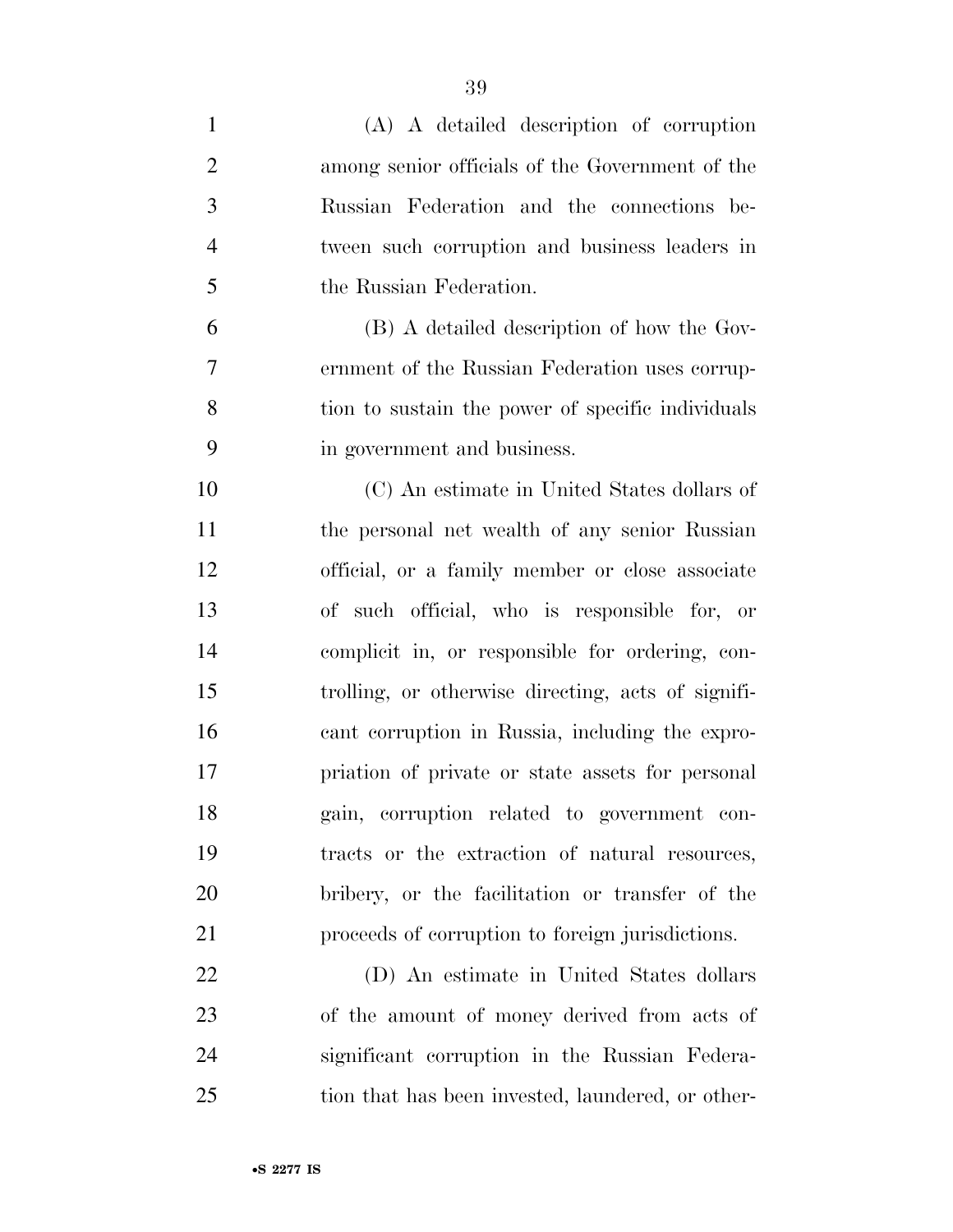| $\mathbf{1}$   | wise transferred into the sovereign jurisdiction   |
|----------------|----------------------------------------------------|
| $\overline{2}$ | of each of the independent countries of the        |
| 3              | former Soviet Union.                               |
| $\overline{4}$ | (E) Detailed descriptions of specific in-          |
| 5              | stances of significant corruption in the Russian   |
| 6              | Federation.                                        |
| 7              | $(F)$ A detailed description of how the Gov-       |
| 8              | ernment of the Russian Federation uses corrup-     |
| 9              | tion in other states in order to create and main-  |
| 10             | tain a dependence on the Russian Federation        |
| 11             | and on specific Russian government officials,      |
| 12             | entities, and business leaders.                    |
| 13             | (G) A detailed description of the extent to        |
| 14             | which the flow of money described in subpara-      |
| 15             | graph (D) contributes to public or private cor-    |
| 16             | ruption, non-transparent or unaccountable gov-     |
| 17             | ernment or private sector decision making, or      |
| 18             | the weakening, subversion, or undermining of       |
| 19             | sovereignty, democratic institutions, rule of law, |
| 20             | or economic or financial systems in each of the    |
| 21             | independent countries of the former Soviet         |
| 22             | Union.                                             |
| 23             | (H) A detailed description of the political        |
| 24             | and financial networks and other mechanisms        |
| 25             | through which the money described in subpara-      |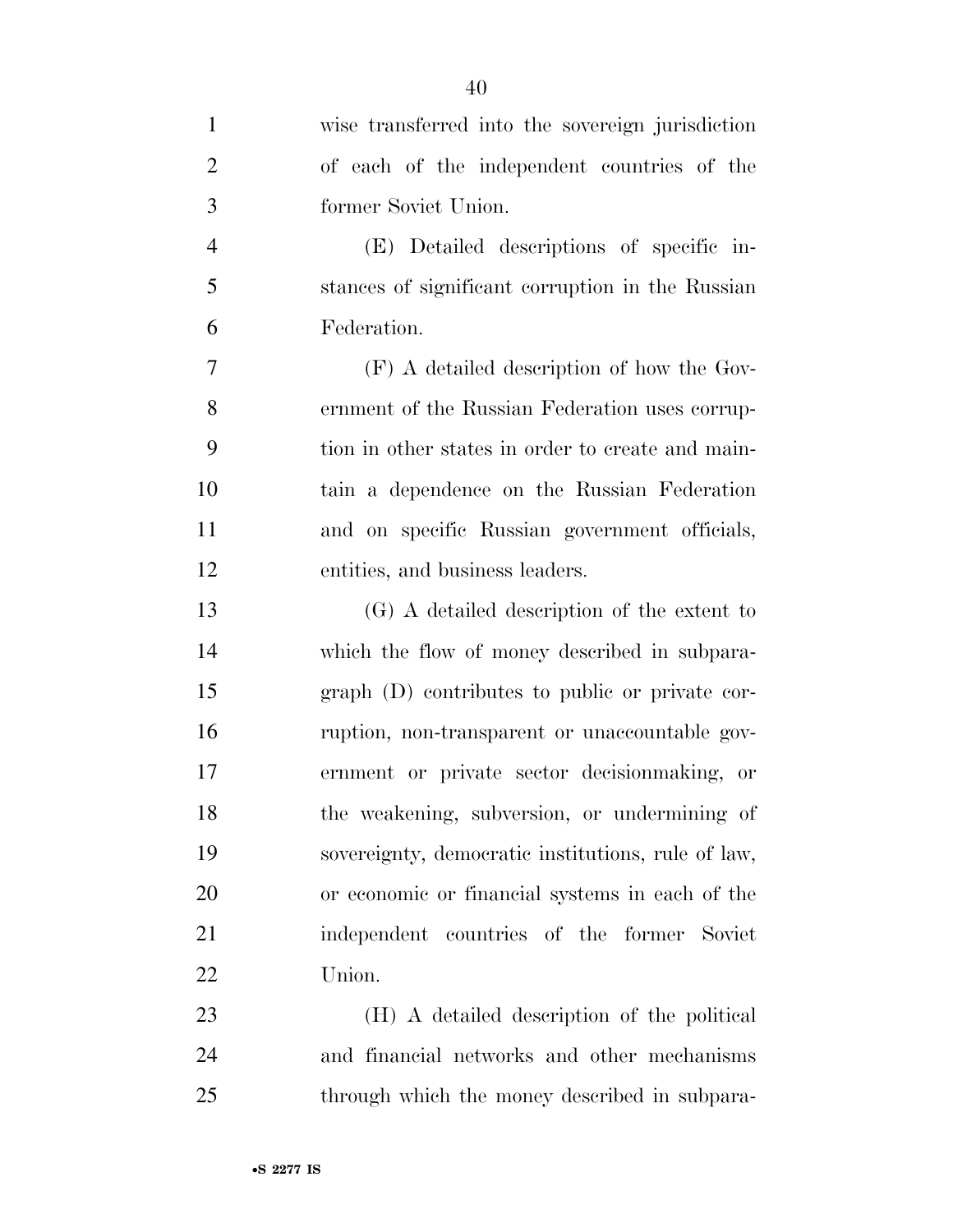graph (D) contributes to the malign effects in the independent countries of the former Soviet Union as described in subparagraph (G).

 (3) INTERAGENCY WORKING GROUP.—The Sec- retary of State, in coordination with the Secretary of the Treasury, shall convene an interagency working group, including representatives of the United States intelligence community, to coordinate the production of the report required by this subsection, prioritize the collection and analysis of intelligence and finan- cial information required for such report, and sup- port efforts to address the effects of corruption in the Russian Federation on Russian citizens, the United States, and United States allies and partners in Europe and Eurasia, including increasing public awareness of such issues in the Russian Federation and other countries.

18 (4) AUTHORIZATION OF APPROPRIATIONS. There is authorized to be appropriated to the Sec- retary of State for the Bureau of Democracy, Human Rights, and Labor \$2,500,000 for each of fiscal years 2015 through 2017 to support the ef- forts of the interagency working group described in paragraph (3), including the hiring of staff as ap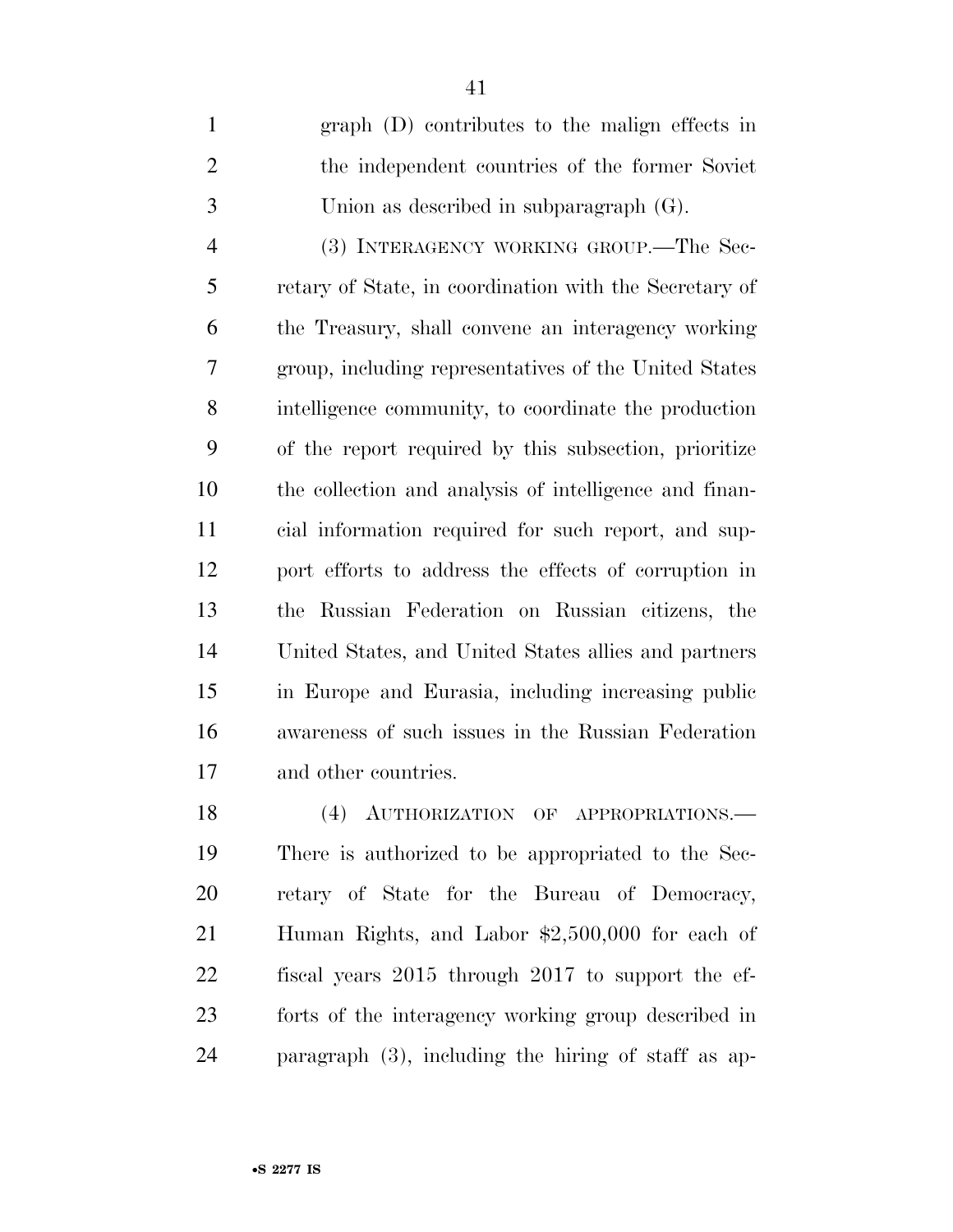propriate, and to produce the report required by paragraph (1).

 (k) REPORT ON RUSSIAN ECONOMY.—Not later than 90 days after the date of the enactment of this Act, and every 90 days thereafter, the Assistant Secretary of State for Intelligence and Research shall submit to the appro- priate congressional committees and make publically avail- able a report on the state of economic activity and govern- ment-owned enterprises in the Russian Federation. The report shall analyze relevant economic indicators, includ- ing gross domestic product (GDP) and the amount of GDP derived from government spending, money supply, inflation, unemployment, capital flows, and foreign direct investment.

### **SEC. 206. SUPPORT FOR RUSSIAN DEMOCRACY AND CIVIL SOCIETY ORGANIZATIONS.**

 (a) IN GENERAL.—The Secretary of State shall in- crease efforts, directly or through nongovernmental orga-nizations, to—

 (1) improve democratic governance, trans- parency, accountability, rule of law, and anti-corrup-22 tion efforts in the Russian Federation;

 (2) strengthen democratic institutions and polit- ical and civil society organizations in the Russian Federation;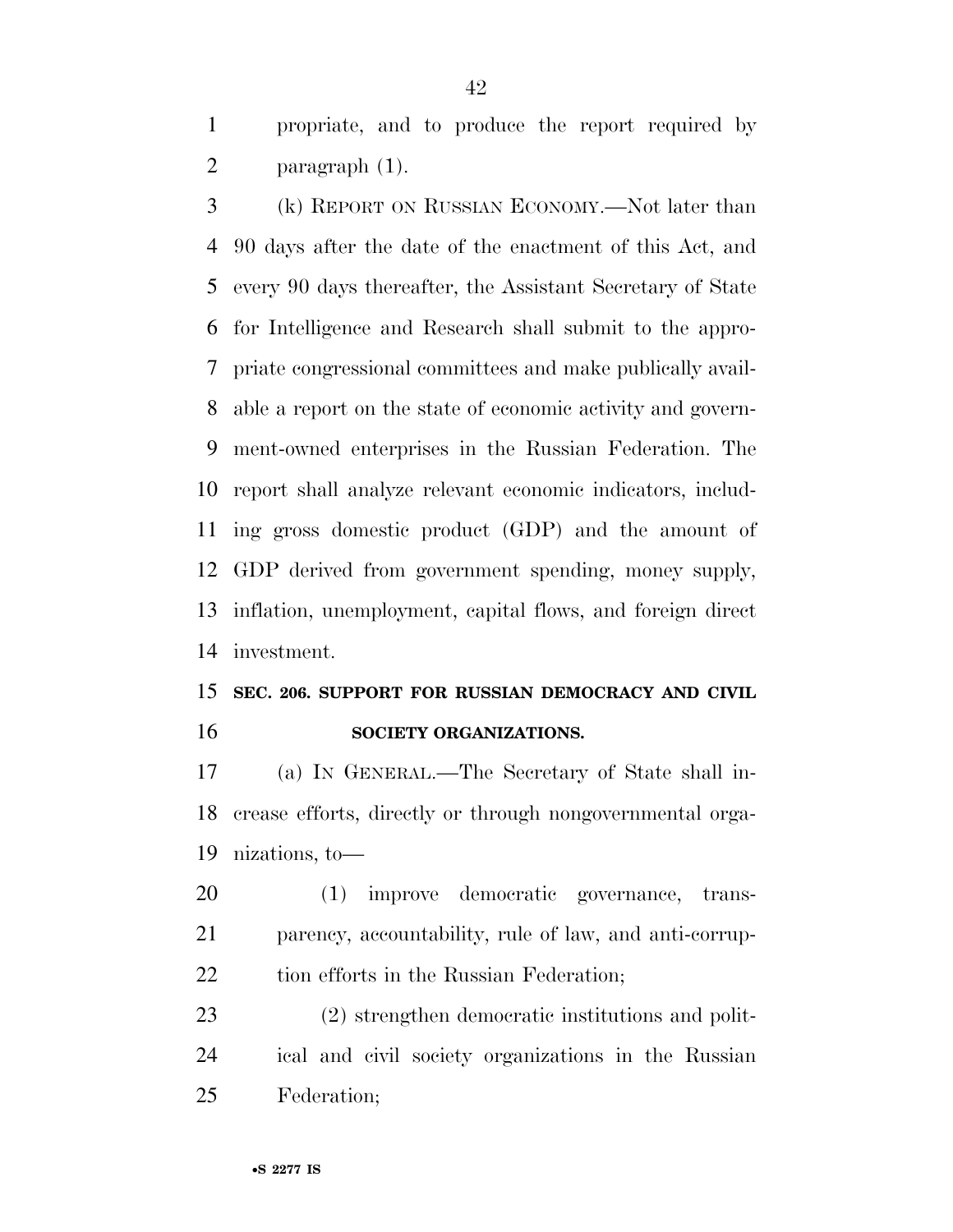(3) expand uncensored Internet access in Rus-sia; and

 (4) expand free and unfettered access to inde- pendent media of all kinds in Russia, including through increasing United States Government-sup- ported broadcasting activities, and to assist with the protection of journalists and civil society activists who have been targeted for free speech activities.

 (b) AUTHORIZATION OF APPROPRIATIONS.—There is authorized to be appropriated to the Secretary of State \$10,000,000 for each of fiscal years 2015 through 2017 to carry out the activities set forth in subsection (a).

 (c) STRATEGY REQUIREMENT.—Not later than 60 days after the date of the enactment of this Act, the Presi- dent shall submit to the appropriate congressional com- mittees a strategy to carry out the activities set forth in subsection (a).

18 (d) NOTIFICATION REQUIREMENT.—

 (1) IN GENERAL.—Funds appropriated or oth- erwise made available pursuant to subsection (b) may not be obligated until 15 days after the date on which the President has provided notice of intent to obligate such funds to the appropriate congressional committees.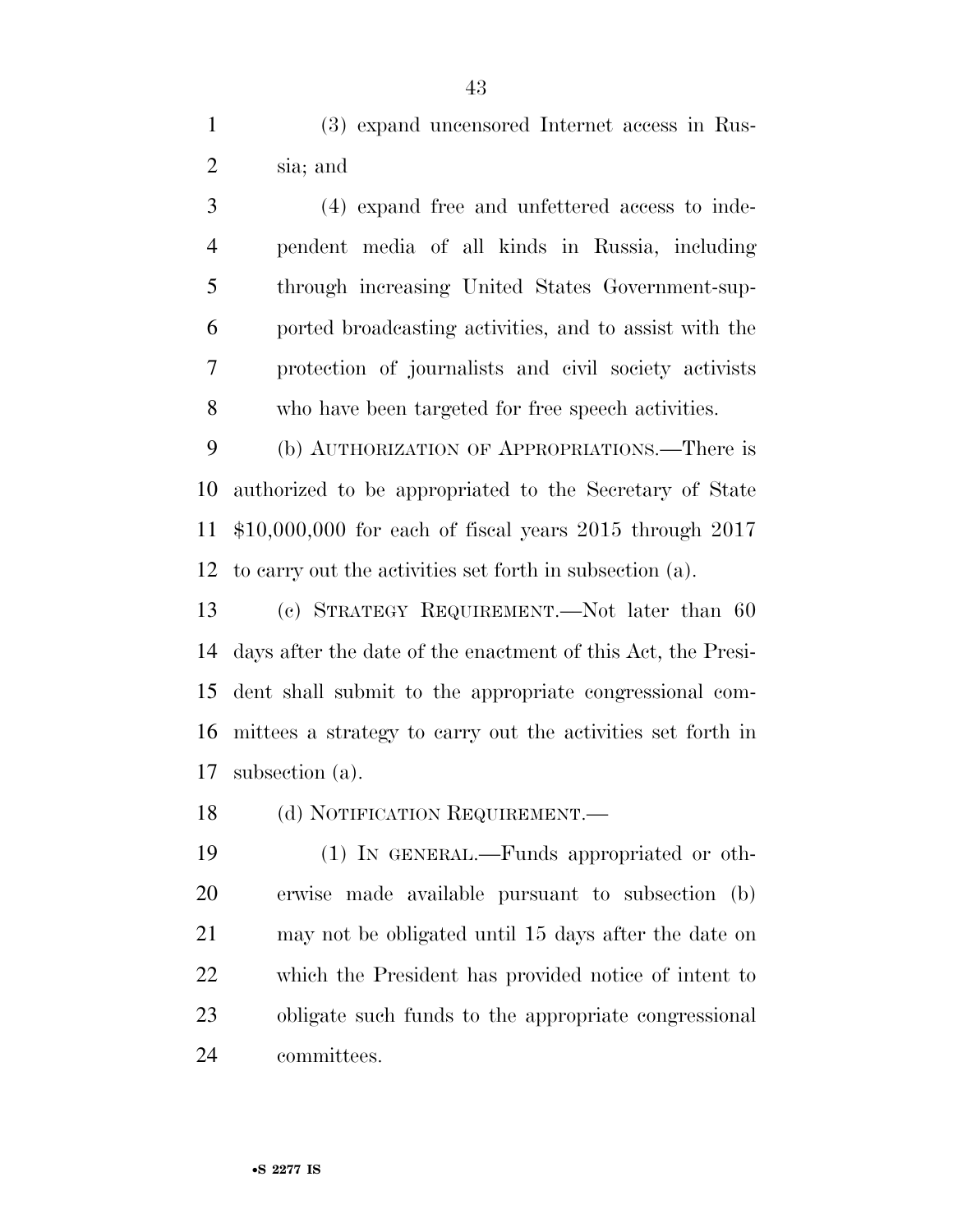(2) WAIVER.—The President may waive the no- tification requirement under paragraph (1) if the President determines that failure to do so would pose a substantial risk to human health or welfare, in which case notification shall be provided as early as practicable, but in no event later than three days after taking the action to which such notification re- quirement was applicable in the context of the cir-cumstances necessitating such waiver.

# **TITLE III—HARDENING UKRAINE AND OTHER EUROPEAN AND EURASIAN STATES AGAINST RUSSIAN AGGRESSION**

**SEC. 301. MILITARY ASSISTANCE FOR UKRAINE.** 

 (a) IN GENERAL.—Notwithstanding any other provi- sion of law limiting the assistance to be provided under this section, beginning on the date following the date of completion of the assessment required by subsection (b), the President is authorized to provide to the Government of Ukraine upon that Government's request, as appro- priate and in a manner consistent with the capabilities and needs of the armed forces of Ukraine identified in such assessment, the following defense articles, services, and training:

(1) Anti-tank weapons and ammunition.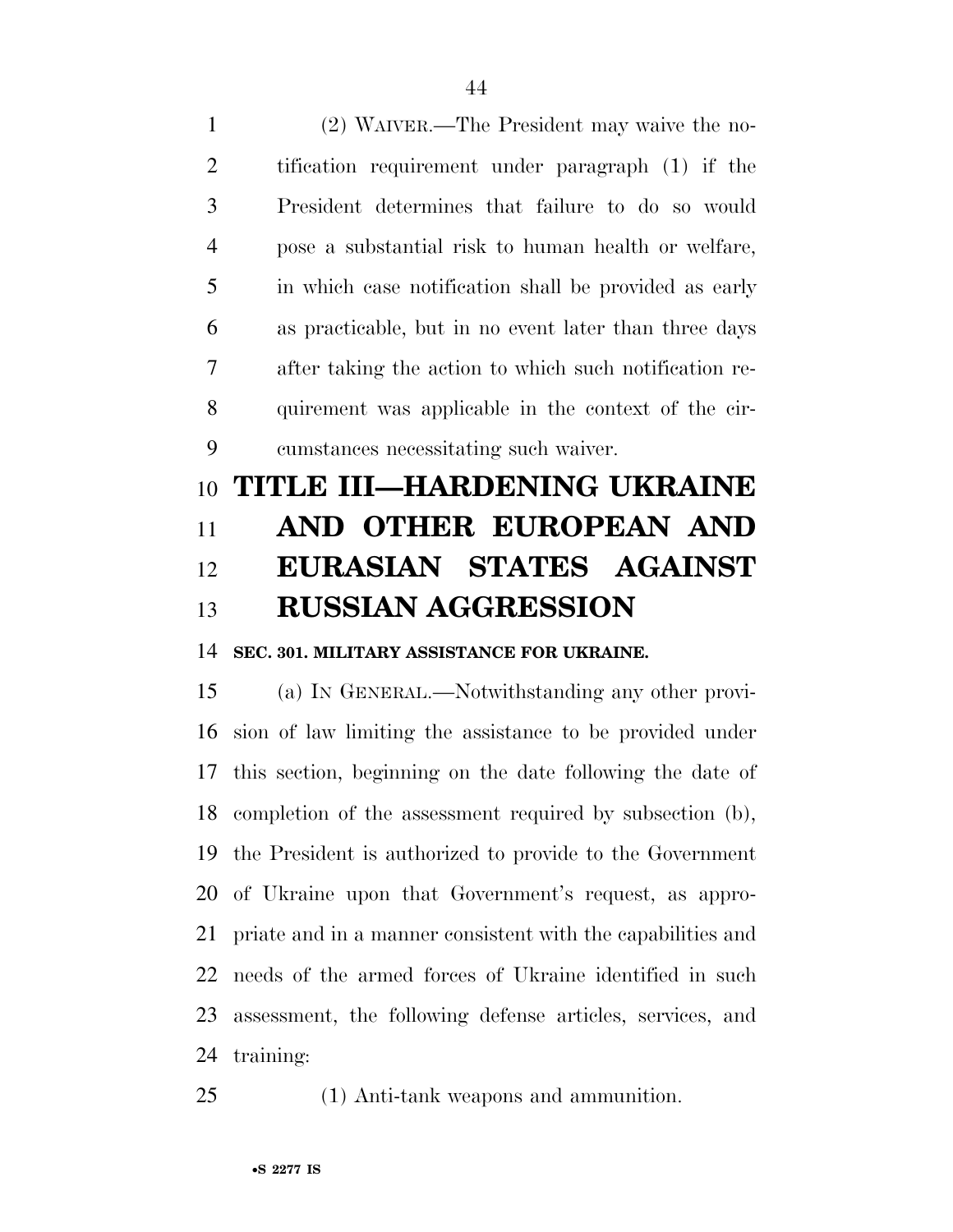| $\mathbf{1}$   | (2) Anti-aircraft weapons and ammunition.                  |
|----------------|------------------------------------------------------------|
| $\overline{2}$ | (3) Crew weapons and ammunition.                           |
| 3              | (4) Small arms and ammunition, including pis-              |
| $\overline{4}$ | tols, submachine guns, assault rifles, grenade             |
| 5              | launchers, machine guns, and sniper rifles.                |
| 6              | (5) Mine Resistant Ambush Protected vehicles.              |
| 7              | (6) High Mobility Multipurpose Wheeled Vehi-               |
| 8              | cles.                                                      |
| 9              | (7) Inflatable boats.                                      |
| 10             | $(8)$ Body armor.                                          |
| 11             | (9) Fire control, range finder, optical and guid-          |
| 12             | ance and control equipment.                                |
| 13             | (10) Explosive disposal and improvised explo-              |
| 14             | sive device detection equipment.                           |
| 15             | $(11)$ Mine detection equipment.                           |
| 16             | (12) Chemical, biological, radiation, and nuclear          |
| 17             | detection, testing, and protection equipment.              |
| 18             | (13) Communications, logistic, combat support,             |
| 19             | medical equipment, rations, specialized equipment,         |
| 20             | and other defense articles, services, and training re-     |
| 21             | quested by the Government of Ukraine that the              |
| 22             | President determines to be appropriate.                    |
| 23             | (b) REQUIRED ASSESSMENT.—No later than 15 days             |
| 24             | after the date of the enactment of this Act, the Secretary |
| 25             | of Defense shall conduct an assessment, or complete any    |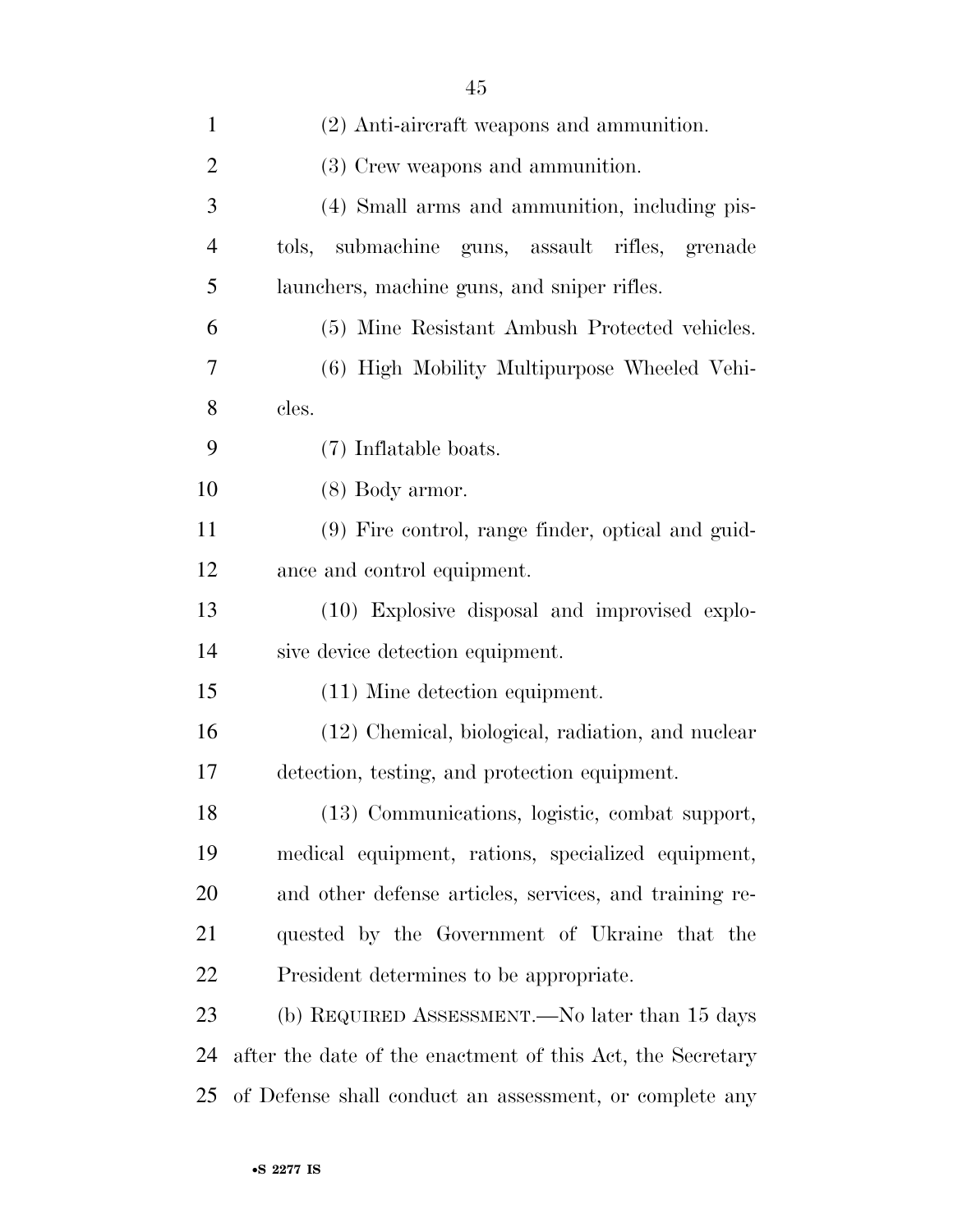ongoing assessment, of the capabilities and needs of the armed forces of Ukraine and shall ensure that it in-cludes—

 (1) an assessment of the releasability of the equipment set forth in subsection (a), equipment re- quested by the Government of Ukraine, or equip- ment that may foreseeably be requested based on the current state of the armed forces of Ukraine; and

 (2) an assessment of the need for, appropriate- ness of, and force protection concerns of any United States military advisors to be made available to the armed forces of Ukraine.

 (c) AUTHORIZATION OF APPROPRIATIONS.—There is authorized to be appropriated to the Secretary of State \$100,000,000 for fiscal year 2014 to carry out the activi-ties set forth in subsection (a).

 (d) AUTHORITY FOR USE OF FUNDS.—The funds made available pursuant to subsection (c) for the provision of defense articles, services, and training may be used to procure such assistance from the United States Govern-ment or other appropriate sources.

 (e) PROVISION OF ASSESSMENT TO CONGRESS.—Not later than 7 days following the completion of the assess-ment required by subsection (b), the President shall pro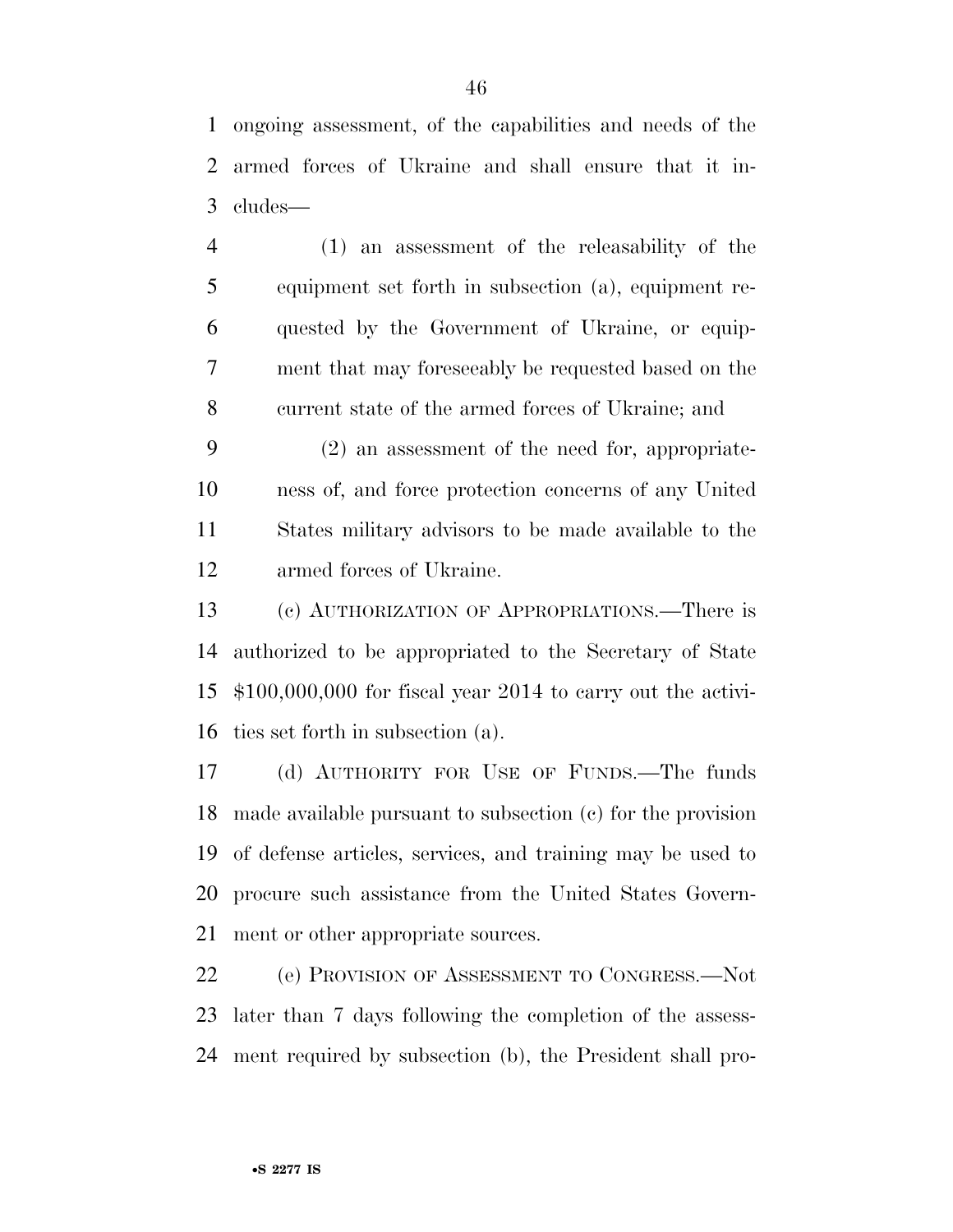vide such assessment to the appropriate congressional committees.

### **SEC. 302. SENSE OF CONGRESS ON INTELLIGENCE SHAR-ING WITH UKRAINE.**

 It is the sense of Congress that the President, subject to the discretion of the President protect sources and methods of intelligence collection and to protect the capa- bilities of the intelligence community and the United States Armed Forces, should—

 (1) provide the Government of Ukraine with ap- propriate intelligence and other information to assist the Government of Ukraine—

 (A) to determine the location, strength, and capabilities of the military and intelligence forces of the Russian Federation located on the eastern border of Ukraine and within the terri- torial borders of Ukraine, including Crimea; and

 (B) to respond effectively to further ag- gression by military and intelligence forces of the Russian Federation; and

 (2) take steps to ensure that such intelligence information is fully and appropriately protected from further disclosure, including limiting, as appropriate,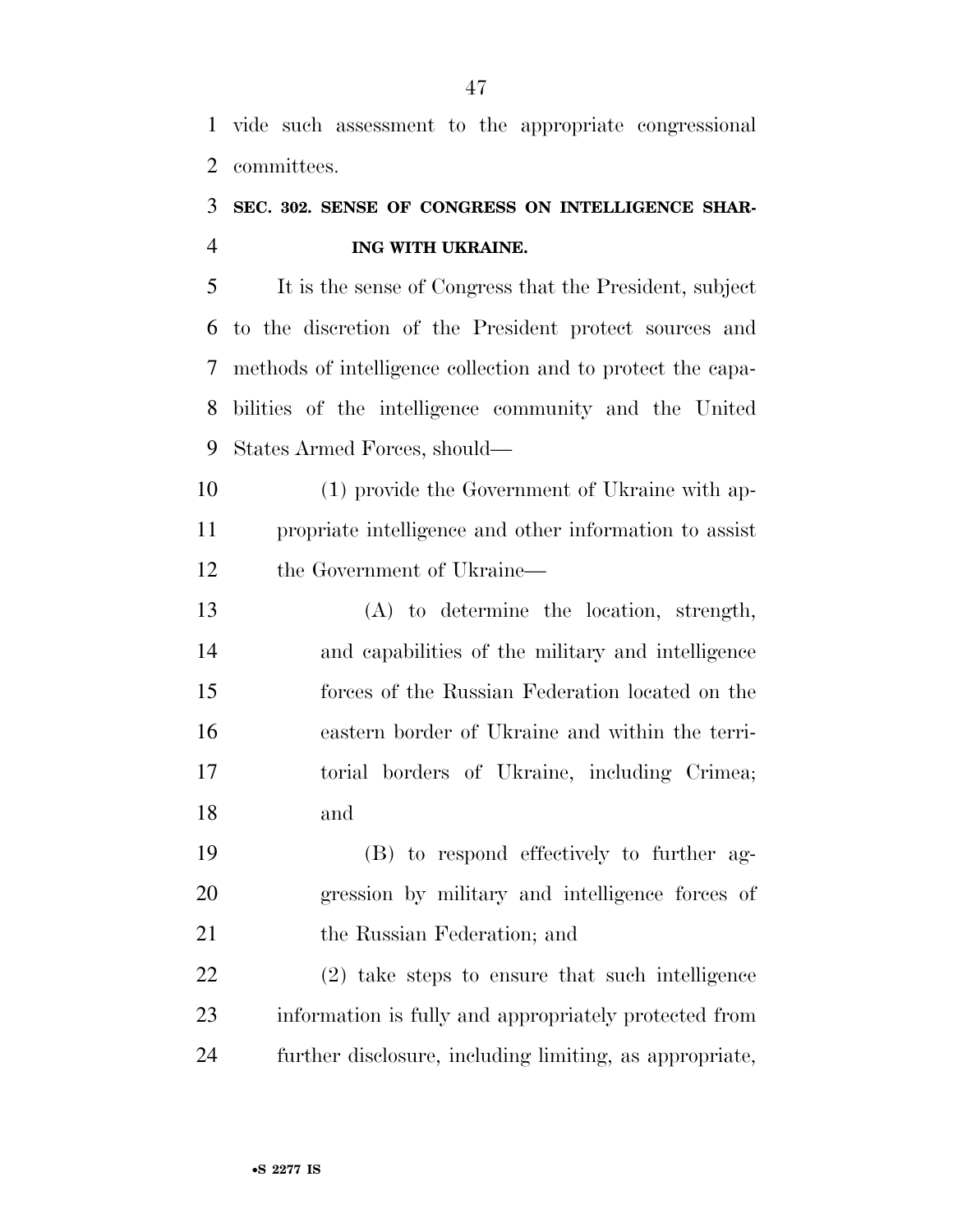the provision and nature of such intelligence infor-mation.

### **SEC. 303. MAJOR NON-NATO ALLY STATUS FOR UKRAINE, GEORGIA, AND MOLDOVA.**

 (a) IN GENERAL.—During the period in which Ukraine, Georgia, and Moldova meet the criteria set forth in subsection (b), notwithstanding any other provision of law, for purposes of the transfer or possible transfer of defense articles or defense services under the Arms Export Control Act (22 U.S.C. 2751 et seq.), the Foreign Assist- ance Act of 1961 (22 U.S.C. 2151 et seq.), or any other provision of law, Ukraine, Moldova, and Georgia shall be treated as though each were designated a major non- NATO ally (as defined in section 644(q) of the Foreign Assistance Act of 1961 (22 U.S.C. 2403(q))).

 (b) CRITERIA FOR TREATMENT AS A MAJOR NON- NATO ALLY.—In order to be treated as a major non-NATO ally pursuant to subsection (a), a country must—

 (1) have a democratically elected government that came to power pursuant to free and fair elec-21 tions:

 (2) cooperate fully with the United States on matters of mutual security concern, including counterterrorism matters; and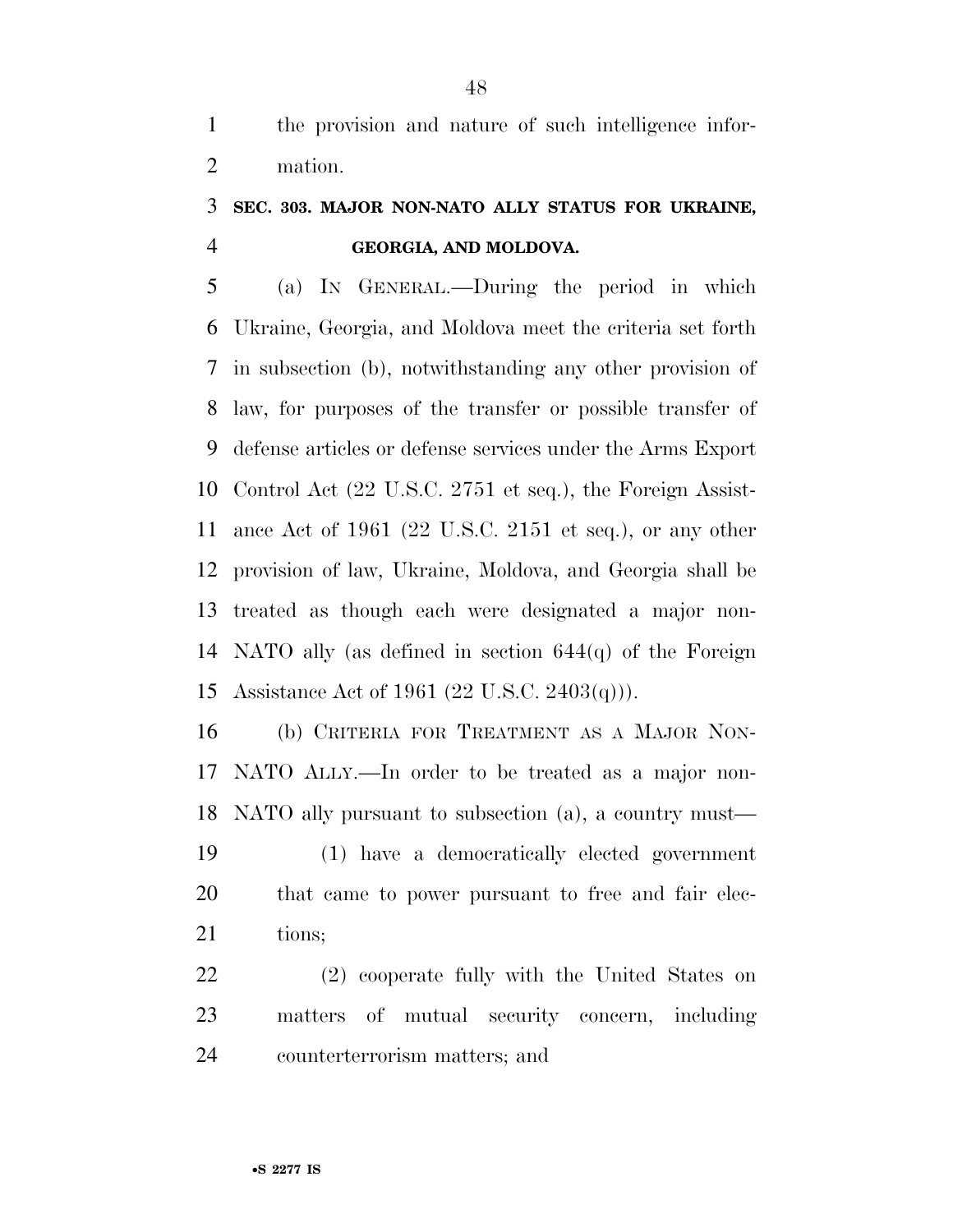(3) respect the political and legal rights of its citizens, including maintaining the right of its citi-zens to democratically elect their government.

 (c) REPORT.—Not later than 1 year after the date of the enactment of this Act, and annually thereafter, the President shall provide to the appropriate congressional committees a report assessing whether Ukraine, Georgia, and Moldova should continue to be treated, for purposes of the transfer or possible transfer of defense articles or defense services, as major non-NATO allies and whether the treatment should be expanded or reduced.

 **SEC. 304. EXPANDED SECURITY FORCE TRAINING, ASSIST- ANCE AND DEFENSE COOPERATION WITH KEY NON-NATO STATES.** 

 (a) EXPANDED TRAINING AND ASSISTANCE.—The President shall take steps, consistent with the President's responsibility as Commander in Chief, to substantially in-crease, within one year after the date of the enactment

of this Act—

 (1) the military-to-military interactions of the United States Armed Forces with the armed forces of Ukraine, Georgia, Moldova, Azerbaijan, Bosnia and Herzegovina, Kosovo, Macedonia, Montenegro, and Serbia, including specifically increasing the cur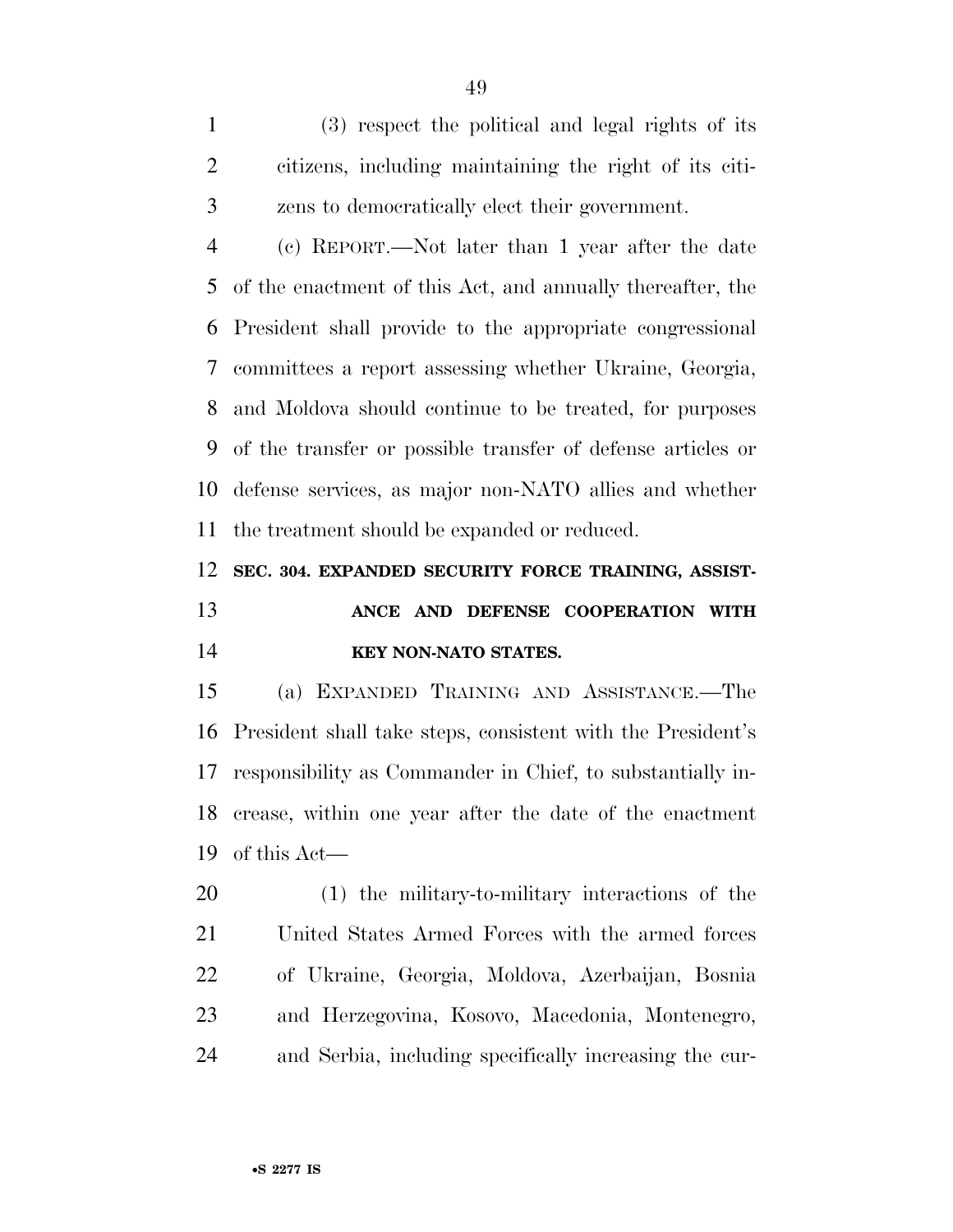rent tempo of military exercises and training efforts and exchanges with such armed forces; and

 (2) United States and NATO security assist-ance to such states.

 (b) NATO EUROPEAN PARTNERS SECURITY FUND.—The President shall direct the United States Per- manent Representative to NATO to use the voice, vote, and influence of the United States to encourage NATO to create a European Partners Security Fund with appro- priate contributions from all member-states to support the provision of expanded NATO training, exercises, assist- ance to, and exchanges with, the armed forces of Ukraine, Georgia, Moldova, Azerbaijan, Bosnia and Herzegovina, Kosovo, Macedonia, Montenegro, and Serbia.

 (c) BILATERAL AND MULTILATERAL DEFENSE CO- OPERATION AGREEMENTS.—Not later than 90 days after the date of the enactment of this Act, the Secretary of State, in coordination with the Secretary of Defense, shall seek to enter into negotiations with Ukraine, Georgia, Moldova, Azerbaijan, Bosnia and Herzegovina, Kosovo, Macedonia, Montenegro and Serbia to establish new, or strengthen existing, bilateral and multilateral defense co- operation agreements, including agreements related to cyber defense cooperation.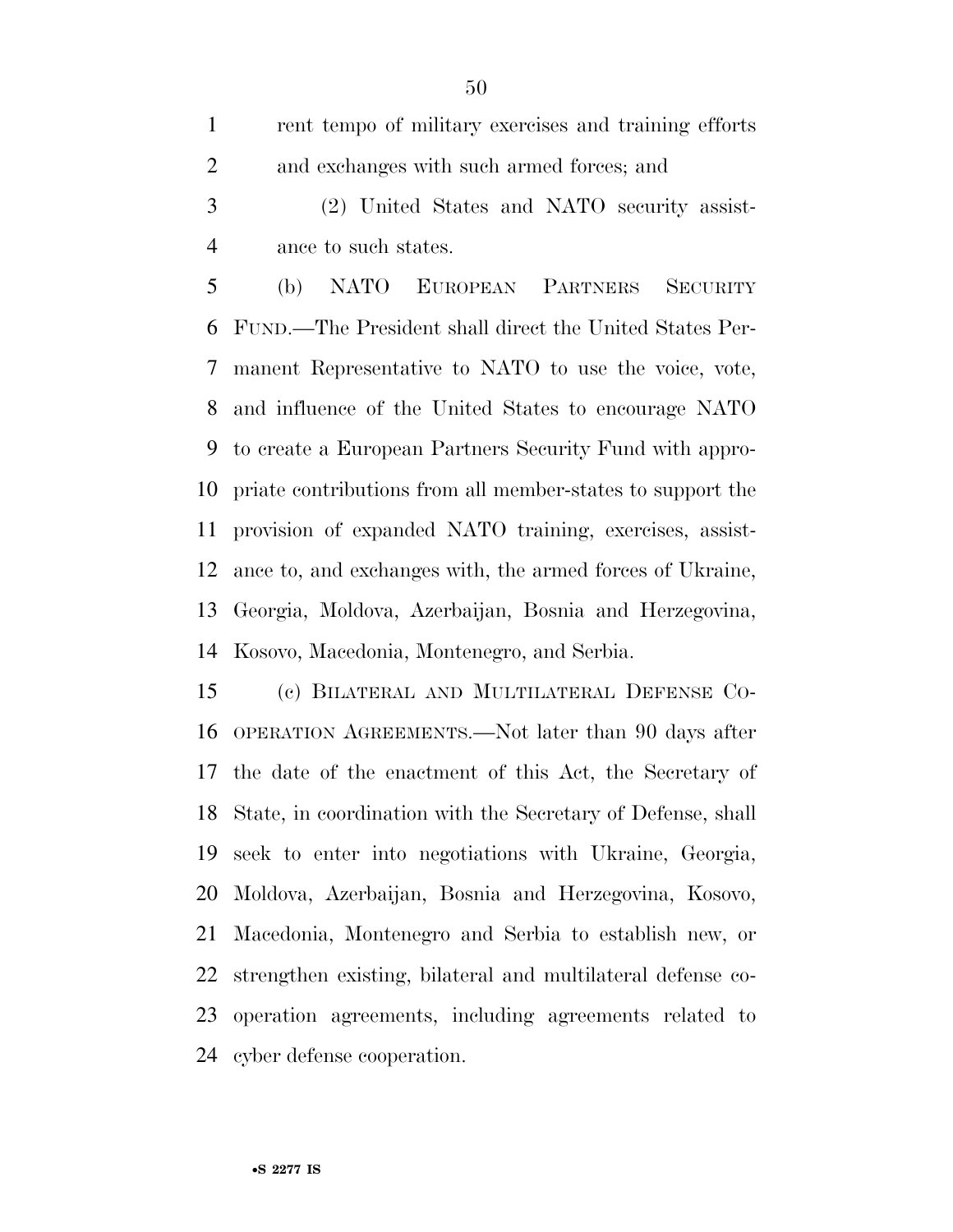(d) REPORT.—Not later than 90 days after the date of the enactment of this Act, and every 180 days there- after, the President shall submit to the appropriate con- gressional committees a country-by-country report detail- ing the specific efforts being undertaken and planned to be undertaken by the United States Government to imple- ment the increased military-to-military interactions and security assistance required by subsection (a) and to un-dertake the negotiations required by subsection (c).

#### **SEC. 305. EXPEDITING NATURAL GAS EXPORTS.**

 (a) IN GENERAL.—Section 3(c) of the Natural Gas Act (15 U.S.C. 717b) is amended—

13 (1) by striking  $(°)$  For purposes" and insert-ing the following:

15 "(c) EXPEDITED APPLICATION AND APPROVAL.—

16 "(1) DEFINITION OF WORLD TRADE ORGANIZA- TION MEMBER NATION.—In this subsection, the term 'World Trade Organization member nation' means a country described in section 2(10) of the Uruguay Round Agreements Act (19 U.S.C.  $3501(10)$ .

22 "(2) EXPEDITED APPLICATION AND APPROVAL PROCESS.—For purposes''; and

 (2) in paragraph (2) (as so designated), by striking ''a nation with which there is in effect a free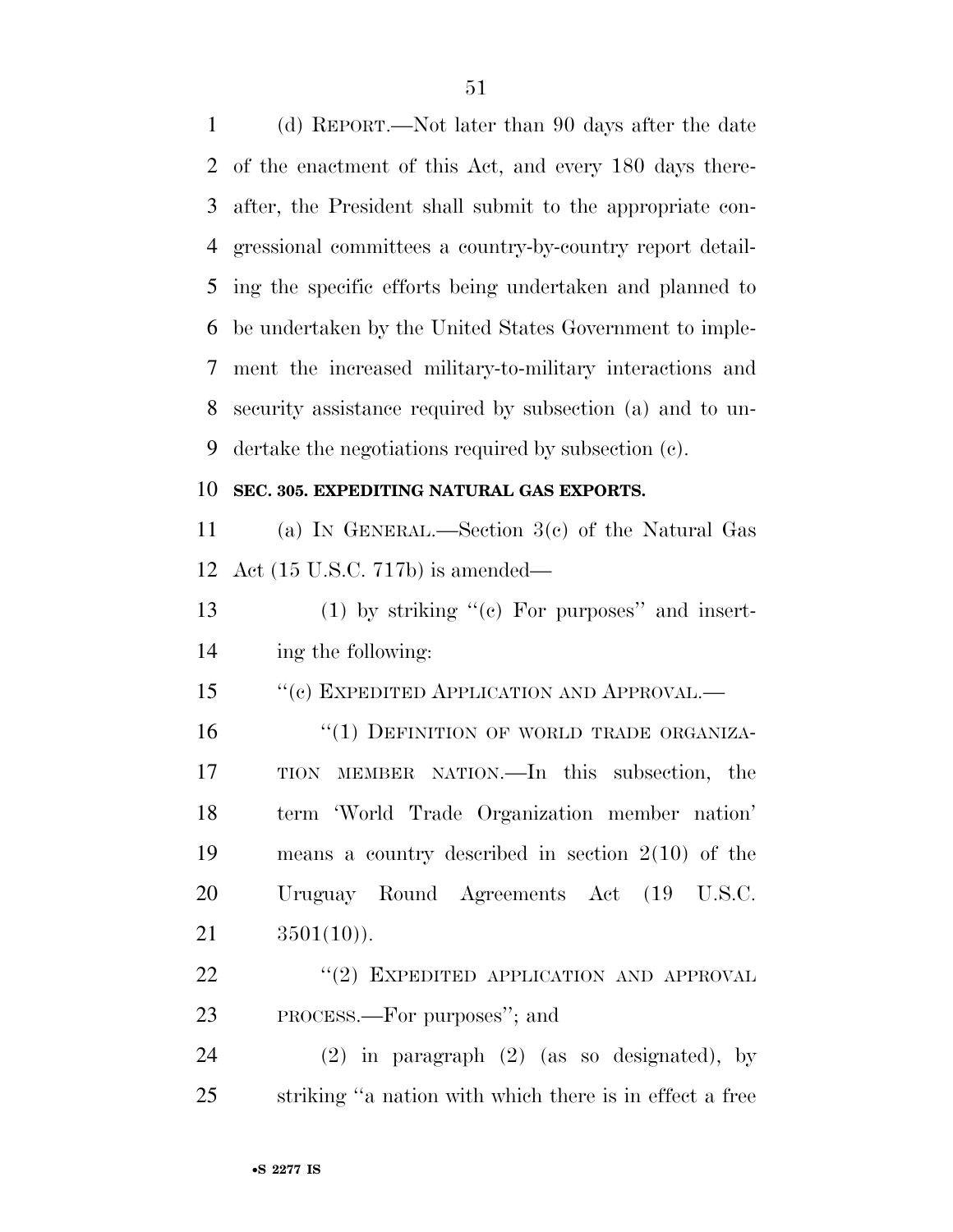trade agreement requiring national treatment for trade in natural gas'' and inserting ''a World Trade Organization member nation''.

 (b) PENDING APPLICATIONS.—The amendments made by subsection (a) shall apply to applications for au- thorization to export natural gas under section 3 of the Natural Gas Act (15 U.S.C. 717b) that are pending on, or filed on or after, the date of enactment of this Act. **SEC. 306. EUROPEAN AND EURASIAN ENERGY INDEPEND-ENCE.** 

 (a) ASSISTANCE FROM THE UNITED STATES AGEN- CY FOR INTERNATIONAL DEVELOPMENT.—The Adminis- trator of the United States Agency for International De-velopment should prioritize—

 (1) loan, lease, and bond guarantees to appro- priate financial institutions and other eligible bor- rowers through the Development Credit Authority to facilitate the involvement of such institutions and borrowers in financing efforts in Ukraine to help ex- ploit existing natural gas reserves, to conduct addi- tional exploration for oil and gas, to develop alter- native sources of energy, including oil and gas, and to encourage energy efficiency, for Ukraine, Georgia, and Moldova, including the development of associ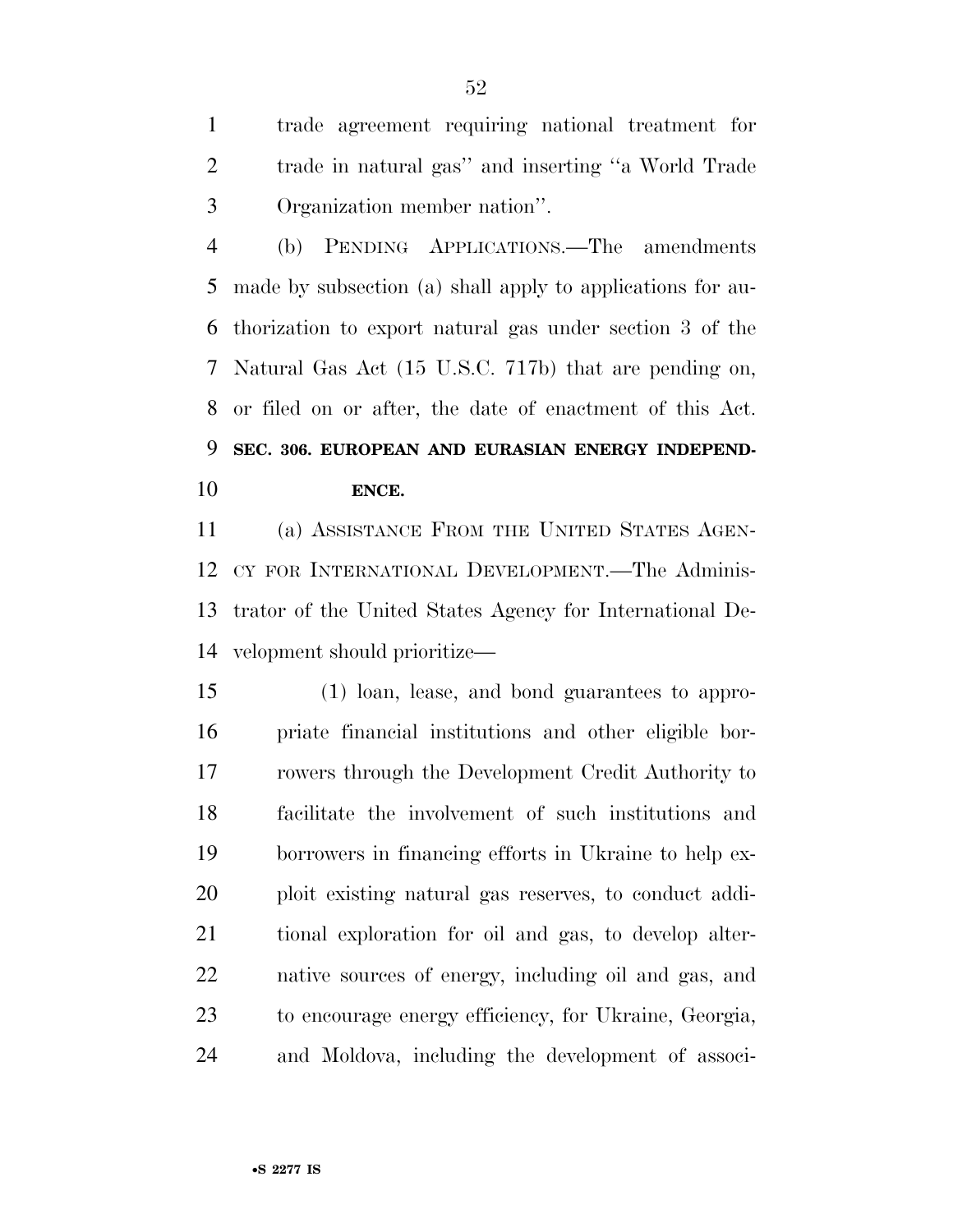ated transportation, storage, and refinement facili-ties; and

 (2) direct assistance to expand efforts in Ukraine, Georgia, and Moldova to help exploit exist- ing natural gas reserves, to conduct additional explo- ration for oil and gas, and to develop alternative sources of energy, including oil and gas, and to en- courage energy efficiency, for Ukraine, Georgia, and Moldova, including the development of associated transportation, storage, and refinement facilities.

 (b) PROMOTION OF UNITED STATES PRIVATE SEC- TOR PARTICIPATION IN ENERGY DEVELOPMENT IN UKRAINE, GEORGIA, AND MOLDOVA.—The Director of the Trade and Development Agency should promote United States private sector efforts to help exploit existing nat- ural gas reserves, to conduct additional exploration for oil and gas, and to develop alternative sources of energy, in- cluding oil and gas, for Ukraine, Georgia, and Moldova, including the development of associated transportation, storage, and refinement facilities, by conducting and fund- ing project preparation activities for projects in Ukraine, Georgia, and Moldova, including feasibility studies, tech- nical assistance, pilot projects, reverse trade missions, con-ferences, and workshops.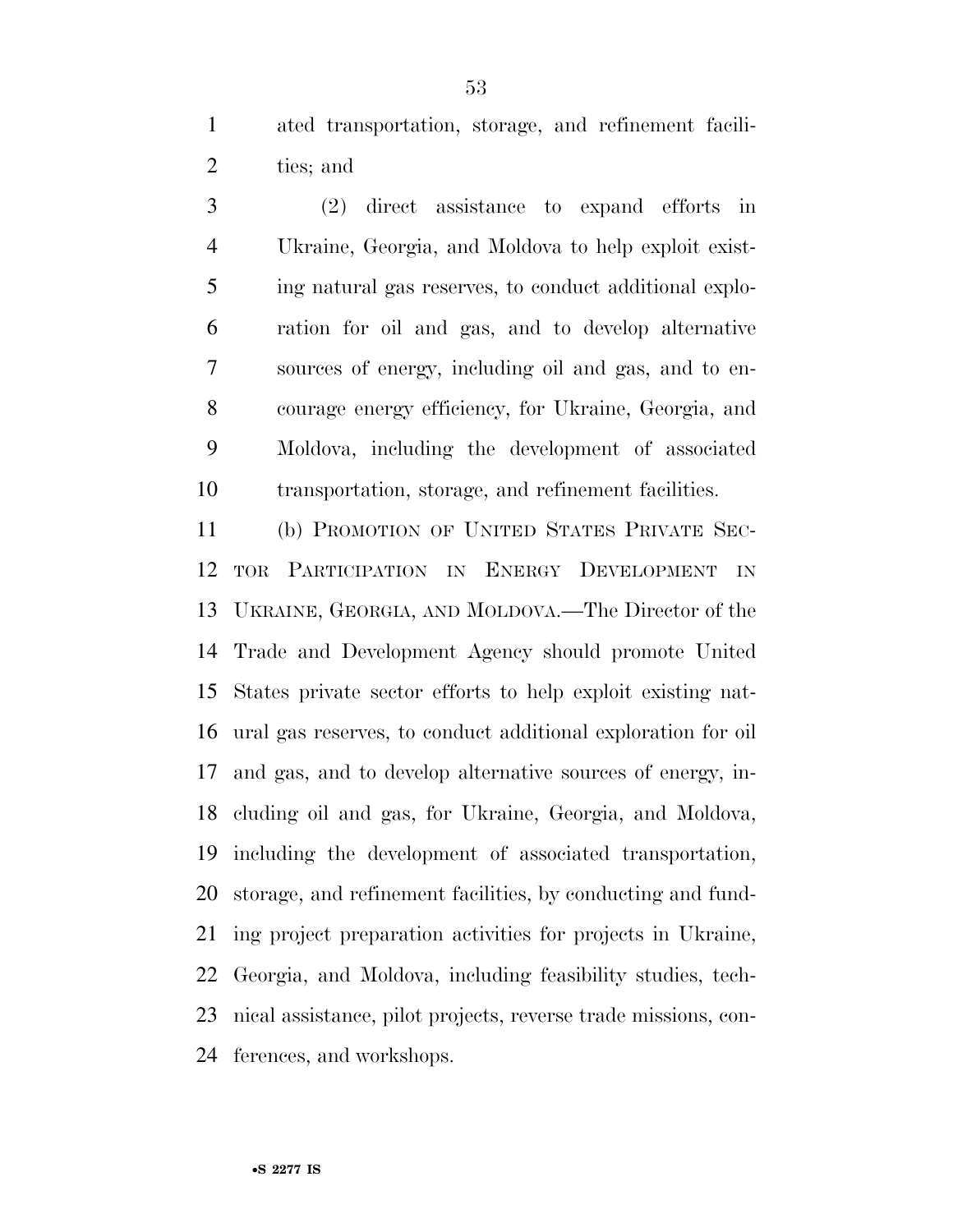(c) SUPPORT FROM THE OVERSEAS PRIVATE IN- VESTMENT CORPORATION.—The Overseas Private Invest-ment Corporation—

 (1) should prioritize support for investments to help exploit existing natural gas reserves, to conduct additional exploration for oil and gas, to develop al- ternative sources of energy, including oil and gas, and to encourage energy efficiency, for Ukraine, Georgia, and Moldova, including the development of associated transportation, storage, and refinement facilities; and

 (2) shall implement procedures for expedited re- view of and, where appropriate, approval of, applica- tions by eligible investors (as defined in section 238 of the Foreign Assistance Act of 1961 (22 U.S.C. 2198)) for loans, loan guarantees, and insurance for such investments.

 (d) PRIORITIZATION OF ENERGY PROJECTS IN UKRAINE, GEORGIA, AND MOLDOVA BY THE WORLD BANK GROUP AND THE EUROPEAN BANK FOR RECON- STRUCTION AND DEVELOPMENT.—The President shall di- rect the United States Executive Directors of the World Bank Group and the European Bank for Reconstruction and Development to use the voice, vote, and influence of the United States to encourage the World Bank Group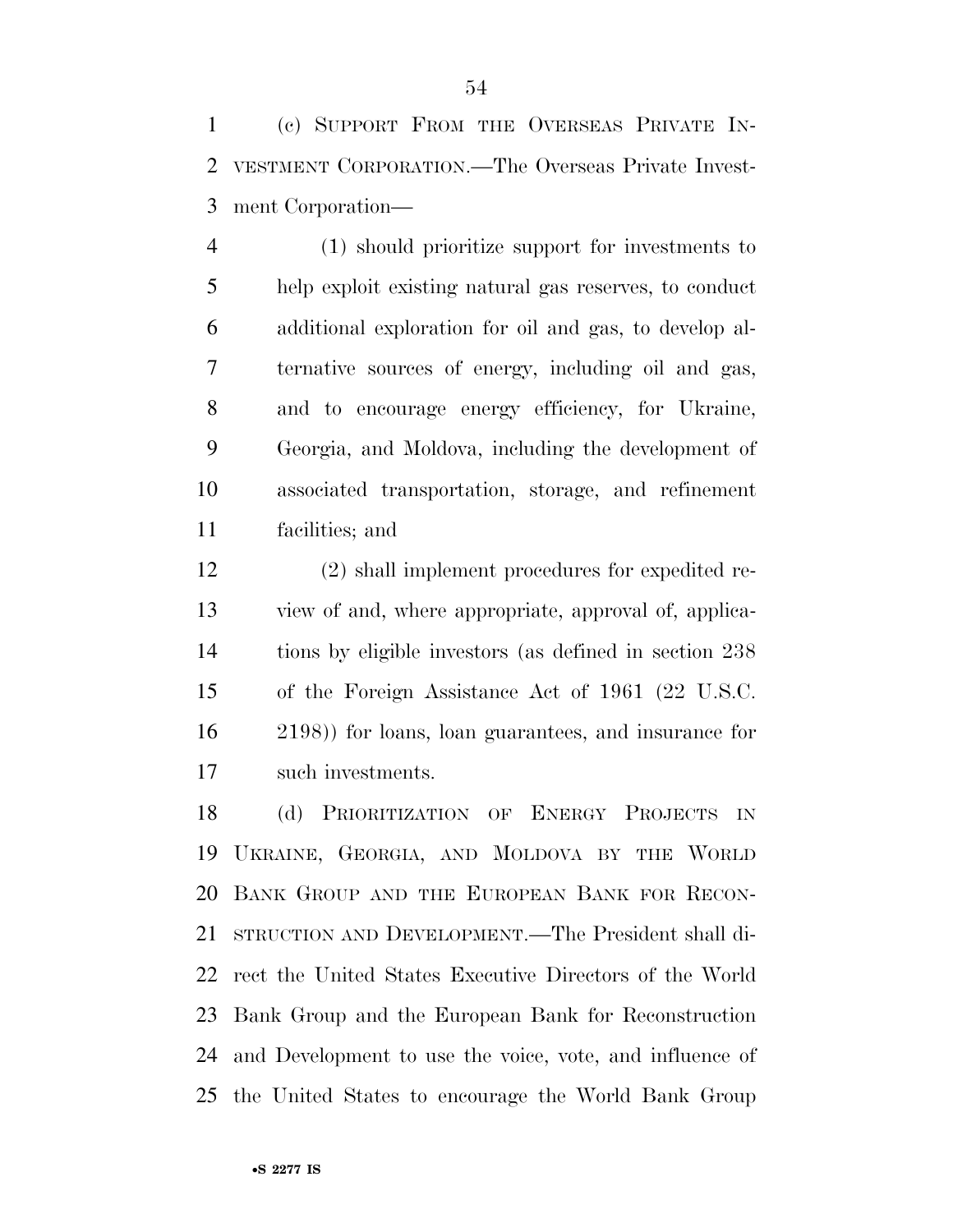and the European Bank for Reconstruction and Develop- ment to invest in, and increase their efforts to promote investment in, efforts to help exploit existing natural gas reserves, to conduct additional exploration for oil and gas, to develop alternative sources of energy, including oil and gas, and to encourage energy efficiency, for Ukraine, Georgia, and Moldova, including the development of asso- ciated transportation, storage, and refinement facilities, and to stimulate private investment in such projects.

 (e) EFFECTIVENESS MEASUREMENT.—In providing loan guarantees, assistance, and support as described in this section and in prioritizing the projects as described in this section, the President and the heads and other ap- propriate officials of the United States Agency for Inter- national Development, the Trade and Development Agen- cy, and the Overseas Private Investment Corporation shall ensure that the effectiveness of such guarantees, assist- ance, support, and projects is measured through the use of clear, accountable, and metric-based targets aimed at achieving energy independence for Ukraine, Georgia, and Moldova.

 (f) REPORT ON ADDITIONAL EUROPEAN GAS PIPE- LINE.—Not later than 90 days after the date of the enact- ment of this Act, the Secretary of Energy shall submit to the appropriate congressional committees a report on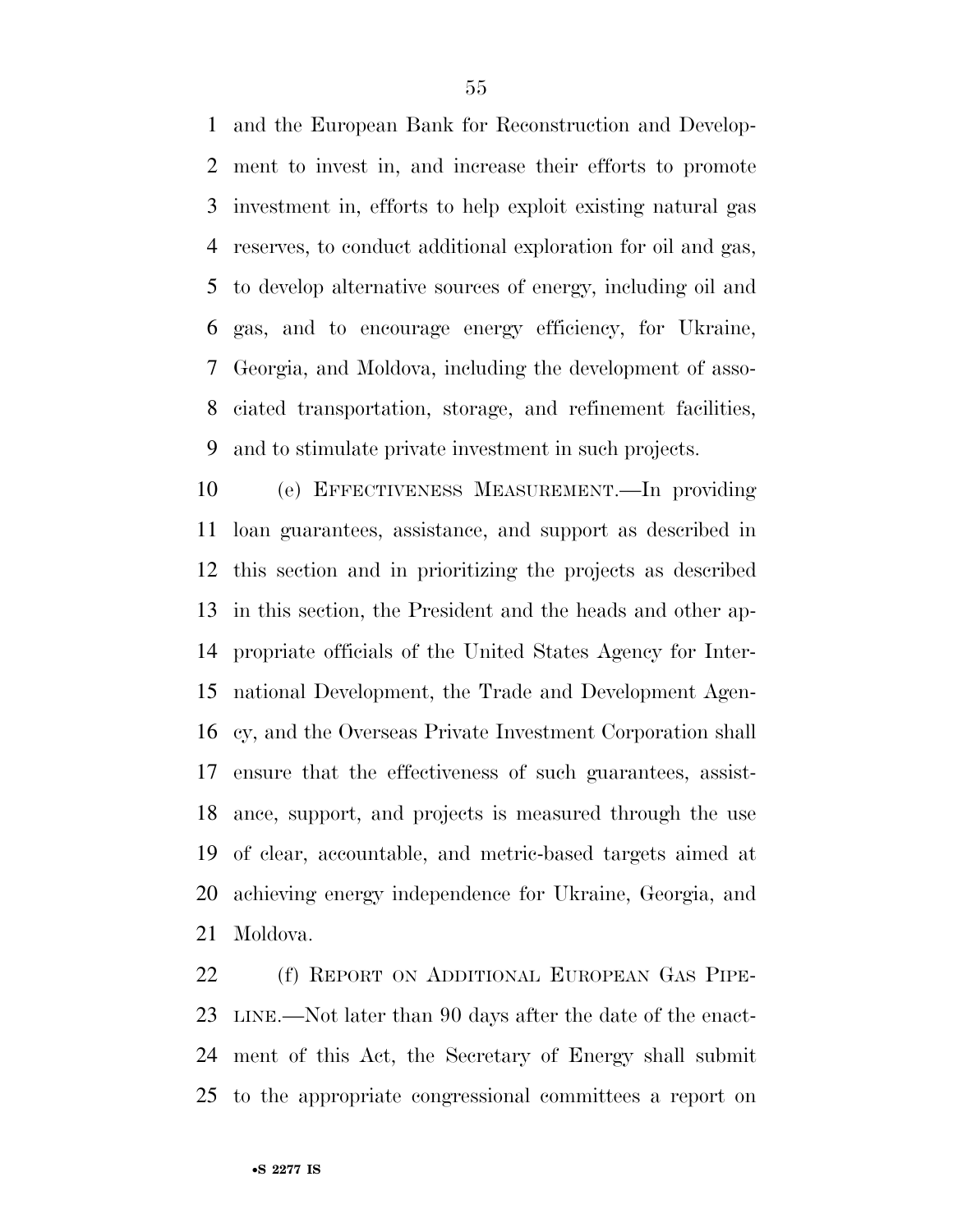the costs, benefits, and economic viability of a gas pipeline extending from the border of Turkey into Eastern Europe and interconnected to the proposed Trans-Anatolian pipe-line.

 (g) REPORT AND PLAN ON NUCLEAR POWER IN UKRAINE.—Not later than 180 days after the date of the enactment of this Act, the Secretary of Energy, in coordi- nation with the Secretary of Commerce, shall submit to the appropriate congressional committees a report—

 (1) identifying the nuclear fuel requirements of the power sector of Ukraine; and

12 (2) including a plan for-

 (A) supporting commercial production ca- pabilities to provide alternative nuclear fuel supplies for Ukraine; and

 (B) providing such support as the Sec- retary of the Energy deems appropriate for Ukraine to maintain the safe, secure, and sus- tainable operation of nuclear reactors in Ukraine.

### **SEC. 307. CRIMEA ANNEXATION NONRECOGNITION.**

 (a) IN GENERAL.—No Federal department or agency may take any action that recognizes sovereignty of the Russian Federation over Crimea, its airspace, or its terri-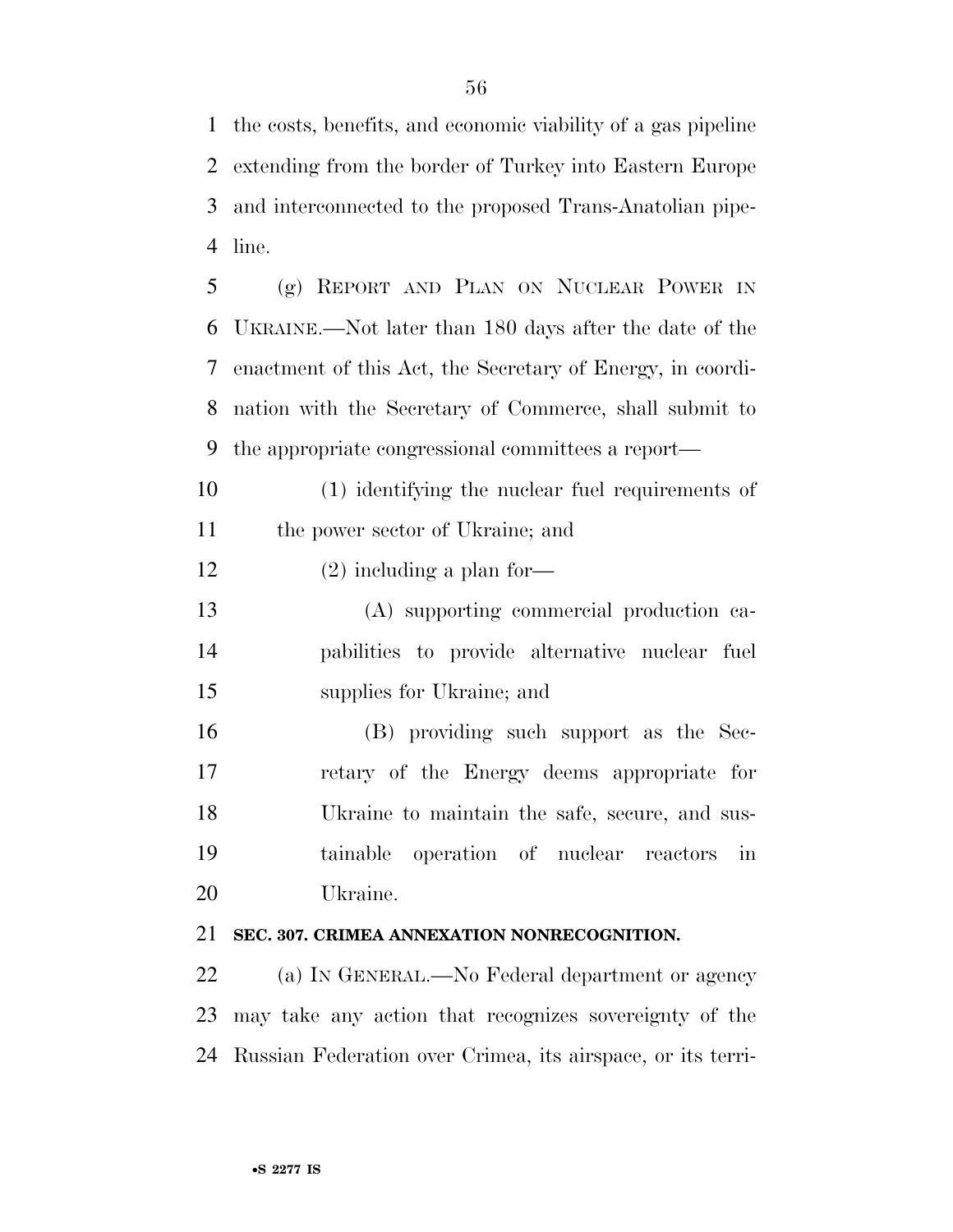| $\mathbf{1}$ | torial waters or otherwise endorses the Russian Federa- |
|--------------|---------------------------------------------------------|
| 2            | tion's illegal annexation of Crimea.                    |
| 3            | SEC. 308. SUPPORT FOR DEMOCRACY AND CIVIL SOCIETY       |
| 4            | ORGANIZATIONS IN COUNTRIES<br>OF<br>THE                 |
| 5            | FORMER SOVIET UNION.                                    |
| 6            | (a) DEMOCRATIC GOVERNANCE SUPPORT.—                     |
| 7            | (1) IN GENERAL.—The Secretary of State shall            |
| 8            | increase efforts, directly or through nongovern-        |
| 9            | mental organizations, to-                               |
| 10           | (A) improve democratic governance, trans-               |
| 11           | parency, accountability, rule of law, and anti-         |
| 12           | corruption efforts in countries of the former So-       |
| 13           | viet Union;                                             |
| 14           | (B) strengthen democratic institutions and              |
| 15           | political and civil society organizations in coun-      |
| 16           | tries of the former Soviet Union;                       |
| 17           | (C) expand uncensored Internet access in                |
| 18           | countries of the former Soviet Union; and               |
| 19           | (D) expand free and unfettered access to                |
| 20           | independent media of all kinds in countries of          |
| 21           | the former Soviet Union, including through in-          |
| 22           | creasing United States Government-supported             |
| 23           | broadcasting activities, and to assist with the         |
| 24           | protection of journalists and civil society activ-      |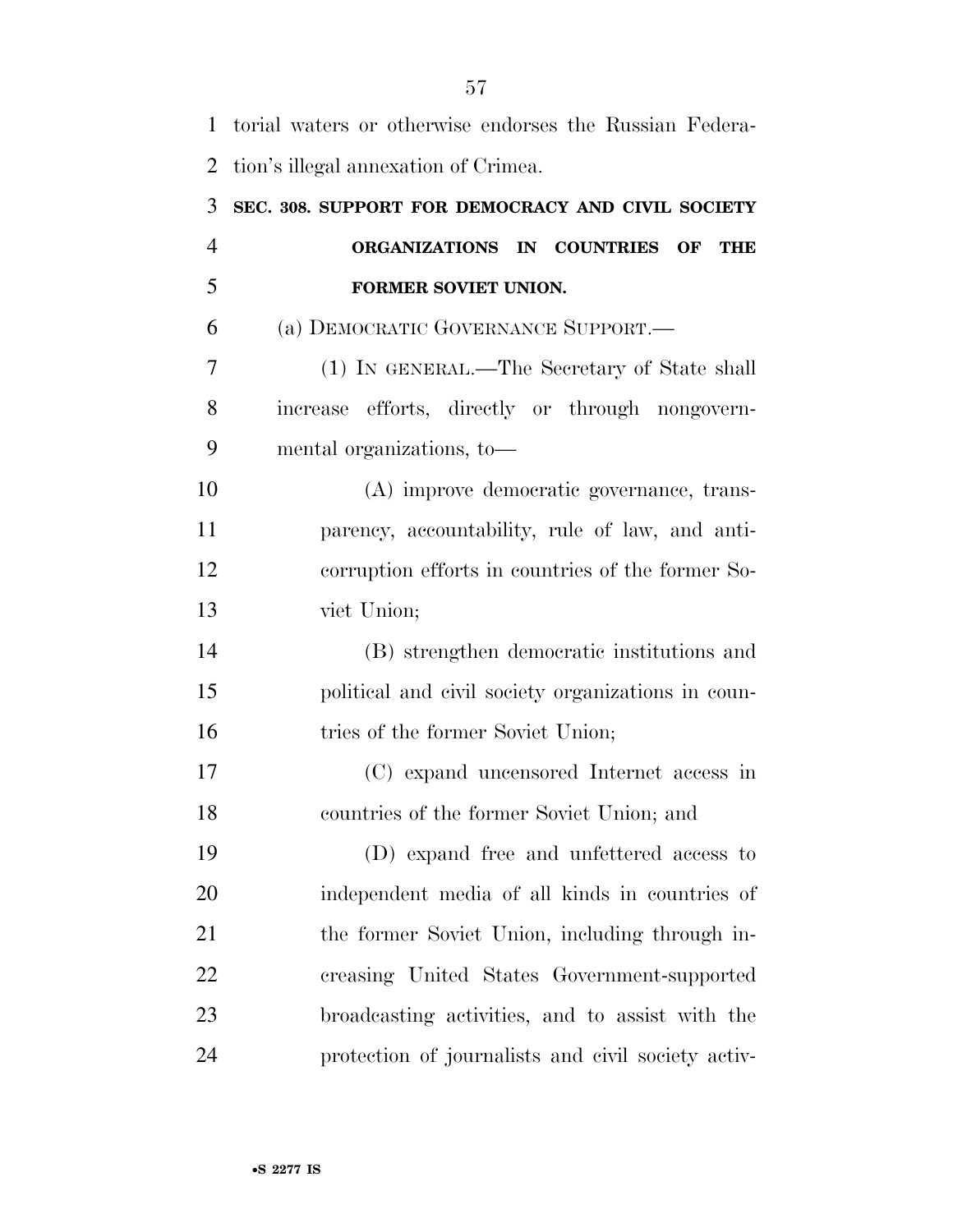ists who have been targeted for free speech ac-2 tivities. (2) AUTHORIZATION OF APPROPRIATIONS.— There is authorized to be appropriated to the Sec- retary of State \$25,000,000 for each of fiscal years 2015 through 2017 to carry out the activities set forth in paragraph (1). (b) INCREASED SUPPORT FOR EXCHANGES AND PUBLIC AFFAIRS.—The Secretary of State shall substan- tially increase— (1) educational and cultural exchanges with countries of the former Soviet Union; and (2) public affairs grants and activities in coun- tries of the former Soviet Union. (c) STRATEGY REQUIREMENT.—Not later than 60 days after the date of the enactment of this Act, the Presi- dent shall submit to the appropriate congressional com-mittees a strategy to carry out the activities set forth in

subsections (a) and (b).

20 (d) NOTIFICATION REQUIREMENT.

 (1) IN GENERAL.—Funds appropriated or oth- erwise made available pursuant to subsection (a) may not be obligated until 15 days after the date on which the President has provided notice of intent to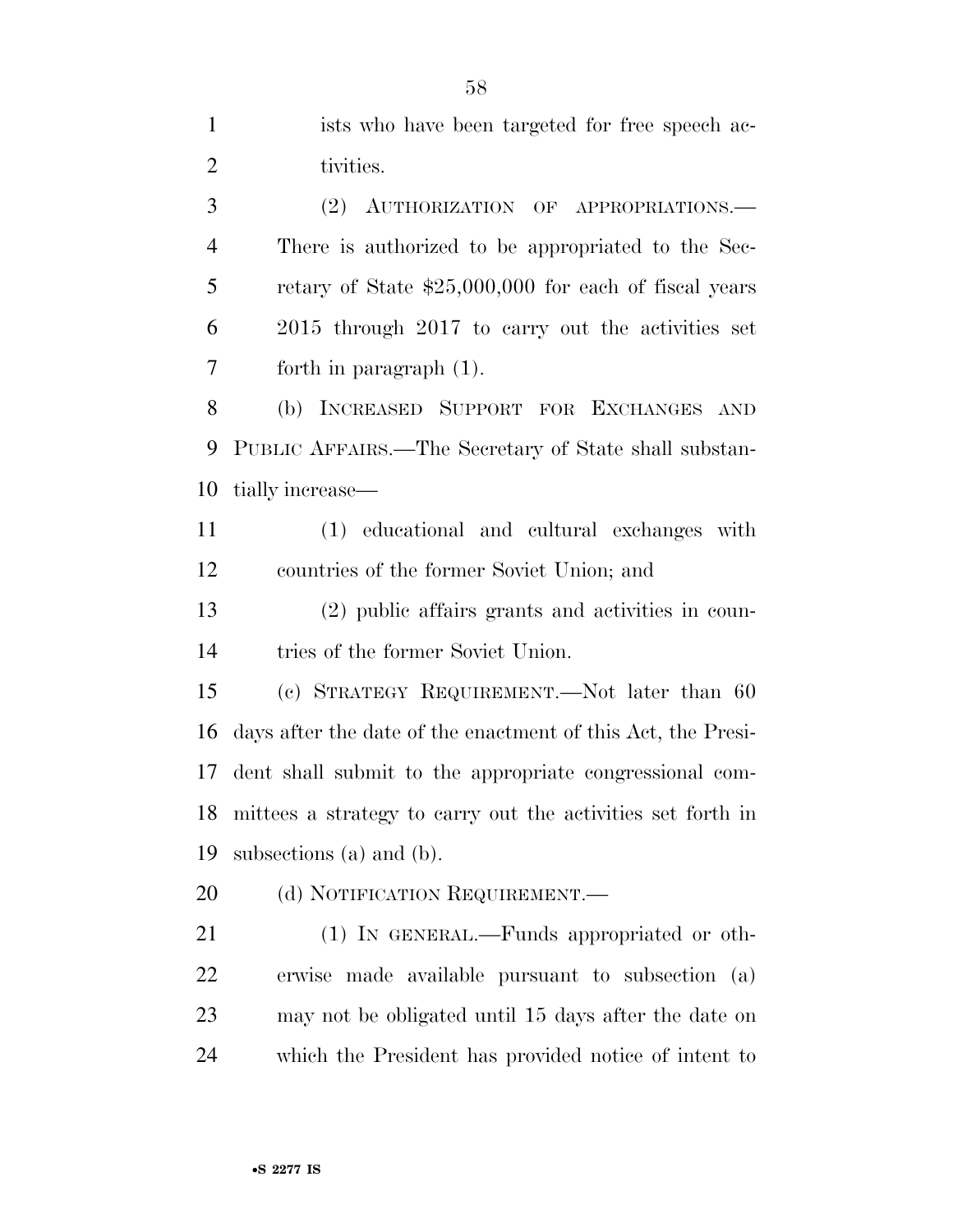obligate such funds to the appropriate congressional committees.

 (2) WAIVER.—The President may waive the no- tification requirement under paragraph (1) if the President determines that failure to do so would pose a substantial risk to human health or welfare, in which case notification shall be provided as early as practicable, but in no event later than three days after taking the action to which such notification re- quirement was applicable in the context of the cir-cumstances necessitating such waiver.

### **SEC. 309. EXPANDED BROADCASTING IN COUNTRIES OF THE FORMER SOVIET UNION.**

 (a) IN GENERAL.—Not later than 90 days after the date of the enactment of this Act, the Chairman of the Broadcasting Board of Governors and the Director of Voice of America shall provide Congress with a plan, in- cluding a cost estimate, for immediately and substantially increasing and maintaining through fiscal year 2017 the quantity of United States-funded Russian-language broad-casting into countries of the former Soviet Union.

 (b) PRIORITIZATION AND FOCUS OF PROGRAM- MING.—The plan required by subsection (a) shall prioritize broadcasting into Ukraine, Georgia, and Moldova and shall ensure that the increased broadcasting